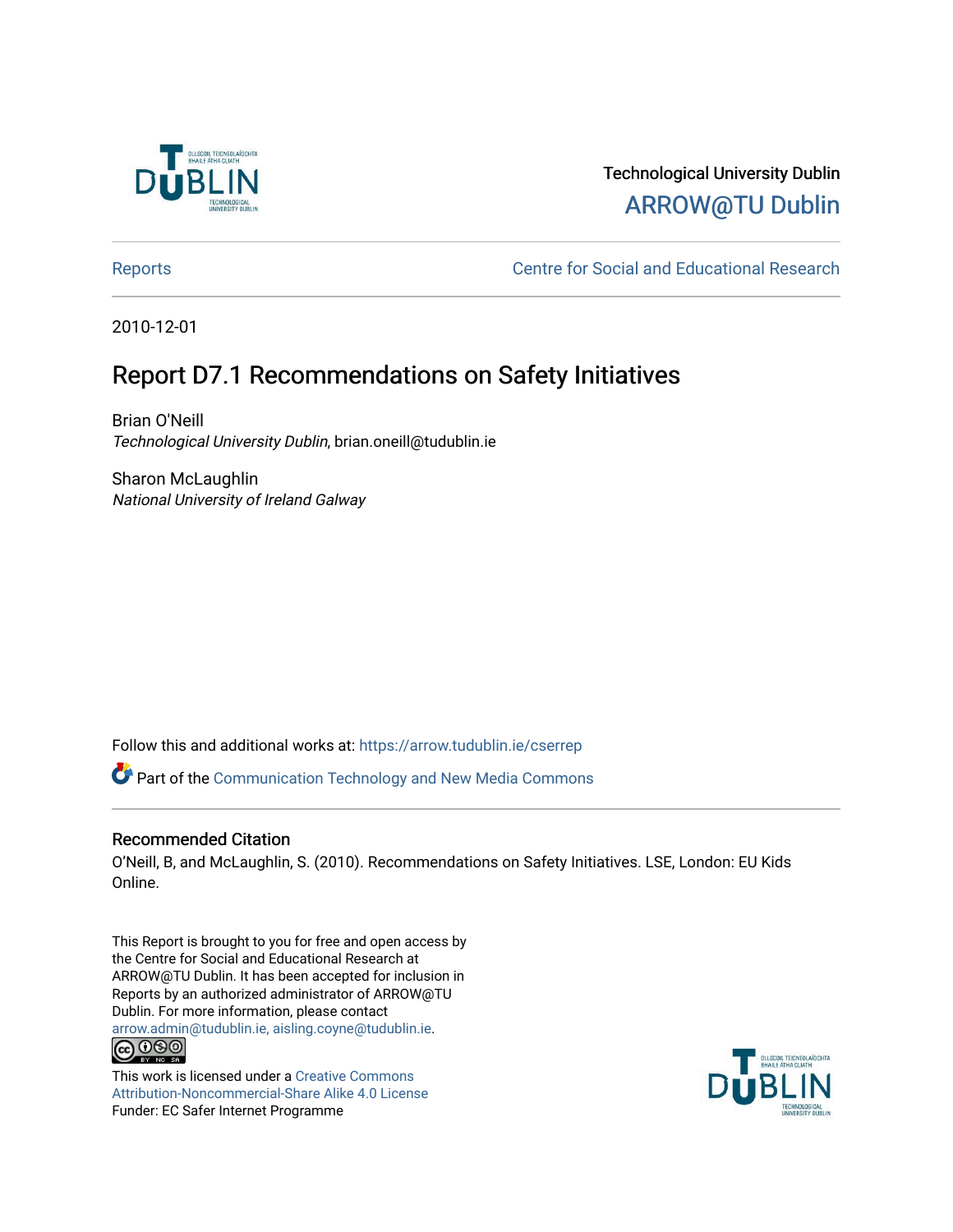

## **EU Kids Online II**

## **Enhancing knowledge regarding European children's use, risk and safety online**

**A Thematic Network Funded by the EC's Safer Internet Programme, 2009-2011** 

# **Report D7.1 Recommendations on Safety Initiatives**

## **Brian O'Neill, Sharon McLaughlin**

This report, prepared in November 2010, presents the findings for *EU Kids Online Deliverable D7.1: Recommendations on Safety Awareness Initiatives* to the European Commission Safer Internet Programme. It has been produced by the Work Package 7 team: Brian O'Neill and Sharon McLaughlin with members of the *EU Kids Online* network. This report accompanies and should be read in conjunction with *Deliverable D4: Core Findings.* Please cite this report as:

O'Neill, B, and McLaughlin, S. (2010). *Recommendations on Safety Initiatives.* LSE, London: EU Kids Online.

**EU Kids Online II: Enhancing Knowledge Regarding European Children's Use, Risk and Safety Online** 

This project has been funded by the EC Safer Internet Programme, http://ec.europa.eu/information\_society/ activities/sip/ from 2009-2011 (contract SIP-KEP-321803). Its aim is to enhance knowledge of European children's and parents' experiences and practices regarding risky and safer use of the internet and new online technologies in order to inform the promotion among national and international stakeholders of a safer online environment for children.

Adopting an approach which is child-centred, comparative, critical and contextual, EU Kids Online II has designed and conducted a major quantitative survey of 9-16 year olds experiences of online risk in 25 European countries. The findings will be systematically compared to the perceptions and practices of their parents, and they will be disseminated through a series of reports and presentations during 2010-12.

For more information, and to receive project updates, visit www.eukidsonline.net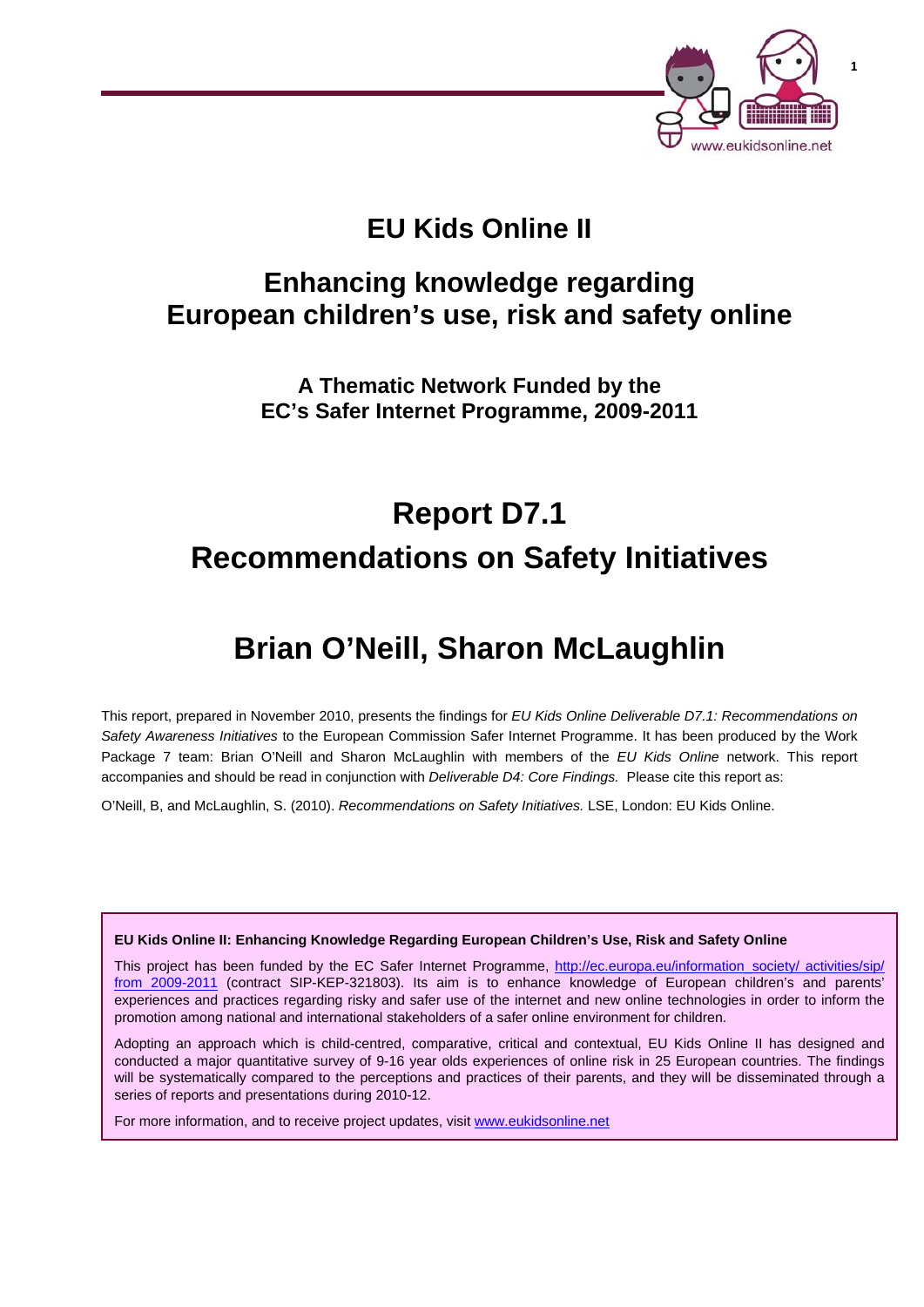## **Table of Contents**

| 1.   |  |
|------|--|
|      |  |
|      |  |
|      |  |
|      |  |
|      |  |
|      |  |
| 2.   |  |
| 2.1. |  |
| 2.2. |  |
| 2.3. |  |
| 2.4. |  |
| 3.   |  |
| 3.1. |  |
| 3.2. |  |
| 3.3. |  |
| 3.4. |  |
| 3.5. |  |
| 3.6. |  |
| 3.7. |  |
| 3.8. |  |
| 3.9. |  |
| 4.   |  |
| 4.1. |  |
| 4.2. |  |
|      |  |
|      |  |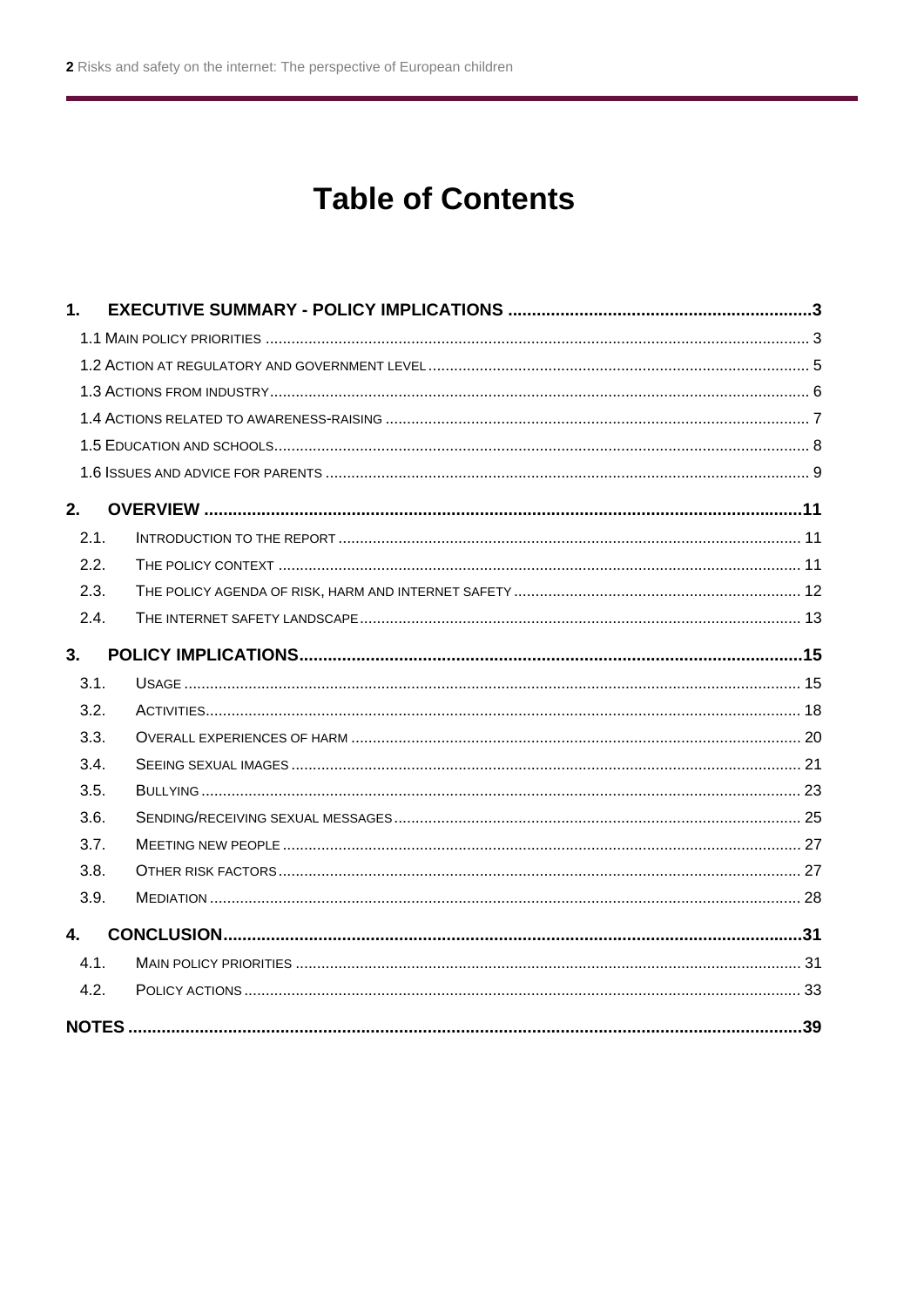

## **1. EXECUTIVE SUMMARY - POLICY IMPLICATIONS**

A central objective of EU Kids Online is to strengthen the evidence base for policies regarding online safety in Europe. Its findings regarding children's online experiences from across Europe offer an unrivalled opportunity to gain greater knowledge of European children's and parents' experiences and practices regarding risky and safer use of the internet and online technologies, thereby informing the promotion of a safer online environment for children. This chapter draws out in summary form the main implications for policy making and highlights significant issues arising from the findings of the survey, aligning them with existing initiatives where relevant in the distinct areas of risk and safety addressed.

Policy actors addressed include policy makers at the European level, the Safer Internet Programme itself; Safer Internet Centres in each of the countries; national governments who play an important role in regulatory oversight; schools as central providers of internet safety training and education; industry at both national and European level as service providers and developers of children's online content; and finally, children, young people and their parents as not only the targets for awareness-raising but who also have active roles in promoting and supporting safer internet practices.

### **1.1 Main policy priorities**

Five main policy priorities arise from the findings of the EU Kids Online survey and which suggest new areas of interest and policy focus for the multiple stakeholders involved in policy making and implementation.

### *1. Parental Awareness*

One important overall finding from the EU Kids Online survey concerns the lack of awareness that many parents have regarding risks children face online. 40% of parents, for instance, were unaware of their children's exposure to sexual images online; 56% did not know that their child had been bullied; 52% were unaware that their children had received sexual messages; and 61% had no knowledge of offline meetings their children had with online contacts. A significant challenge arises for policy makers however in addressing the gaps in understanding between parents and children about young people's experience online. At the same time, given that the household remains the most prominent location for internet use (87%), parents are best positioned to offer mediation and support for children online.

**Parental awareness of risks and safety online needs to be enhanced. The priority for awareness-raising for parents should be on alerting parents to the nature of the risks their children may encounter online whilst encouraging dialogue and greater understanding between parents and children in relation to young people's online activities. Parents need to be alerted to the risks involved while avoiding an alarmist or sensationalist approach. Increasing parental understanding of the risks has to be a key focus for awareness-raising, particularly in those countries where awareness of children's risk experience is lowest.** 

At the same time, the role of parents in providing internet safety support is central, reinforced by the fact that the majority of internet use is at home and hence parents are the potential first point of contact when children experience difficulties online. **In order to assist them in this respect, emphasis should be given to the preeminent role parents occupy in supporting safer internet use for children.** 

Parents' preferred sources of information on internet safety are firstly the child's school, followed by traditional media, other family and friends, ISPs and other online sources. The fact that the use of industry tools (safety information, abuse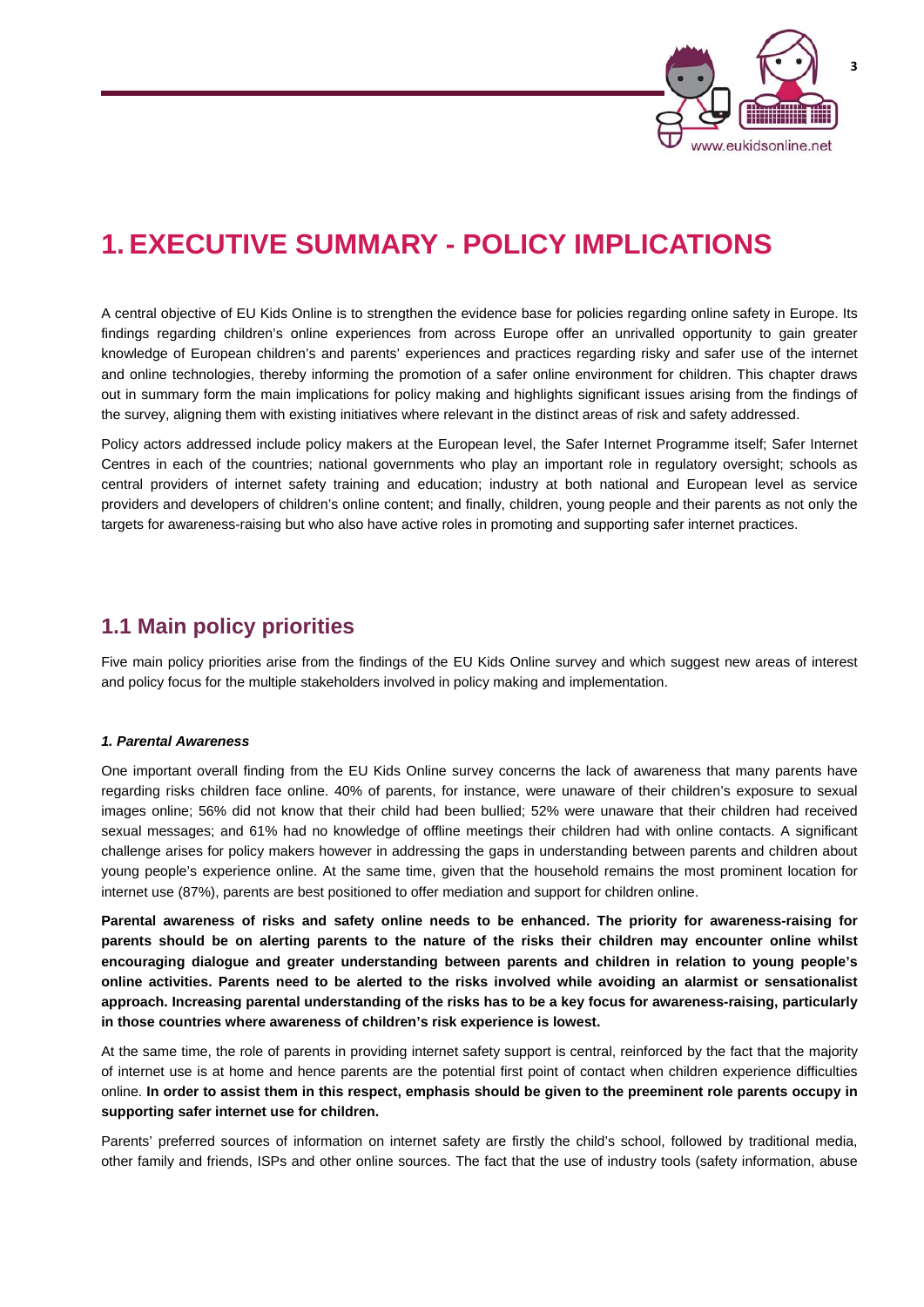buttons etc.) is low implies a lack of awareness and/or trust on the public's part. **Such awareness and trust is something that industry should seek to raise in order to improve take up of industry solutions by parents. Industry can also work closely with Awareness Centres to develop resources aimed at parents providing up to date advice on the latest technologies, risks and safety advice. Relevant stakeholders might also strengthen home-school initiatives such as training programmes, workshops and information dissemination.** 

#### *2. Focus on younger users*

Children are going online at ever younger ages. Across Europe, one third of the 9-10 year olds using the internet go online daily. The average age of first internet use in some Northern European countries is seven. Younger children also lack skills and confidence in areas of internet use that are especially important for safety. **Accordingly, there needs to be a new policy focus on promoting awareness-raising and support measures designed to suit the needs of much younger internet users.** This means that not just secondary schools where the traditional focus has been but **primary schools need to develop new ways of reaching younger children as users of the internet providing ageappropriate training and advice.** Online resources aimed at younger children, for instance, must not assume reading competence. Teacher training also needs to equip teachers, particularly within the primary sector where it is relatively new, with the skills to support younger children.

#### *3. Industry support for internet safety*

The essential role of industry is consistently emphasised in European internet safety policy and expressed through selfregulatory codes developed to promote good practice in safer internet safety use. Based on the findings of EU Kids Online, there are a number of areas in which such industry efforts should be improved. **In keeping with existing industry voluntary codes, internet service companies, especially social networking providers, should provide the maximum amount of security and highest level of privacy by default for children using their services.** Children are not always able to use existing technical features and the number of children, for instance, who are able to change their privacy settings is less than the number with a social networking profile. There is also little evidence of availability of online information regarding internet safety: only 15% of children have received such information from online sources, and just 4% from ISPs. Nearly four in ten overall did not receive advice from any of these sources. There is a clear need for reliable and accessible online information and **industry should ensure that authoritative internet safety resources are prominently displayed and accessible. Information about safety features, for instance, should be available to all users and their parents before signing up to a service. Parental controls as well as technical tools to support blocking, reporting, filtering should also be a cornerstone of industry child protection policy with a need to increase awareness of such mechanisms and to improve their accessibility and usability to aid better take up by parents and children.**

#### *4. Digital citizenship*

Children and young people are increasingly going online independently of adult supervision. While the majority of internet use takes place at home (87%), 49% of young people go online in their own room. Moreover, 31% access the internet on a mobile phone and 24% on their own laptop. The widely promoted internet safety message of locating the PC used by children in a public space within the home remains important but is being overtaken by alternative means of internet access which are less amenable to adult supervision. Given the increasing trend towards more privatised use of the internet, the increasing prominence of mobile access, as well the ever younger age of children's first internet use, awareness raisers are consequently urged to focus efforts on developing self-protection and self-responsibility among children. **It is important, therefore, to encourage children to be responsible for their own safety as much as possible rather than rely on restrictive or adult forms of mediation. The focus of internet safety messaging should be on empowerment rather than restriction of children's usage, emphasising responsible behaviour and digital**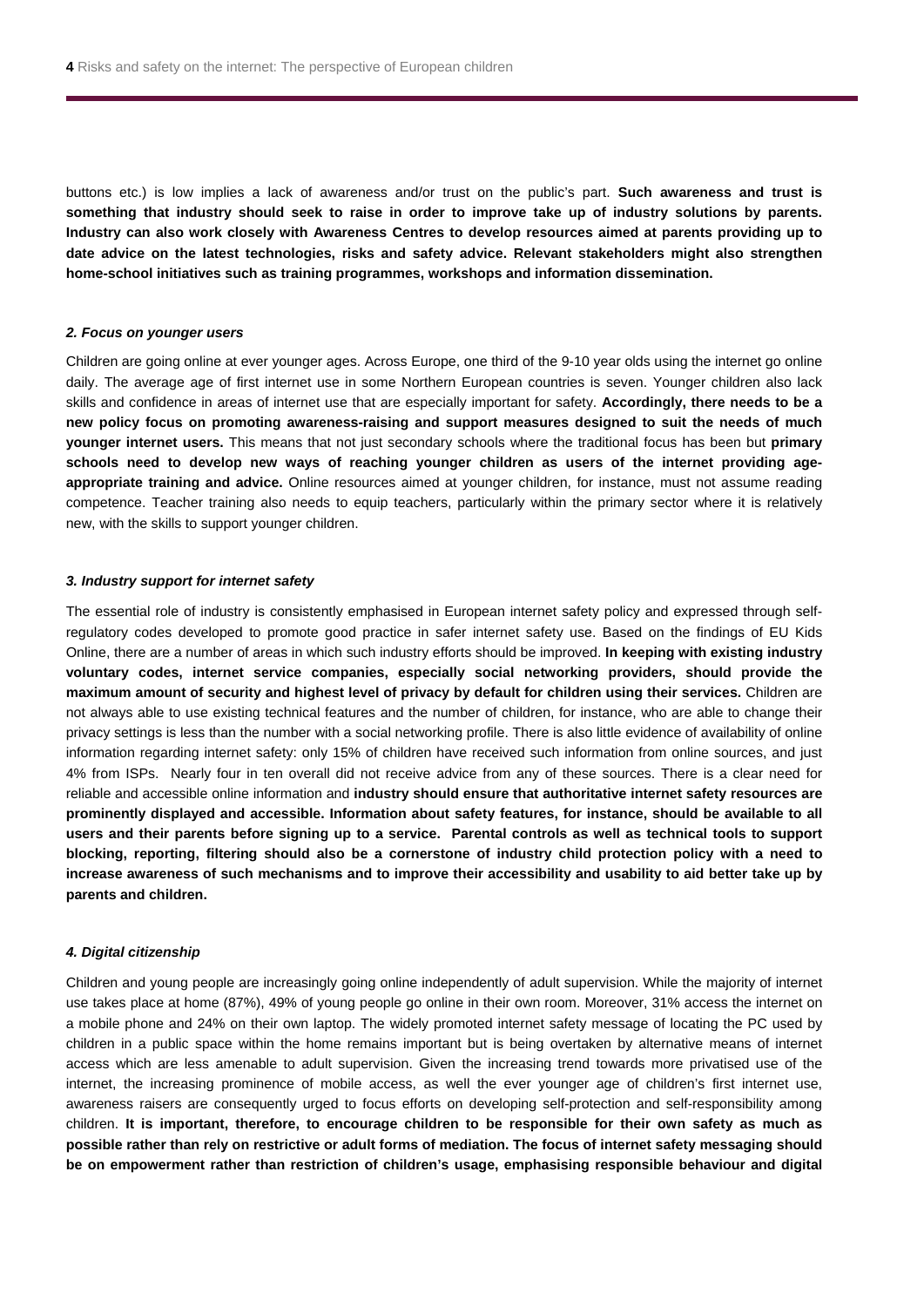

### **citizenship. Similarly, the development of policy, child safety practices and positive online content should also focus on children as a competent, participatory group.**

Digital citizenship can also be supported through a focus on developing children's digital skills. While most children have a basic level of internet skills, more creative aspects of online activity are actually not as common as some more enthusiastic visions of children's online expertise. Only 16% of children spend time in a virtual world, and just 11% have experience of writing a blog. **Digital skills training therefore should also focus attention on broadening the range of activities undertaken specifically, more creative aspects including content development, to ensure children avail of all the opportunities for learning and communicating online.** 

### *5. Positive Content*

Less than one half (44%) of 9-16 year olds are very satisfied with levels of online provision available to them. Younger children are the least satisfied with the perceived quality of online provision – only 34% of 9-10 year olds say there are lots of good things for children of their age to do online. Teenagers, by contrast, are the most satisfied, presumably because they share in wider public provision.

At the same time, over half of European children aged 9-16 think that there are things on the internet that will bother children of their age. One in eight children say that they themselves have been bothered by something on the internet in the past year, a fact not recognised by all parents interviewed. On balance, while it may be said that children see the internet positively (90% think it true that 'there are lots of things on the internet that are good for children of my age'), the overall perception of negative aspects of the internet requires attention from policy makers.

**There is a responsibility, therefore, on all policy actors to ensure greater availability of age-appropriate positive content for children**. National initiatives, given the multi-lingual context of the internet across Europe are particularly important in this regard. Responses from children in several large language communities (France and Spain) were less than positive about the availability of high quality online opportunities suitable for their age. Locally produced content of relevance and accessible to children in their own language is an interest and concern of children and merits a strong response from regulatory and industry groups.

### **1.2 Action at regulatory and government level**

Findings of the EU Kids Online survey highlight areas of action appropriate at the highest European and governmental policy levels, including the Safer Internet Programme's policy priorities and objectives. At a general policy level, it is recommended that

- **Cooperative arrangements with industry should be continued and strengthened to bring about more effective safer online practices, and to continue to monitor their implementation on an independent basis.** Specifically, based on the findings of this survey in the sections that follow, we identify opportunities for industry to develop greater positive content for younger children, greater support for implementing safety features in social networking sites used by children, as well as the role of industry in developing resources for digital safety education. At a policy level, evaluation of the effectiveness of self-regulatory approaches for industry needs to be maintained and implemented on an on-going basis.
- **Digital divides based on inequalities of access, usage and knowledge need to be further understood and addressed through policy action.** Children from high SES homes enjoy a wider range of access to the internet, especially at home, in their bedroom, and via handheld or mobile devices. Children from lower SES homes are more likely to be bothered or upset by online sexual or pornographic content, as well as more upset by receiving nasty or hurtful messages online and by seeing or receiving sexual messages.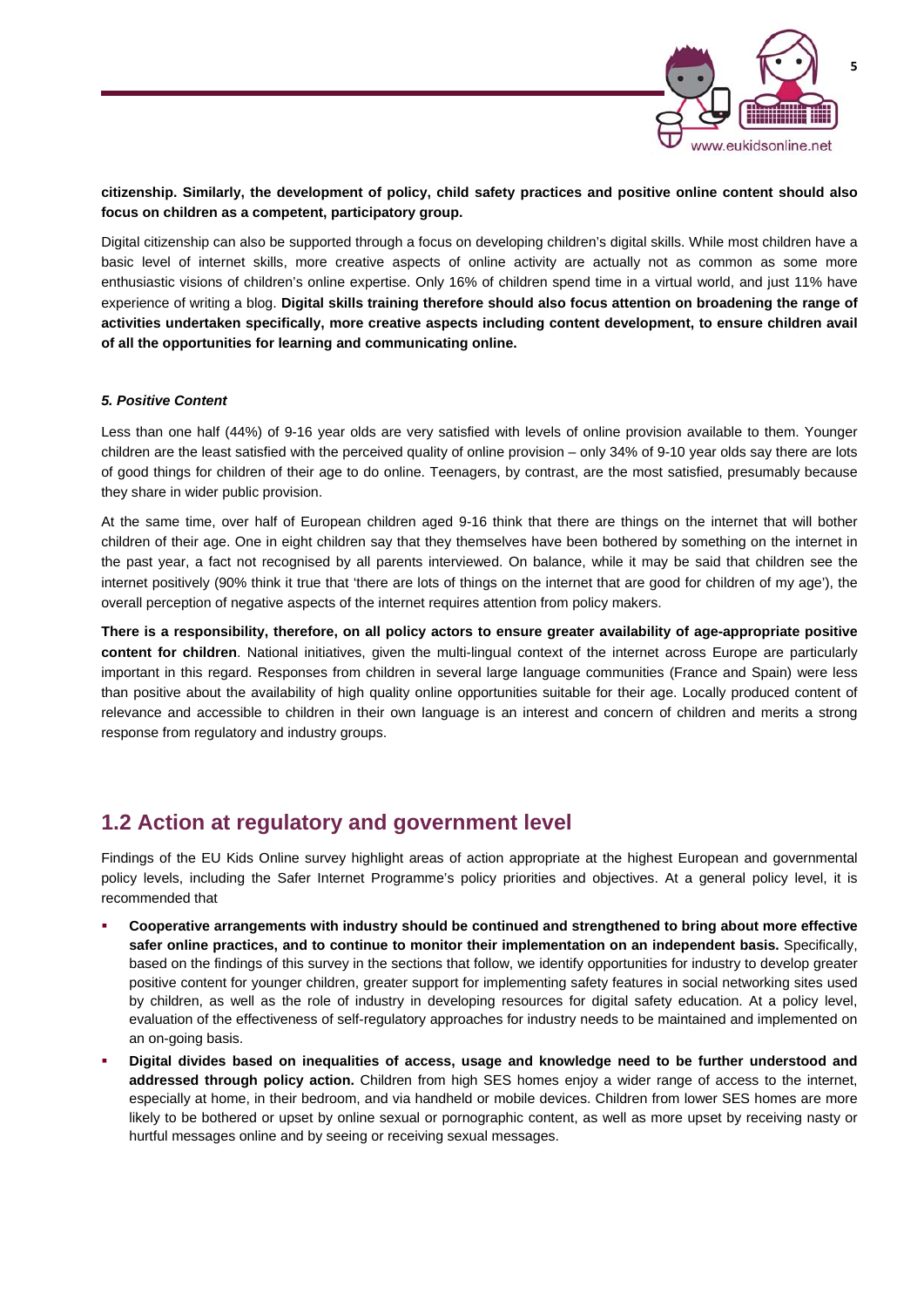- A digital divide is more pronounced in Southern and Eastern European countries where children are less likely to have the level of access enjoyed by children in other parts of Europe. Research has shown that parents' level of internet use is catching up with that of children in most European countries. However, children's use exceeds that of parents, conforming to the 'digital natives' model, in the Eastern European countries of Romania, Bulgaria, Poland, Lithuania and Turkey. **As such, targeted initiatives need to be undertaken, particularly in those predominantly Eastern Europe countries where parental use of the internet lags significantly behind that of children.**
- 21% of children have encountered websites containing potentially harmful user generated content such as sites containing hate messages, anorexic/bulimic sites, sites promoting self-harm or which discuss drug taking. Approximately 10% of children have experienced some form of personal data misuse. **Little is known about the effects of such experiences. The experience of mental health practitioners and allied professionals in this field may be valuable in addressing how such potentially negative features of children's online experience should be addressed through policy.**

At the national level, governments are responsible for legislative and regulatory controls, especially in relation to illegal content but also in relation to issues of protection of minors, data protection, ensuring freedom of expression and information, privacy, industry regulatory arrangements, educational policy and they are responsible for supporting internet safety initiatives at governmental level.

Many of the policy issues identified in this report as relevant at the European level apply also at national level.

- **Governments and regulators, for instance, can encourage the development of positive online content through production funding programmes and incentive schemes.**
- **While the density of ICT regulation at national level varies across Europe, the available degree of oversight or control that national governments have in relation to internet safety should be utilised to ensure effective regulation and evaluation of industry compliance with agreed codes of practice and national self-regulatory schemes.**
- The need for more extensive digital skills training and internet safety education arises directly from findings in relation to skills gaps, particularly among younger children, where on average children say they have just three of the eight skills asked about. **National governments should therefore ensure that digital skills and internet safety are prioritised within the national educational curriculum particularly in countries such as Turkey, Romania, Italy and Hungary where a skills deficit is particularly pronounced.**

### **1.3 Actions from industry**

Industry – whether this refers to Internet Service Providers (ISPs), content developers, service developers, or representative industry associations – all have a crucial role to play in facilitating and promoting online safety. Industry also has a strong interest in ensuring children have positive experiences online. As participants in co-regulatory agreements and codes of practice, SNS providers, and mobile communications operators undertake to support internet safety through information dissemination, through technical supports and child protection policies.

- In the EU Kids Online survey, only 56% of children are able to change their privacy settings, as a core digital skill. **In keeping with co-regulatory agreements and codes, therefore, operators should provide the maximum amount of security and highest level of privacy by default for children using their services.**
- Given that one quarter (26%) of children aged 9-10 report having their own social networking profile, and with the likelihood that many of these are 'underage' for the services they use, **special attention needs to be given by SNS providers to the data protection and privacy issues surrounding the large number of younger children using SNS.**
- It is also clear, given the increasingly privatised use of the internet found in this survey, that children and young people will not always have adult supervision available. **Industry can assist in this regard by ensuring that**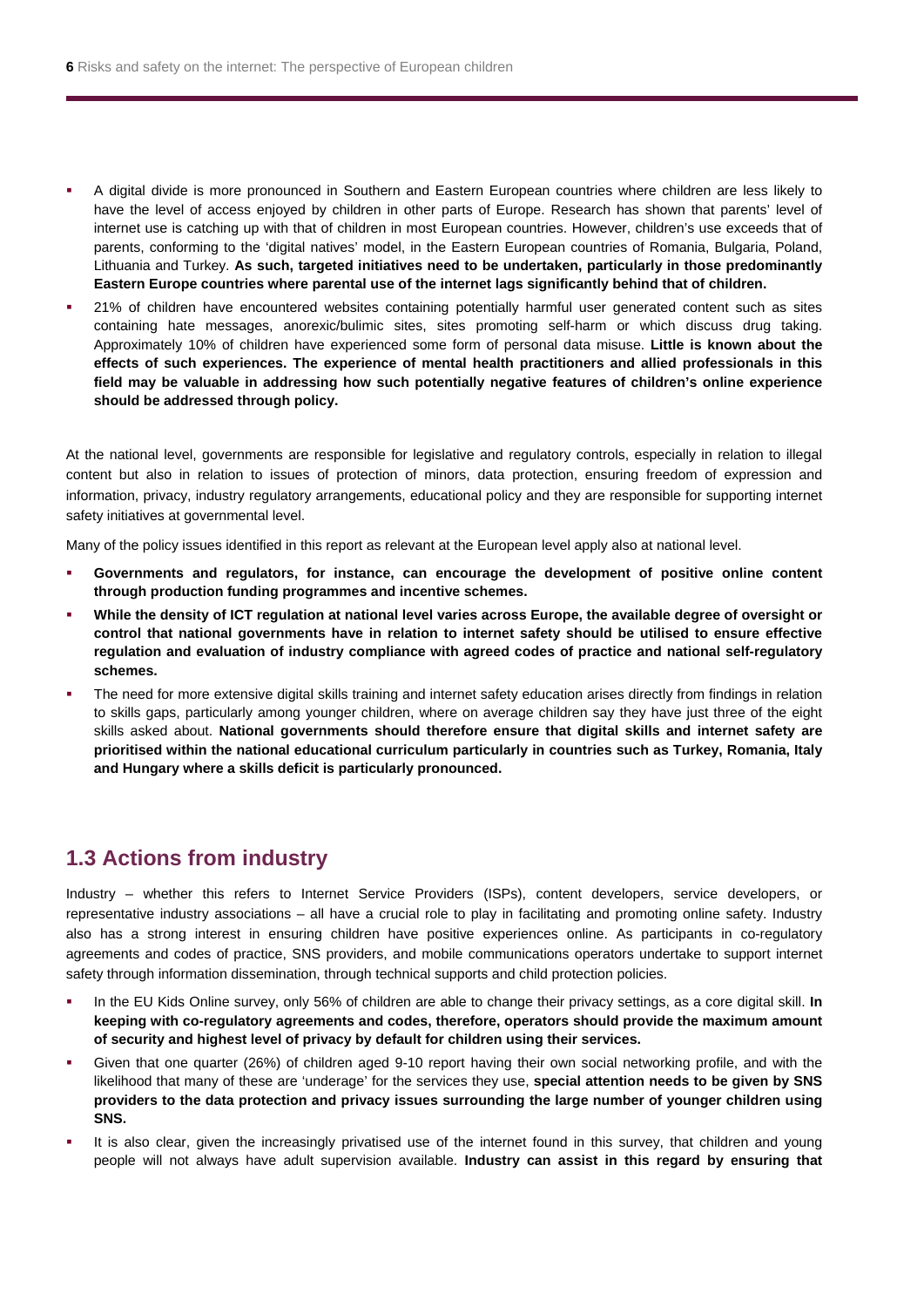

**prominent internet safety advice and user-friendly internet tools that encourage children to be self-governing should be promoted by all service providers.** 

- In response to the finding that just 44% of young people are satisfied with the provision of online content, **industry, including both public and private sector companies, is encouraged to develop more positive online content, especially for younger users. Awareness Centres and NGOs can assist in fostering partnerships with industry groups in developing dedicated content for younger children.**
- Despite the major policy emphasis on the use of parental controls or filters as a means of monitoring children's internet use, just one third of parents actually use them. **Industry developers can support greater uptake of such tools by developing more innovative approaches to the development of parental controls that are effective and meet the needs of parents and children.**

### **1.4 Actions related to awareness-raising**

Awareness-raising is a central element of European internet safety policy and INSAFE's extensive network of Awareness Centres is the principal platform by which internet safety is promulgated. Many of the issues arising from findings in the EU Kids Online survey unsurprisingly relate to awareness-raising activities, relating variously to the form and content of internet safety messaging, priority target groups and areas of risk that require particular attention.

A general theme arising from the survey's findings is that empowerment rather than restriction of children's usage and activities online is likely to be a more effective focus of internet safety messaging. Given the increasing trend towards more independent and privatised uses of the internet through increasing mobile access, as well the ever younger age of children's first internet use, Awareness Centres may need to focus efforts on fostering a sense of self-responsibility among children while targeting. Specific safety messages with regard to mobile devices and other platforms are required as is a special focus on younger children as internet users and with appropriate resources tailored to their needs.

The following emerging trends regarding internet usage also imply new areas of focus for awareness-raising:

- Nearly one quarter of children report one or more experiences associated with excessive internet use rising to over a third of 11-16 year olds in countries such as Estonia and Portugal. **Greater awareness, therefore, of the potential dangers of excessive internet use should be incorporated into internet safety awareness-raising initiatives.**
- About 12% of children access the internet in cybercafés or other public locations. This is particularly important in countries with less home access. **As such internet safety advice should also be available in those public locations for internet access used by young people (internet café, public library etc.) and safety messages should be prominently displayed for internet users. A case may be made for regulation of venues offering public internet access with responsibility for provision of internet safety provision placed on owners and service providers.**

In relation to the content of internet safety messages and awareness-raising campaigns, specific issues arising from the findings of the EU Kids Online survey include the following:

- In recognition of the children who have been bothered by something on the internet in the past year (12% of all children), schools and parents should reinforce the importance of reporting abuse while also encouraging children and young people to speak to an adult when they come across upsetting content.
- The most common way in which children come across sexual images online is through images that pop up accidentally (7% of all children; 12% of 15-16 year olds). **In order to avoid such accidental exposure to any unwanted content online, safety awareness messages need to give greater emphasis to the filter and safety settings of browsers and websites (including search engines and video hosting sites), informing parents and children about how to block such content.**
- The easy availability of pornography online causes much public debate and anxiety with respect to children's use of the internet. The finding that the internet is now the most common way for children to see sexual images (14%), marginally more than on television, films or videos (12%), may fuel further concern in this regard. The only observable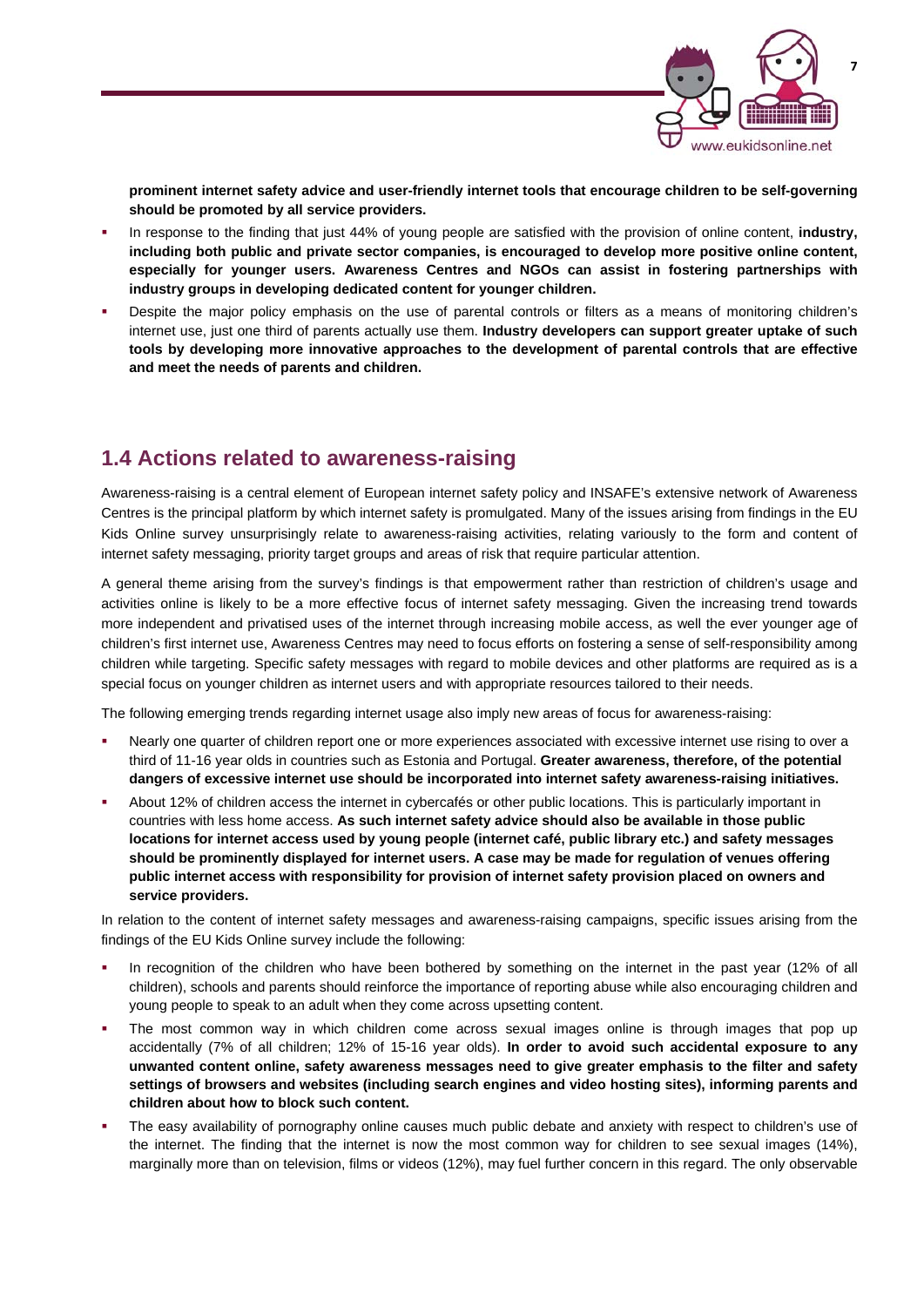gender difference is that teenage boys are more likely than girls to see pornography on websites, suggesting that when it comes to teenage boys, there is at least some degree of deliberate exposure, at least for a minority (24%). **The principal implication arising is that safety messaging should be measured in approach, avoiding implications of harm and seeking to empower parents and children to talk about the subject of sexual images online.** 

With regard to wide concern about cyberbullying, a number of specific implications arise for awareness-raising policy. Social networking and instant messaging are the most common online channels in which children are the targets of nasty or hurtful messages. As such, awareness-raising should focus on SNS sites and IM. Given that 12% of children also report that they have bullied others, education programmes should address the child as both victim and perpetrator.

- **Given that face to face bullying was found to be more common than cyberbullying, anti-bullying messages should avoid over-sensationalising online features.**
- **Awareness-raising in countries where bullying is more prominent should prioritise this as one of the key risks of children online.**

Of the 6% who have been bullied online, this is fairly upsetting or very upsetting for over half (54%), more so for younger children for whom the effect was longer lasting and for children from lower SES homes. Bullying is rarely trivial, in other words, and more vulnerable children need targeted supports to enable them to cope more effectively. With regard to internet-specific responses to cyberbullying, deleting the hurtful messages and blocking the person who sent the hurtful messages was seen by children as being effective. Blocking unwanted contacts is clearly beneficial and should be encouraged. However, children require the knowledge and confidence to do this. The small proportion that changed their filter settings (18%) or reported the problem online (9%) suggests that such technical features require greater promotion on the part of service providers as well as better training in digital skills programmes. In summary:

- **Internet safety awareness dealing with cyberbullying should include responses and coping strategies targeted at children of different ages, enabling them to cope with situations that may arise in online communication and social networking.**
- **Awareness Centres and educational authorities should provide teachers with resources enabling them to be alert to, and be able to respond to, incidents of cyberbullying.**

With respect to some of the targeted messages that may be needed:

- A quarter (25%) of the children who have received sexual messages were bothered by this. Girls, younger children and children from lower SES homes appear to be more affected and it is these groups who should be the main target of policy interventions. **Internet safety for older children should also foster an understanding of privacy and the harm, inadvertent or otherwise, that can be caused by sexual messaging.**
- **Since Instant Messaging and social networking sites are the most common platforms for encountering sexual messages online, educational and awareness-raising initiatives should focus on these.**
- There is an overall under-utilisation of parental controls, with just under a third (28%) of parents preferring to use these. **Awareness Centres are well positioned to disseminate information about parental controls and ensure that information for parents about available technologies and services is available in an accessible and userfriendly form.**

### **1.5 Education and schools**

Schools are uniquely placed to address all children on internet safety and are regarded by parents as the most trusted source of information about internet safety information. Schools, as the second most common location for going online after the home, also provide children with important access opportunities. The pivotal role of schools in supporting ICT education and internet safety as such needs to be adequately resourced. Teachers and other educators are charged with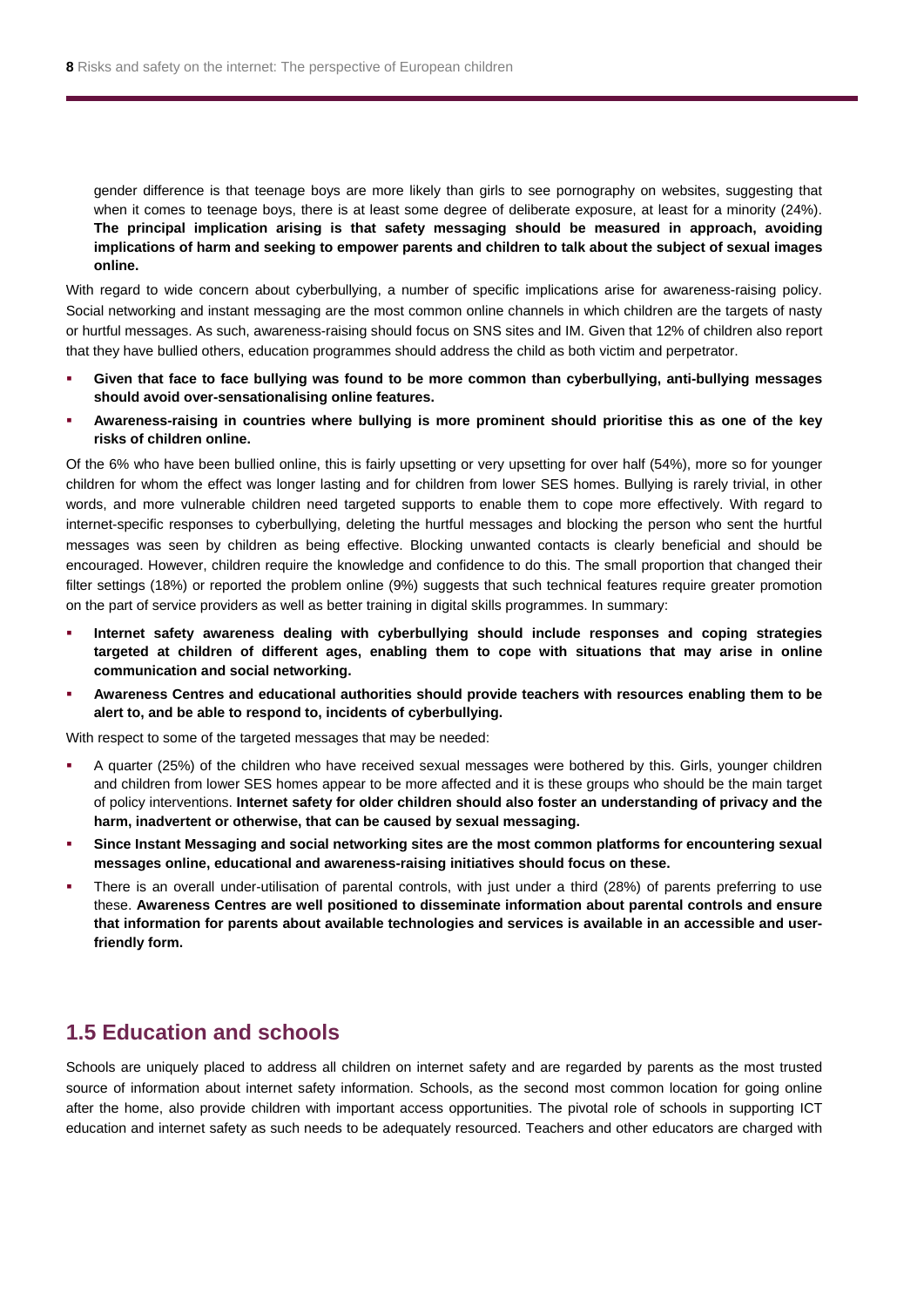

considerable responsibility for digital skills and e-safety education and need to be supported to carry out this role. Actions relevant to the educational system include:

- With the age of first internet use as low as seven, **schools need to develop new ways of reaching younger children as users of the internet providing age-appropriate training and advice.** Teacher training needs to equip teachers, particularly within the primary sector where it is relatively new, with the skills to support younger children.
- Schools should provide special programmes aimed at educating and including those who do not have Internet access outside schools, making sure they do not miss out on peer-group opportunities and have sufficient skills.
- While most children have a basic range of skills relating to safe practices online, there are clear gaps particularly in relation to skills concerning privacy settings, the focus of extensive awareness-raising campaigns. **Digital skills training for young people needs to be emphasised on an ongoing basis, to include both internet safety skills as well as more creative aspects of internet use, to ensure that all children reach a minimum basic standard.**
- The significant proportion of children (26%) reporting that their social networking profile is public so that anyone can see it raises a number of public concerns. More restrictive privacy settings may, from the child's point of view, be associated with inhibiting the expansion of one's list of contacts. Therefore, advice regarding privacy settings must carefully balance children and young people's desires to socialise and interact online whilst prioritising keeping safe. **Education should pay particular attention to the child's self-management of online content and behaviour, enabling young people to become more critically aware of the benefits and risks associated with posting content online.**
- **Significant potential for peer-to-peer education and intervention programmes in appropriate settings including schools has been identified in this survey.** For instance, of those children aged 9-16 who had been bothered by seeing sexual images online, it was more likely that they would tell a friend about the last time it happened (33%). An even greater number (37%) confide in a friend if bothered by sexual messages they'd received.
- With reference to cyberbullying, the low proportion of children who had been bullied who told a teacher (7%) raises questions as to why the educational environment is not conducive to dialogue. **Teachers need to be alert to the risks of bullying online and to be able to respond when incidents arise.**
- Parents express a clear preference for schools as the best source of safety information (43% over and above other sources of information). **In order to support and develop the effectiveness of parental mediation, schools should strengthen home-school initiatives such as training programmes, workshops and information dissemination.**

### **1.6 Issues and advice for parents**

The need for greater levels of parental awareness of risks faced by children online is referred to above. A priority for awareness-raising for parents should be on alerting parents to the nature of the risks their children may encounter online whilst encouraging dialogue and greater understanding between parents and children in relation to young people's online activities.

Specific advice for parents includes:

- **As they are not always available or able to supervise their children's online activities, parents should seek to promote self-management skills for their children.**
- **Parents should discuss issues of excessive internet use with their children and agree limits of screen time and internet use at home.**
- With a significant proportion of children (26%) reporting that their social networking profile is public, **parents should discuss privacy settings with their children, being respectful of their children's privacy while being alert to the risks involved.**
- Face to face meetings with online contacts has been a matter of policy concern. In the EU Kids Online survey, 11% of children who had gone on to meet new people offline were bothered by the experience. Significantly, 31% of 9-10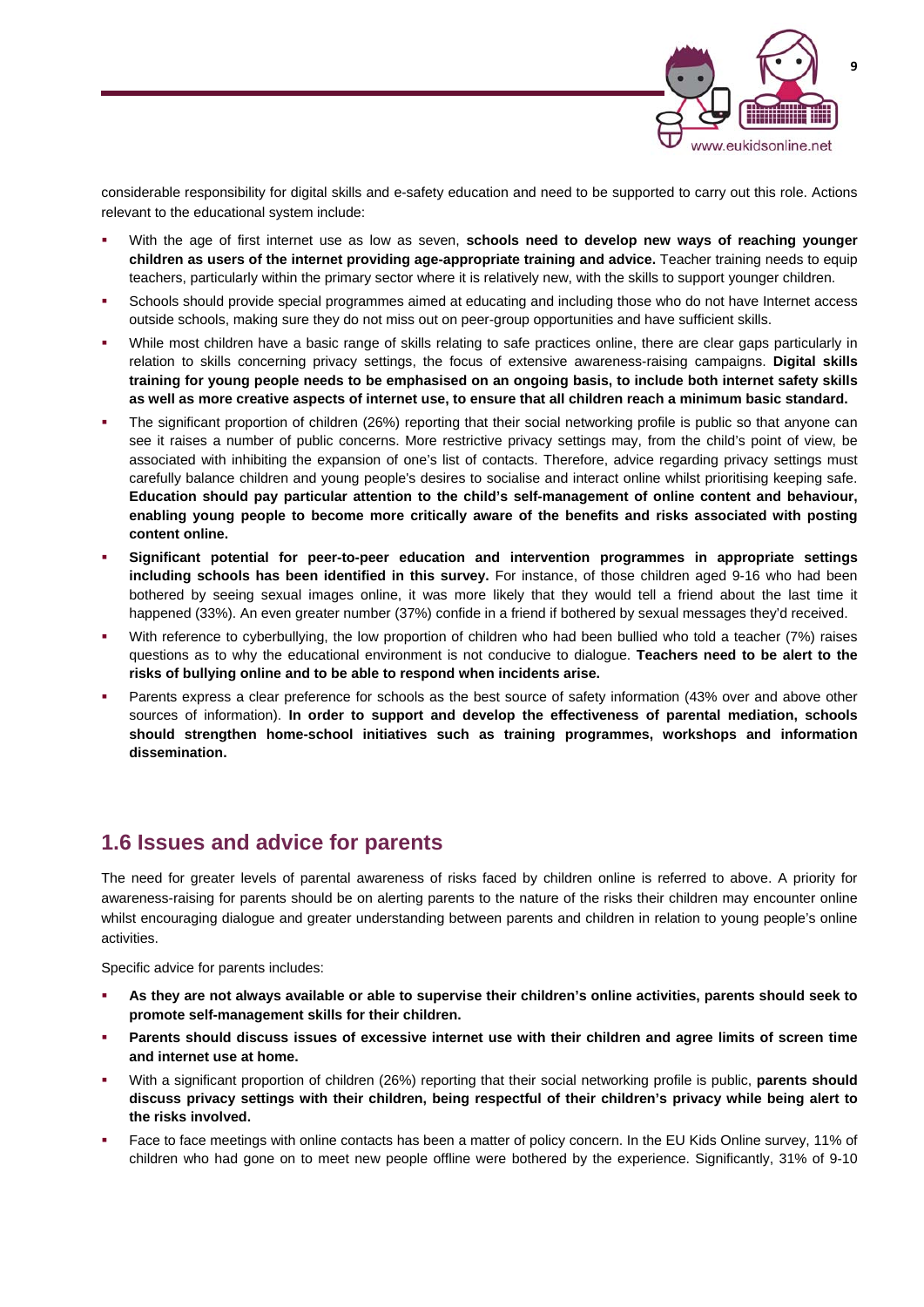year old children were bothered or upset by some aspect of it. **This suggests that, despite the relatively low occurrence of such meetings, contact risks should remain a priority in child safety strategies and parents, teachers and other responsible adults should be made alert to the risks involved.** 

**Parents should encourage their children to experience positive content online and to develop digital skills through** participation.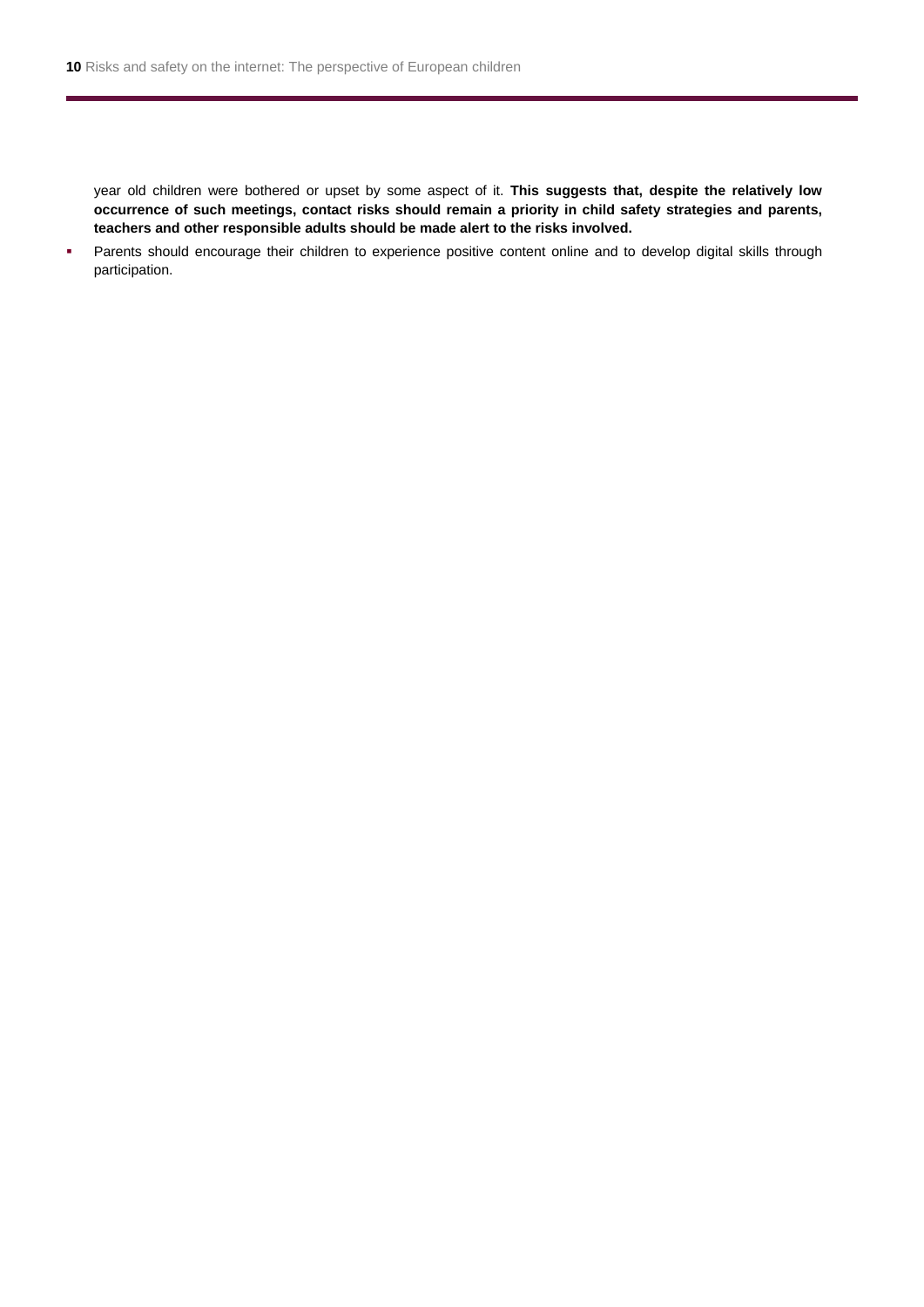

## **2. OVERVIEW**

### **2.1. Introduction to the report**

The *EU Kids Online* survey of 9-16 year old children and their parents provides detailed evidence of young people's online experiences across 25 European countries. It is intended to facilitate informed discussion about how to support digital inclusion for young people and enhance greater internet safety. The topic of online opportunities and online risks for children has received increasing attention from governments, regulators and civil society in general. There has been concerted action in many countries to support better access to the internet for children through investment in school's infrastructure and educational programmes. Substantial awareness-raising efforts have also been made to embed internet safety in all aspects of children and young people's online activities.

The findings of this research suggest that some of these efforts have been successful.<sup>1</sup> 93% of 9-16 year old users go online at least weekly. 60% go online everyday or almost everyday, illustrating just how thoroughly the internet is now embedded in children's lives. Two thirds of 9-16 year old children claim more digital skills than their parents; over 80% of 15-16 year olds have a social networking profile; and most children say they can find safety information online. However, with reference to the focus on risk and harm reported in D4, *Risks and Safety on the Internet – the perspective of European children,* there are findings that will be a cause of concern to policy makers. These will have implications for future strategy. Children are going online at ever-younger ages and many of these younger children lack the skills and confidence to be safe and responsible users of the internet. Internet use is diversifying, often outside parents' supervision. And worryingly, parents are often ignorant of the risks experienced by children in their digital lives.

In this report, *Deliverable 7.1 Recommendations on Safety Awareness*, we assess and identify the implications for policy makers and other stakeholders involved in internet safety, arising from the findings of the *EU Kids Online* survey regarding children's usage and activities online as well as their experience of risk and harm on the internet. Key findings of the EU Kids Online survey are mapped against existing policy initiatives as well as current policy debates, as documented in our Stakeholders' Forum.<sup>2</sup> Implications for policy makers are discussed, identifying actions that relevant actors – the state and regulatory system, the educational system, awareness-raising groups – may take at national and at European level.

### **2.2. The policy context**

The policy agenda of the EC Safer Internet Programme (SIP) provides a reference framework for children's use of the internet as researched by *EU Kids Online*.The aims of the Safer Internet Programme are to empower and protect children and young people online by awareness-raising initiatives and by fighting illegal and harmful online content and conduct.<sup>3</sup> Measures under the SIP include: support for INSAFE's network of Awareness Centres across the 27 European countries of the European Union, who develop and promote information/awareness-raising material; the INHOPE network of Hotlines across Europe which receives and processes reports of illegal content found on the Internet; youth panels who are consulted on safer Internet issues and information material; as well as support for a variety of NGOs active in the field of child welfare online, cooperation with law enforcement agencies and with academic researchers and support for enhancing the knowledge base.

Internet safety policy in Europe has favoured a combination of co- and self-regulatory measures towards internet development, safety and security, balancing opportunities and advantages of widespread internet use with actions to minimise its risks and downsides. This can pose a number of dilemmas for policy makers and legislators. Insufficient evidence on the scale of the problems faced has to date limited the building of consensus on policy objectives. At a fundamental level, *The Digital Agenda for Europe* provides the roadmap for policy to maximise the social and economic potential of ICT and specifically the internet in order to create a flourishing digital economy by 2020.<sup>4</sup> The *Digital Agenda*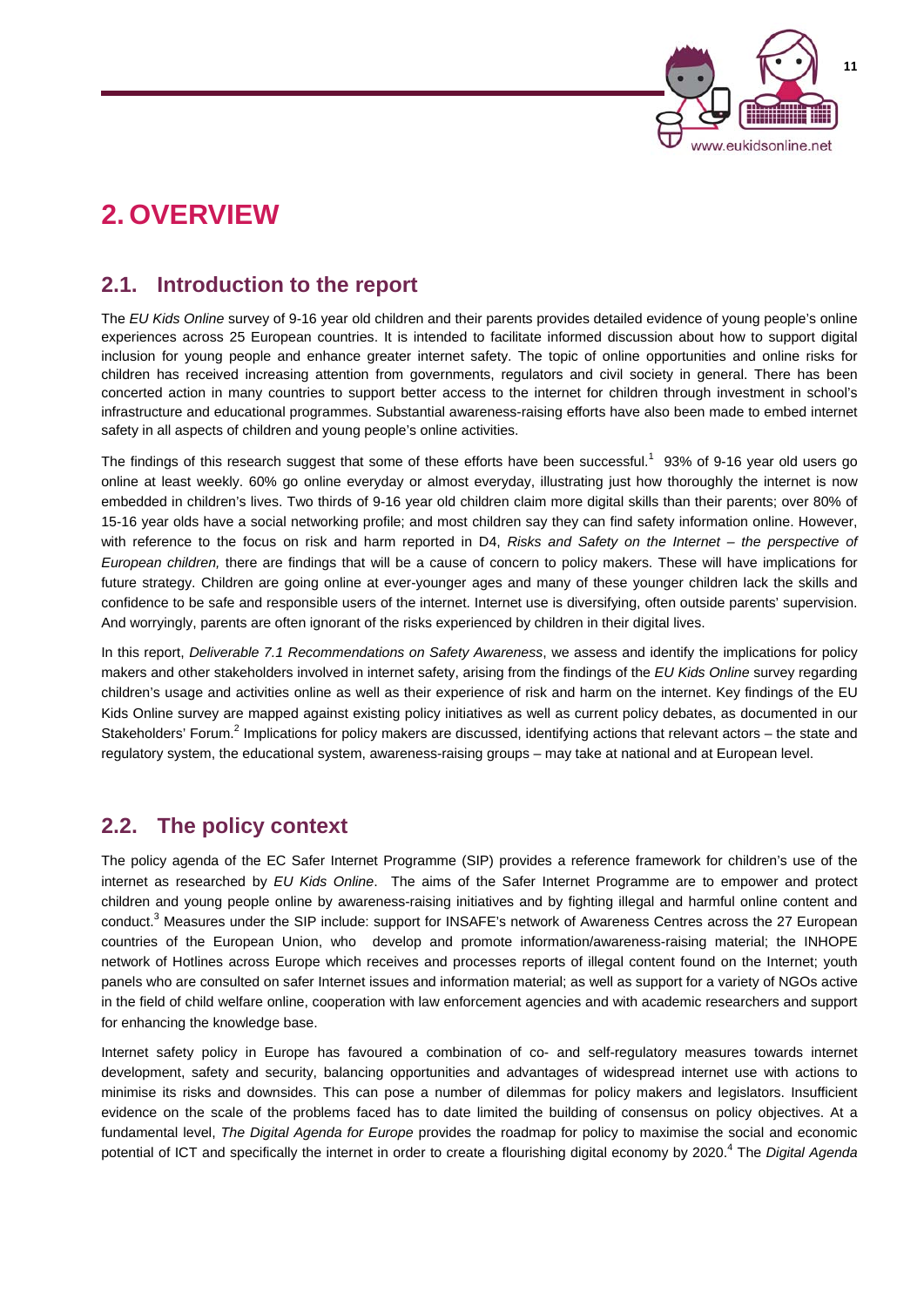includes measures to promote the building of digital confidence, digital literacy skills and inclusion, and to promote cultural diversity and creative content.

Digital competence, including an understanding of how to be safe online, is also recognised in other aspects of European policy. It is one of eight key competences of a European framework for lifelong learning.<sup>5</sup> It underpins the policy supporting media literacy for all.<sup>6</sup> The European Commission has adopted policy guidelines calling on EU countries and industry to promote media literacy across Europe through activities that help people access, understand and critically evaluate all media they are exposed to, including TV and film, radio, music, print media, the internet and digital communication technologies. Its key features include using social networking sites safely, greater awareness of the risks associated with the spread of personal data, and the ability to protect one's privacy.

The increased hazards of the internet age have also received high level policy and political attention. For over 10 years, the Safer Internet Programme has led efforts to promote safer use of the internet and ICT, to educate users and to fight against illegal content and harmful conduct online. The current programme (2009-13) encompasses newer web 2.0 internet services, such as social networking, and illegal content and harmful conduct such as grooming and bullying. Its objectives remain to increase public awareness, to increase support for reporting mechanisms, to establish and support information contact points, while continuing to foster self-regulatory initiatives in the field.<sup>7</sup> As affirmed in the Prague Declaration (2009), the EU has committed to more direct co-ordinated inter-governmental action to combat illegal content and to minimise risks to internet users.<sup>8</sup> As a result, the European Commission has made proposals for adoption of a new directive on combating sexual abuse, sexual exploitation of children and child pornography (European Commission 2010). $^9$ 

The range of risks assessed in the EU Kids Online survey has featured in policy circles, to a greater or lesser degree, and a number of them have been the focus of considerable multi-stakeholder initiatives. EU Kids Online I noted the major gaps in evidence and research, the findings in this report now allow some degree of evaluation of the effectiveness of initiatives to date and seek to inform an evidence-based, proportionate policy framework in relation to keeping children safe on the internet.

### **2.3. The policy agenda of risk, harm and internet safety**

The policy agenda concerning risks and safety for children on the internet is a complex and contested area. It encompasses conflicting approaches and inconclusive evidence regarding the scale of the problems faced and uncertainty regarding the effectiveness of proposed solutions. It also gives rise to considerable public anxiety, particularly given sensationalist media coverage of the most extreme forms of risk and harm.

A guiding principle of policy discourse on children and the internet, and of the Safer Internet Programme, is that of the need to balance *empowerment* and *protection,* to *maximise opportunities* whilst *minimising the risks* of internet use. According to this principle, any approach to teaching children to become safe and responsible users of the internet and related technologies must attempt to strike the balance between, on the one hand, maximising the opportunities afforded to children by the internet and, on the other hand, minimising the risks of harm posed by such technologies. In other words, policymakers, parents, schools and others with a vested interest in teaching children to become safe and responsible users of the internet (and related technologies) must adopt a balanced approach – the objective of minimising the risks of harm to children must be weighed against the countervailing objective of maximising the benefits afforded to children.

There is an inherent dilemma and challenge in this: promoting online opportunities without careful attention to safety may also promote online risk; but measures to reduce risk may have the unintended consequence of reducing opportunities.

In the following, it is recognised that adult perceptions of risk often differ from those of children. For this reason, regulatory and other approaches directed at the protection of children in this context need to be based (to as great an extent as possible) on evidence as opposed to assumption. Actual evidence of the risk of harm becomes even more important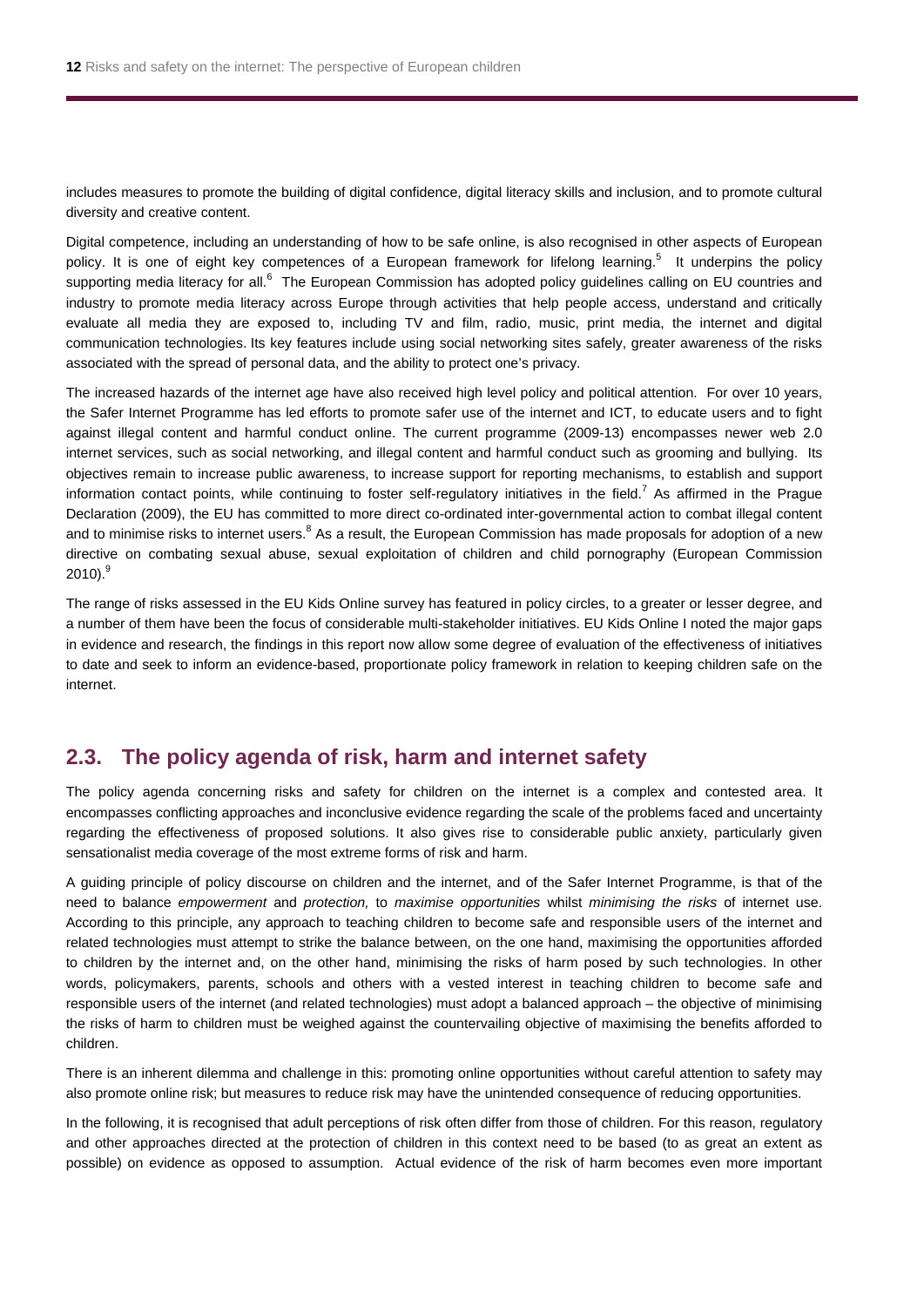

when one considers that measures (regulatory and otherwise) directed at the protection of children in this context commonly involve restricting (even sometimes prohibiting) children's access to certain types of content. In other words, such measures have obvious implications for *children's and human rights* and thus the actual need for such measures should be capable of being objectively justified.

Policy attention has over the past decade begun to shift from content-related risks (e.g., exposure to pornographic and violent content) to contact and conduct-related risks (e.g., grooming and cyberbullying). Arguably, this shift in focus is reflective of children's changing role in this context (i.e., the context of the online environment). Children are no longer mere consumers of content but are also creators of content. Approaches to teaching children to become safe and responsible users of online technologies must take account of children's roles as *consumer, participant* and *creator*.

It is important to recognise also that notions of "good" and "bad" are largely subjective and are contingent on a diverse array of factors including age, level of maturity, personal and societal value systems and religious beliefs. In other words, individual conceptions of "good" and "bad" are influenced and informed by various personal, community and societal factors. Safety awareness campaigns and initiatives need to deliver this message to parents, schools and policymakers. An understanding of the subjective nature of "good" and "bad" will undoubtedly facilitate the adoption of a more measured approach to teaching children to become safe and responsible users of the internet and related technologies.

It is also the case that distinguishing between "risk" and "opportunity" in any definitive way also presents challenges. Risks and opportunities are similarly influenced and informed by a diverse range of personal, community and societal factors – as well as being informed and influenced by the consequences arising from having engaged in (or having been exposed to) certain activities and behaviours. Safety awareness campaigns and initiatives should make it clear to parents, teachers and policymakers that "risk" and "opportunity" in the context of the online environment are (like notions of "good" and "bad") dependent on an array of factors. As stated above, an understanding of the degree of subjectivity involved in the delineation of "risk" and "opportunity" will assist in the adoption of a more balanced approach to teaching children to become safe and responsible users of the internet and related technologies.

### **2.4. The internet safety landscape**

The 25 countries included in the *EU Kids Online* survey comprise a range of European countries varying in geography and politics from each part of the European continent, primarily members of the European Union but also including an EEA country, Norway, and Turkey as exceptions. Countries vary in size, with both large and small population sizes included. They also differ in terms of internet usage with representative countries both above and below the European average, and in terms of online risk factors derived from research in EU Kids Online I designating countries of high, medium and low risk.10

Another dimension in which countries vary is in terms of their support for internet safety. All countries, with the exception of Turkey, are members of INSAFE, the European network of national Awareness Centres, supported under the Safer Internet Programme, and designed to raise internet safety awareness at a national level.<sup>11</sup> At a national level, Awareness Centres typically work with a broad range of partners such as schools, libraries, youth groups and industry to promote internet safety. In practice, however, there is a lot of variation. As identified in the report of the Stakeholders' Forum for EU Kids Online, countries vary in terms of the degree of government interest in internet safety, the existence of statutory or other regulatory bodies with responsibility for its promotion, as well as the support offered by schools, NGOs and other groups concerned with child protection and children's welfare. Government involvement, for instance, can include specific initiatives directed at internet safety, media education, or the distribution of internet access. Alternatively, it can refer to broader social policy with respect to children, family and youth affairs. Legislative provision varies substantially across Europe and adds to the complexity of dealing on a pan-European level on matters that will include data protection and privacy, copyright, protection of minors and so on. Stakeholders in Romania and Turkey reported that there was no real national policy on internet safety, whereas in countries such as the UK and Ireland, internet safety has been the subject of sustained public interest and engagement for many years.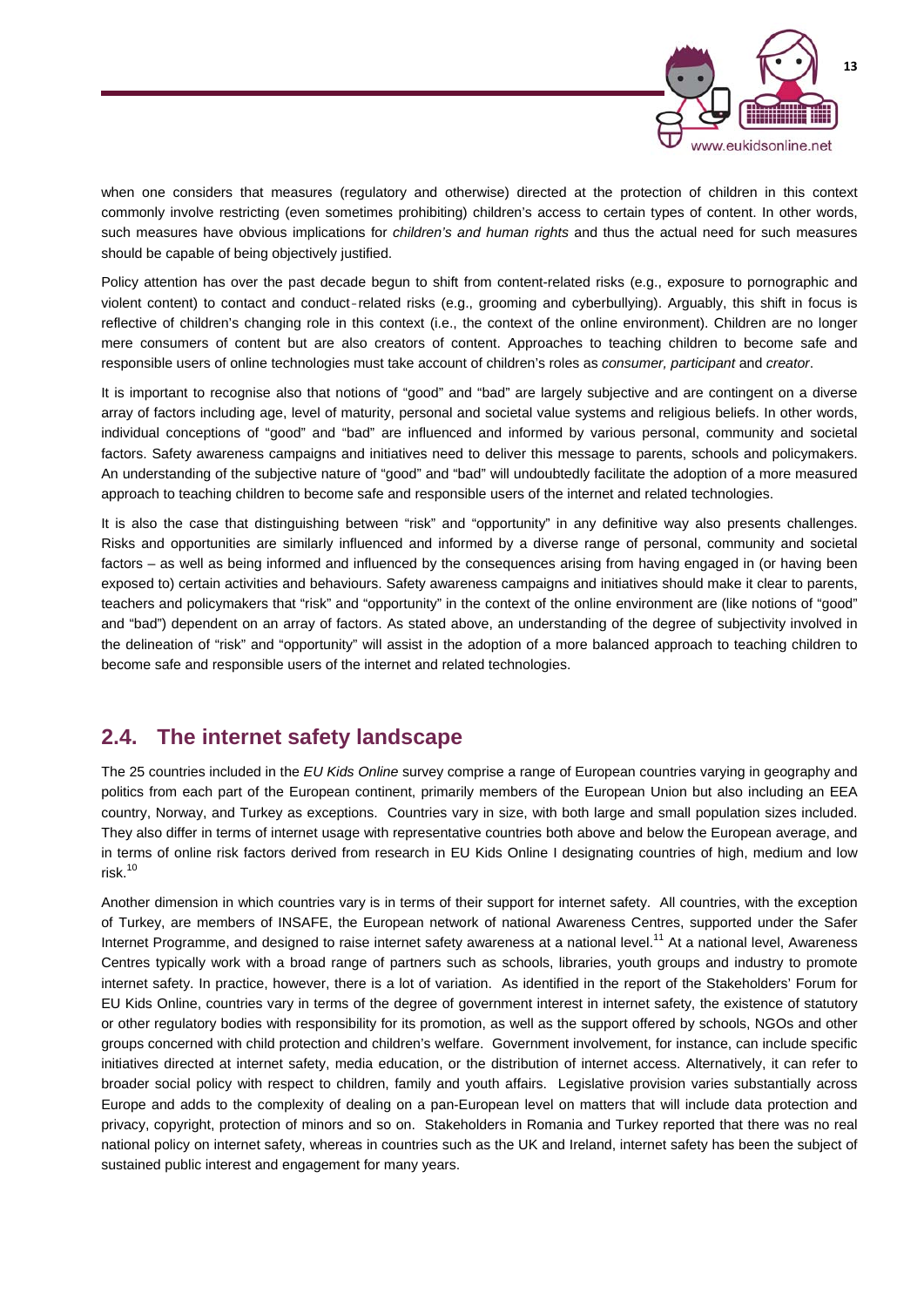The education map across Europe is similarly varied. According to the Education, Audiovisual and Culture Executive Agency (EACEA), internet safety education is present in the school curriculum in 24 countries/regions.<sup>12</sup> However, the means of its implementation varies considerably. In eleven of 30 countries surveyed, internet safety was not part of the school curriculum. In some countries, schools had local autonomy over whether to include it as part of their overall provision. Internet literacy is also a very recent development for most systems and, in 80% of countries, internet safety was first introduced as recently as 2007. Teachers responsible for teaching internet safety do not always have specific training and in many cases it is general subjects teachers who are given the task. There is also substantial variation both as to the content and the curriculum framework within which it is implemented. Also worthy of note is the high degree of variation in cooperation between schools and Awareness Centres. Ministries of Education or other Educational Authorities are normally represented in the national Safer Internet Centres supported by the Safer Internet Programme, though in practice the level of cooperation varies considerably.

Finally, the involvement of industry in internet safety policy merits discussion. Self-regulatory agreements are the principle means by which regulatory and other stakeholders work with industry developers and providers to enhance provision for and awareness of internet safety. At European Commission level, forms of industry co and self-regulation have been the preferred approach to regulation of technologies and content. The EU's 1998 Recommendation on the Protection of Minors and Human Dignity (despite the fact that the term co-regulation does not appear in the recommendation) is regarded by some (Lievens et al.) as co-regulatory as opposed to self-regulatory in nature. The EU's 2006 Recommendation on the Protection of Minors and Human Dignity makes several references to co-regulation, stating that "[o]n the whole, self-regulation of the audiovisual sector is proving an effective additional measure, but it is not sufficient to protect minors from messages with harmful content." Lievens et al. argue that the 2006 recommendation is indicative of a palpable shift from self-regulation to co-regulation. Also, the 2007 Audiovisual Media Services Directive (AVMSD) advocates both self- and co-regulation.

With the fast pace of change in internet and mobile technologies, industry groups themselves are deemed to be in the best position to keep up with the latest technologies and trends of use. Consequently, the Commission has favoured industryled codes and agreements to deal with any issues of risk, safety, and child protection that might come up. The *European Framework for Safer Mobile use by Young Teenagers and Children* is an example of a self-regulatory agreement signed by mobile operators in 2007 setting down principles and measures that members commit to implementing at a national level.<sup>13</sup> The Commission monitors its implementation, noting compliance and evaluating its effectiveness through a series of commissioned reports.14 Similarly, *Safer Social Networking Principles for the EU* is a voluntary agreement incorporating guidelines for the use of social networking sites by children signed by most of Europe's major social network providers.<sup>15</sup> The principles provide for awareness-raising concerning internet safety, developing age-appropriate services, default settings to ensure maximum levels of privacy and protection, easy to use report mechanisms, and procedures to deal with user reports of illegal or harmful content. Again, implementation reports monitor progress in complying with the principles. In 2010, it was found, for instance, that most social networking sites do provide safety tips and tools to control their content and profile settings. However, major gaps were found in default privacy settings, searchability, and reporting procedures.16

At the ISP level, a similar approach towards industry-wide voluntary self-regulation operates. At a national level, Internet Hotlines report illegal content. Industry associations frame acceptable use policies and negotiate on behalf of the sector with government regulatory agencies and law enforcement. Internationally, the INHOPE Association has acted to support and enhance the performance of Internet Hotlines around the world through exchange of information and expertise, establishing best practice in responses to reports of illegal content and liaising with government, law enforcement and regulatory bodies.<sup>17</sup>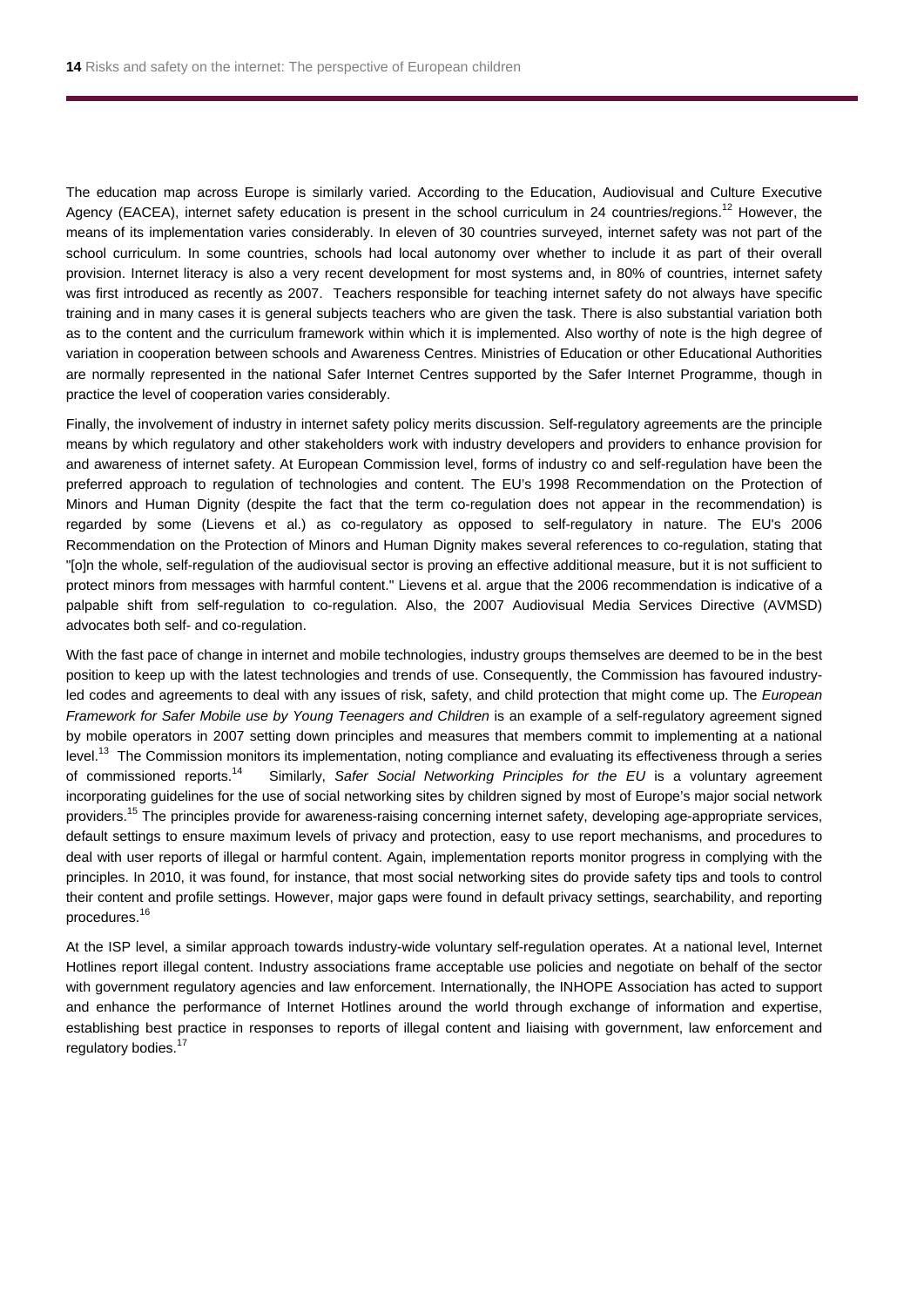

## **3. POLICY IMPLICATIONS**

### **3.1. Usage**

The *EU Kids Online* survey of 9-16 year olds and their parents provides new research about how children use the internet, providing important evidence about the changing contexts in which children are exposed to risks, the increasingly young age at which children start to use the internet, and the diverse technologies that are used. Such findings assist in guiding policy in a fast changing environment to ensure that appropriate safeguards are in place for children. Following the order in which findings are presented in the report *Risk and Safety on the Internet,*18 policy implications are outlined below noting in bold recommendations relevant to distinct target groups and policy actors.

Policies on digital inclusion, as well as media literacy for all, provide important frameworks at the European level for assessing findings in relation to children's online use. E-inclusion policy at a European level has been articulated principally through the EC Ministerial Riga Declaration<sup>19</sup> – committing to an inclusive and barrier-free information society – and the objectives of the *Digital Agenda*, Europe's digital policy successor to i2010 (European Commission 2010). 20 This policy, not specifically addressed to children, provides for the, building of digital confidence, guaranteeing universal broadband coverage and access, enhancing digital literacy, skills and inclusion, and promoting cultural diversity and creative content.

A key objective of the Digital Agenda is to enhance digital skills. Recognising the dangers of a growing digital literacy deficit and the exclusion of citizens from the digital society and economy, an objective of the Digital Agenda is to ensure that background or skills are not a barrier to attaining Information Society objectives. Digital competence is identified as one of the eight key competences that are fundamental for individuals in a knowledge-based society, as is the knowledge and understanding of how to be safe online. $21$ 

European Commission policy on media literacy provides another relevant framework The development of a comprehensive set of indicators as part of the strategy to report on levels of media literacy, as provided for under the Audiovisual Media Services Directive (AVMSD), will act as an important benchmark for assessing varying levels of technical and critical media literacy skills across Europe.

### *Where children use the internet*

While most children use the internet at home (87%), many in a public room (62%), nearly half (49%) go online in a private room where it is difficult for parents to monitor their internet usage. This makes it imperative that safety awareness campaigns and initiatives reach children themselves. In other words, in circumstances where parents are unable to act in a supervisory role, children (in particular, older children) must be empowered to self-govern. It is therefore essential that parents, teachers and safety initiatives, and media literacy initiatives impart information in a child- and teenager-friendly fashion, encouraging safe and responsible use outside of adult supervision.

- **Accordingly, Awareness Centres should focus efforts on developing self-protection and selfresponsibility among children.**
- **Industry service providers should likewise provide prominent internet safety advice and user-friendly internet tools that encourage a self-governing approach.**
- The fact that school or college is the second most common location for going online (63%) means that the educational system has an important role to play in internet safety awareness. **Schools and the wider educational community are uniquely placed to address all children on internet safety and need to be resourced to do so.**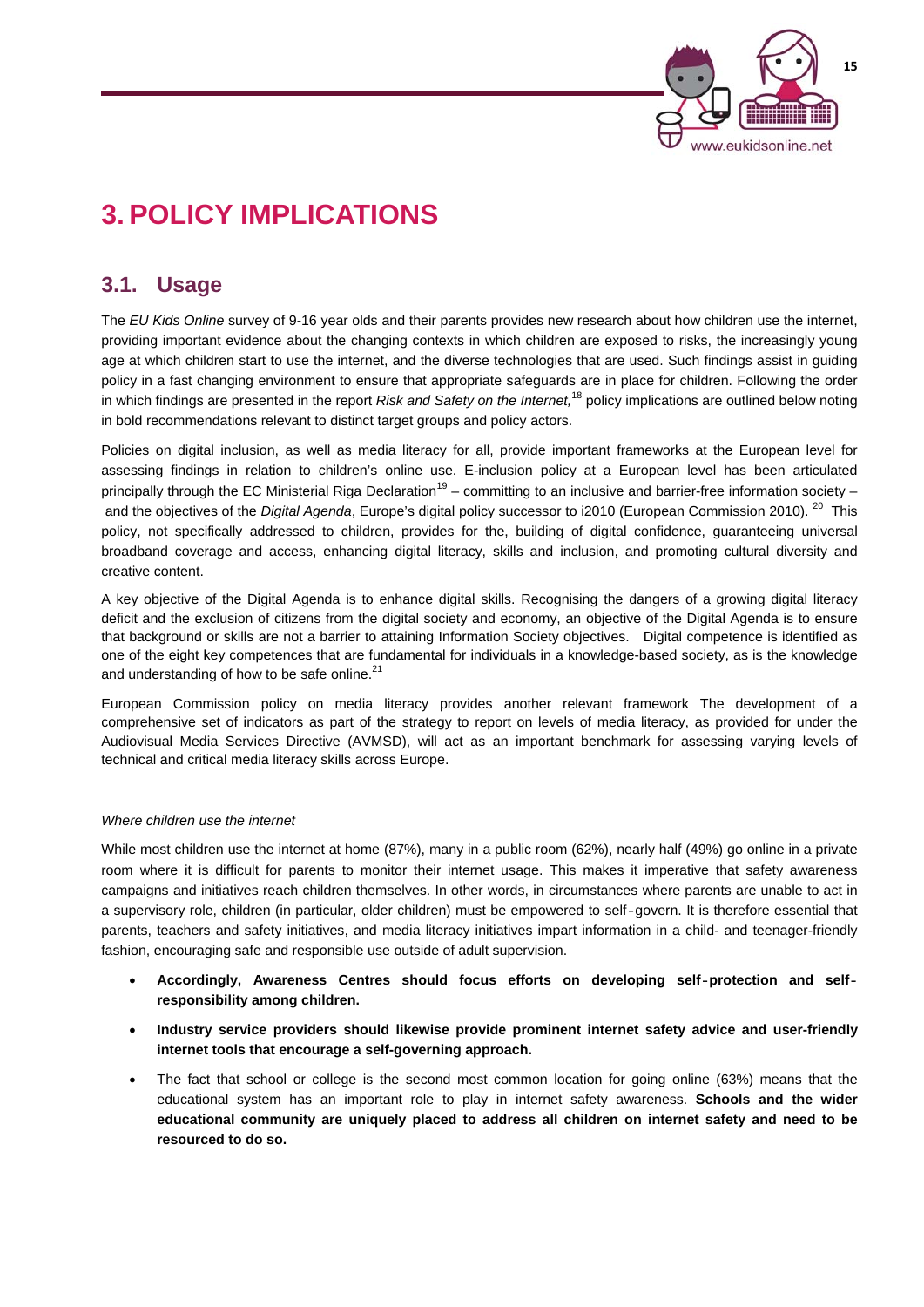- **Schools are also important ensuring that those who do not have access at home develop skills and have the same digital opportunities as other children.**
- **Internet safety advice should also be available in the other public locations for internet access (internet café, public library etc.) used by young people and safety messages should be prominently displayed for internet users.**

### *How children access the internet*

The fact that most children (58%) still access the internet via a shared personal computer reinforces the role of parents and other adults as being in the best position to monitor children's access and usage. However, with increasing evidence of a trend toward personalised and mobile access to the internet via their own laptops (24%) or a handheld or portable device (12%) – more evident in some countries than others and among older children from higher SES backgrounds – means that children themselves have to be the principal target of internet safety messaging with an emphasis on empowerment and digital citizenship.

Internet use and social networking via mobile platforms and devices is likely to increase, making initiatives such as the *European Framework for Safer Mobile use by Young Teenagers and Children particularly important.<sup>22</sup> Adoption and* compliance by the mobile communications sector should be independently evaluated with further input from stakeholders on effective child protection measures.

In summary, key implications arising from findings of how children use the internet include:

- **The role of parents in promoting internet safety among younger children is particularly important. Empowerment rather than restriction should be the focus of internet safety messaging, emphasising children's responsible behaviour and digital citizenship.**
- **Focus on children as a competent, participatory group also in the development of policy, child safety practices and positive online content**
- **Awareness Centres should develop specific safety messages with regard to mobile devices and other platforms.**
- **The Commission should consider independent assessment of the** *European Framework for Safer Mobile use by Young Teenagers and Children*

#### *How much children use the internet*

Children, it is clear, are going online at ever-younger ages and this has very significant implications for policy. On average, children go online from the age of nine and even younger in many countries. As such, a new focus on younger children as internet users is required while also sustaining existing efforts for older children. This has implications for awarenessraising and education:

- **Awareness-raisers need to develop a special focus on younger children as internet users and tailor resources accordingly.**
- **Schools should develop new ways of reaching younger children providing appropriate teacher training at both the primary and secondary level.**
- **Specific guidance for parents of younger children should also be developed to enable them to support internet safety education at home.**

The report finds that children's internet access and usage differs between children from low SES and high SES homes – the levels of usage and access being considerably higher for those from high SES backgrounds. Children from low SES homes are less confident that they know a lot about the internet than those from high SES homes. **The implications for**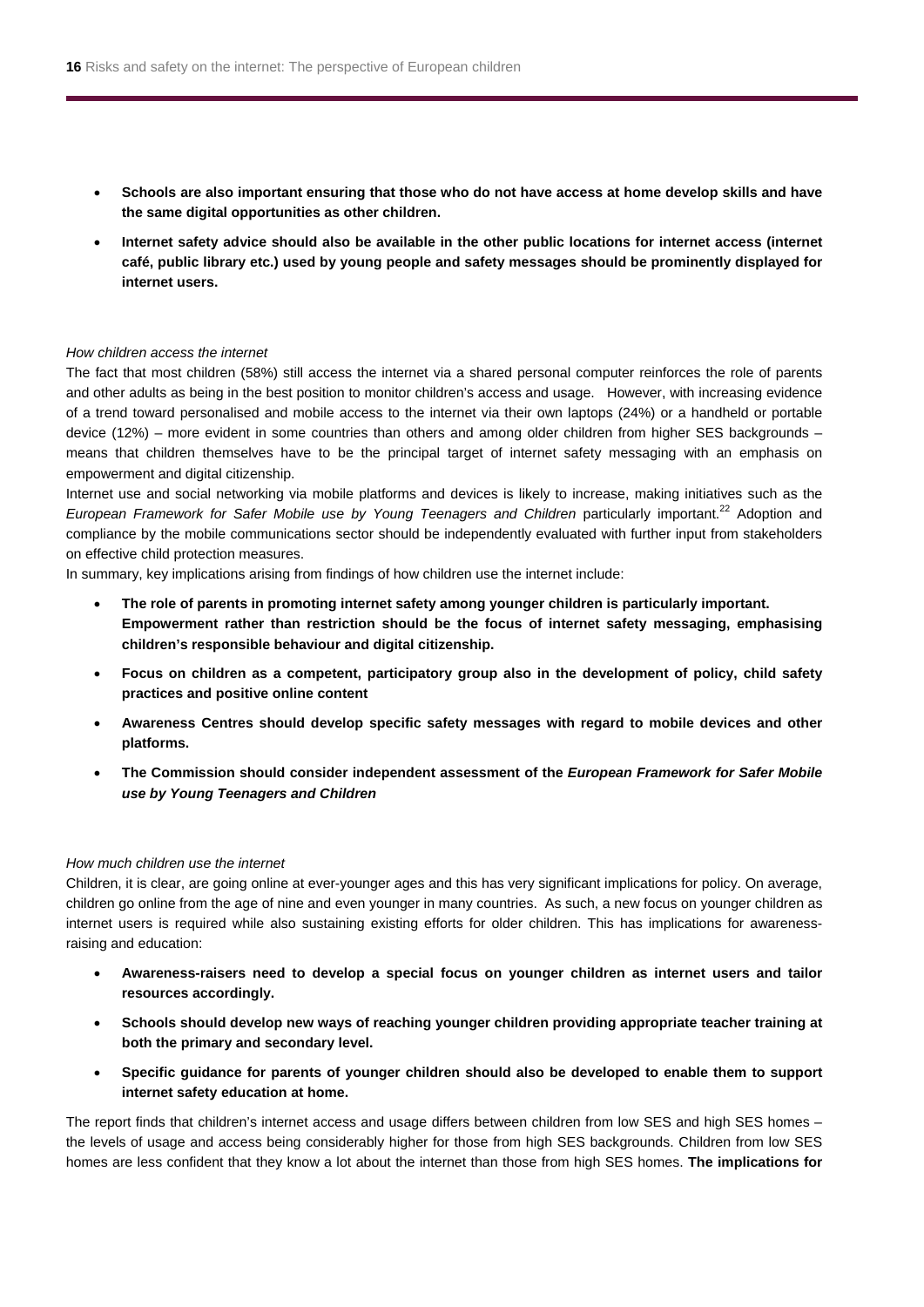

**policy point quite clearly to persistence of a digital divide based on inequalities of access, usage and knowledge.** Further research is required to assess how and to what extent children's socio-economic status impacts upon their Internet access and usage.

With regard to frequency of use, particular attention should be given to the features of online communication, given that children who use social networking or other forms of online social interaction will be more likely to access the internet more frequently than children who use the internet for other purposes. Given that frequency of use is directly connected to levels of benefit and risk, it is important that parents (and others with a vested interest in teaching children to become safe and responsible Internet users) are made aware of the possibility that children who use the internet for communication and networking purposes may experience increased opportunities and risks as a direct result of their more frequent use of the Internet.

### *Digital literacy and safety skills*

There are significant gaps in digital literacy and safety skills among children in Europe. One third are confident and display a good range of skills, but a further third are not. There is significant geographical variation and substantial numbers (around 40%) lack basic safety skills such as blocking messages, finding safety information or changing privacy settings. **Consequently, digital skills training for young people should continue to be emphasised and common standards should be implemented in training, safety features, and applications.**

**Younger children should be a special focus for digital skills training**. Although sizeable numbers of 9-10 year olds use the internet, they have little confidence that they know much about it. While skills and knowledge needs to be ageappropriate, younger children need special support not just in relation to internet safety but also in relation to the more technical, practical dimensions of internet use.

#### *Excessive use of the internet*

Time spent online is a matter of growing public concern and in some countries nearly one third of all children have experienced one or more forms of excessive internet use. The final report of EU Kids Online had identified 'internet addiction', or excessive internet use to the detriment of other aspects of daily life, as one of several key gaps in the evidence base of research on internet safety issues for children and young people. Internationally, concerns about its links to depression,<sup>23</sup> about its prevalence in the context of gaming, particularly for younger children,<sup>24</sup> and its impact on social life and school performance<sup>25</sup> now feature in a growing public debate about the phenomenon. Responding to the research finding that many children are exposed to excessive screen time both at home and while at child care, with 66% exceeding the recommended daily amount, the American Academy of Paediatrics (AAP) has reiterated its recommendation that parents limit combined screen time from television, DVDs, computers, and video games to 2 hours per day for children.<sup>26</sup>

In the findings of EU Kids Online, about one third of children say they have spent less time than they should with friends, family or doing schoolwork. A similar proportion has tried unsuccessfully to spend less time on the internet and feel bothered when they can't be online. For a minority, then, there are adverse effects of internet use, which require the attention of policy makers. While further research will be needed to explore the relationship between excessive screen time, internet use and risk, immediate implications for policy makers include:

- **Greater awareness of the potential dangers of excessive internet use need to be incorporated into internet safety awareness-raising**
- **Parents should be encouraged to discuss the topic of excessive internet use with their children and to agree limits of screen time and internet use at home**
- **Children should be taught self-management skills regarding their use of the internet**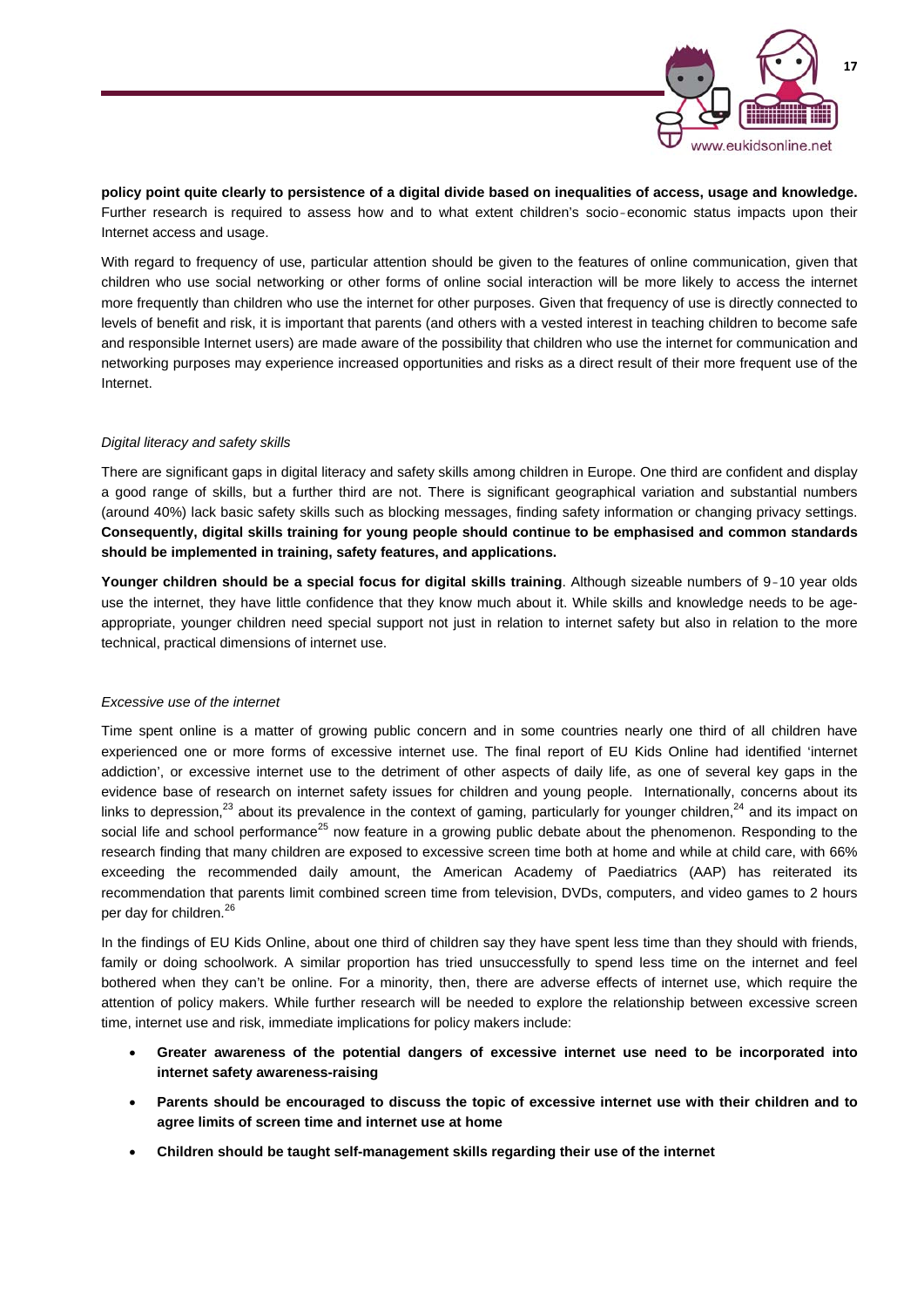#### *Parental use of the internet*

While parents are catching up, the EU Kids Online survey finds that, in most countries, children make considerably more use of the Internet than their parents and that this difference in levels of usage may compromise parents' ability to effectively manage children's internet use. Assumptions about parents' abilities to mediate their children's internet use may be unhelpful and instead require further investigation.

As noted above, the majority of children (87%) use the internet at home – placing parents in the best position to mediate children's internet use. It is crucial, therefore, that parents are encouraged and incentivised to become actively and meaningfully involved in the online endeavours of their children. How? Firstly, parents need to be made aware of the importance of their role when it comes to mediating their children's internet usage. Secondly, parents (particularly those lacking confidence in ICT-related matters) need to be afforded real, practical opportunities to learn about the internet and related technologies. A crucial prerequisite for parental mediation of children's internet usage is the creation of an environment conducive to dialogue – parents (particularly those lacking confidence in ICT-related matters) can learn much from their children (about both the internet itself and their children's usage of this technology).

The main policy implications concerning parental use of the internet are the following:

- **Targeted initiatives should be undertaken, particularly in those countries (predominantly Eastern European countries such as Romania, Bulgaria, Poland, Lithuania and Turkey) where children's use of the internet exceeds that of their parents, to support the attainment of digital skills and internet safety awareness**
- **The crucial role of parents in internet safety awareness needs to be highlighted**

### **3.2. Activities**

#### *Range of children's online activities*

Some of the first systematic findings across Europe for the range of online activities conducted by children provide a valuable insight into the kinds of opportunities taken up, the benefits that children derive from going online as well as the context in which online risks may occur. The finding that use of the internet for school work is the top online activity (85%) in part reflects the extensive investment in school's infrastructure and the fact that it is almost a universal feature of young people's usage – perhaps not in preference to young people's interests in communicating online but certainly very widely undertaken. This strongly confirms the importance of incorporating the internet into all educational contexts, curricula and teaching practices, maximising the learning opportunities and benefits for children. In this context:

 **The pivotal role of schools in supporting ICT education and internet safety needs to be formally recognised and supported.** Teachers and other educators are charged with considerable responsibility for digital skills and e-safety education. **It is the responsibility of the State and others with a vested interest in teaching children to become safe, responsible, creative and productive users of ICT to ensure that schools are adequately resourced to carry out this role.**

Use of the internet for gaming, watching video clips and communication purposes are the next most popular activities and presumably constitute a very significant part of young people's leisure and entertainment activities. These likewise represent very important opportunities and benefits for children to learn and solve problems through interaction, gameplay and communication. **The acquisition and development of greater digital skills enhances these positive attributes and minimises risks and should be encouraged.** A more surprising finding is that the more creative and participative aspects of internet use – Web2.0 features such as posting images, writing a blog, using virtual worlds – are not more common, despite the many claims for user generated content. These may be opportunities lost and consequently **digital**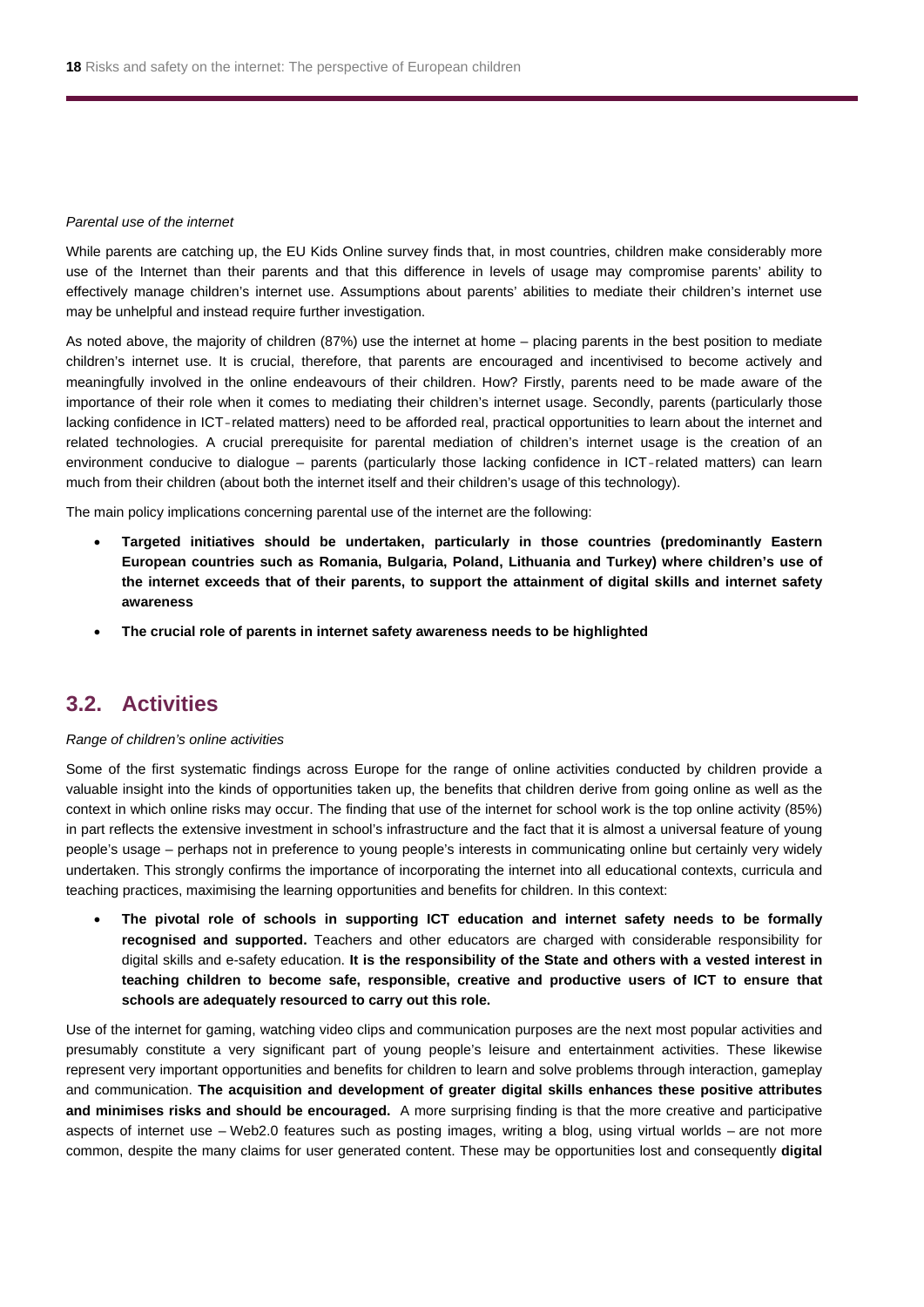

### **skills training should focus attention on broadening the range of activities undertaken, specifically, more creative aspects including content development**.

### *Perceived quality of online content*

The lack of quality online content, particularly for younger children is a matter of major public policy concern. Only 34% of 9-10 year olds say there are lots of good things for children of their age to do online. The Safer Internet Programme has taken a lead in promoting the development of positive online content for children. A European Award for Best Children's Online Content, organised jointly by Safer Internet Centres in 14 Member States and the Safer Internet Programme, aims to encourage the production of quality online content that aims to benefit children in some way.<sup>27</sup> Guidelines published by the European Commission also provide a valuable resource for developers of content or services that are either specifically aimed at children or which are popular with children and young people.<sup>28</sup> This is an important initiative and should be supported and emulated at national level.

Industry has a significant role to play in this context:

- **Public service media companies have much of the expertise required to develop media content for children and as part of their public service remit should be encouraged to develop greater online content, especially for younger users.**
- **NGOs can similarly play a role in fostering partnerships with industry groups in developing dedicated content for younger children.**
- **Governments and regulators can encourage development of positive online content through production funding programmes and incentive schemes.**

#### *Children's use of social networking sites (SNS)*

The rising popularity of social networking among young people and the inherent attractiveness of its online communication, networking and content generation functions for children make the safety dimensions of this type of internet service a matter of particular concern to policy makers. 59% of European children use social networking sites and over 82% of 15 to 16 year olds have their own profile. Its benefits for communication, social interaction and sharing of content are well established. However, concerns about young people's ability to manage privacy settings, the consequences of publishing content online and the growing popularity of SNS with ever-younger users give rise to some serious concerns.

The European Commission's *Safer Social Networking Principles*, a voluntary code of practice published in February 2009 agreed by 20 major social networking providers, acts as the main vehicle by which safety concerns for children are addressed and monitored.<sup>29</sup> To date, evaluation of the implementation of the voluntary code shows varying degrees of compliance in terms of provision of safety measures. 19 out of 23 sites, it was found, provide safety tips and information targeted towards children and/or teenagers but the transparency with which information on privacy settings was made available left substantial room for improvement.<sup>30</sup>

The significant proportion of children (26%) reporting that their profile is public so that anyone can see it raises a number of policy concerns. From the child's point of view, restrictive privacy settings may be associated with inhibiting the expansion of one's list of contacts. Information and internet safety messages regarding privacy settings, therefore, must carefully balance children and young people's desires to socialise and interact online whilst prioritising keeping safe.

Girls, and children from lower/medium SES homes, appear more likely to keep their SNS profile private. If having one's profile public is linked to the risk of inappropriate contact, then it is boys and children from higher SES backgrounds who should be targeted by awareness-raising. Those involved in awareness-raising must be careful how they address issues related to inappropriate contact. The objective must be to empower children and parents (and others with responsibility for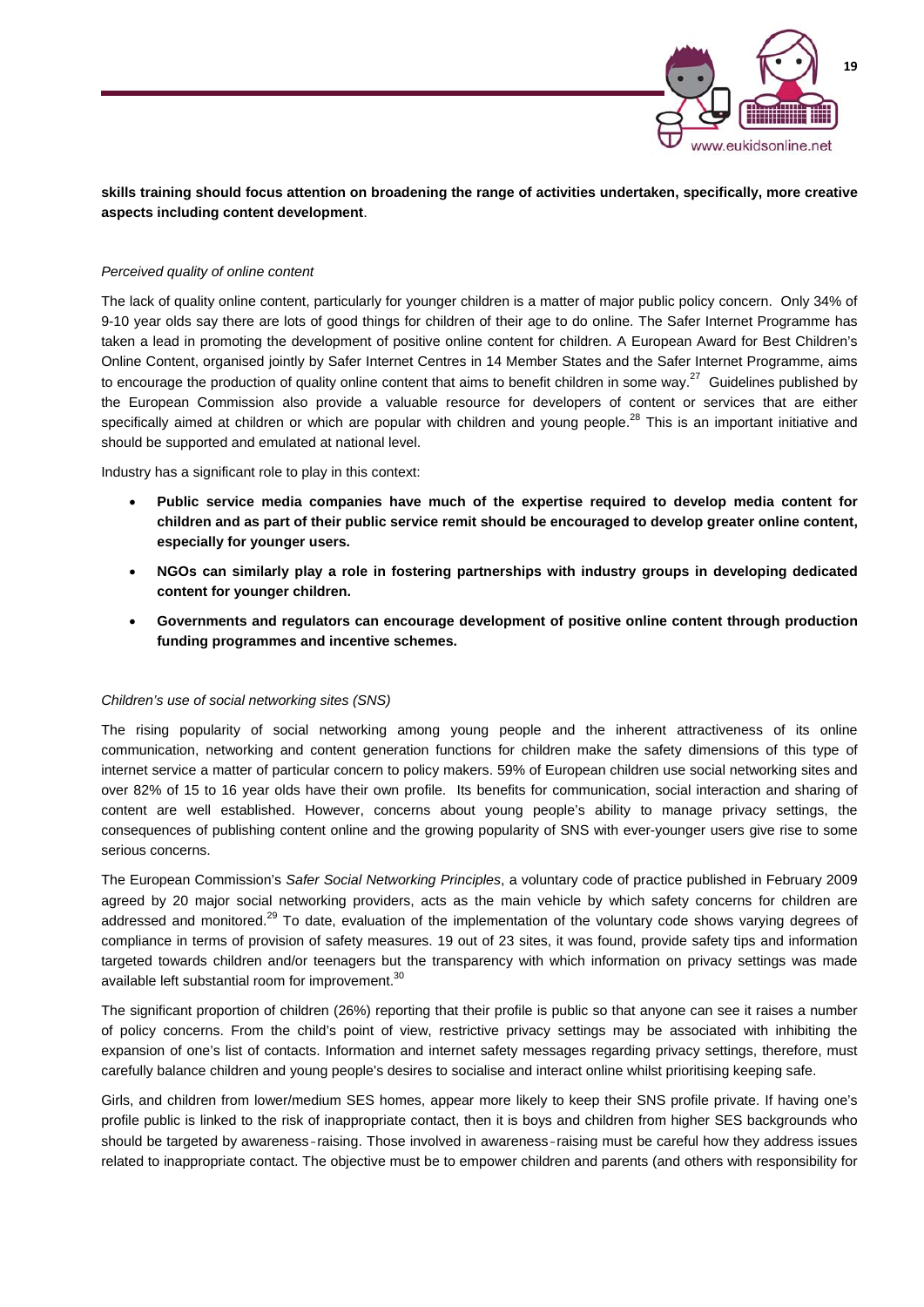the well-being of children) to recognise and manage the risks without engendering fear that would ultimately inhibit children's internet usage.

In the context of social networking, a number of key implications arise for the Commission monitoring process, for industry SNS service providers, and for awareness-raising efforts in relation to social networking:

- **The number of children who are able to change their privacy settings, as a core digital skill, is lower than the percentage children with a social networking profile. Digital skills programmes should include a focus on technical features and skills associated with privacy settings and management of SNS profiles.**
- **As per EU Safer Social Networking Principles, operators should be encouraged to provide the maximum amount of security and highest level of privacy by default for children using their services.**
- **For parents, information should advise about how best to talk to children about their privacy settings, respectful of their privacy but being alert to the risks involved.**
- **Information about safety features should be available to all users and their parents before signing up to a service.**
- **Educationalists and those providing digital skills training should pay particular attention to selfmanagement of online content and behaviour, enabling young people to become more critically aware of the benefits and risks associated with posting content online.**
- **Special attention needs to be given to the data protection and privacy issues surrounding the use of SNS by children, including underage children.**

#### *Children's approach to online communication*

There is a need for a measured approach to young people's online behaviour and it is important that online communications – including online communications with strangers – are not portrayed as something that is inherently and resolutely risky. The objective, as stated above, of any safety awareness programme is to empower through education, not to inhibit through fear. Education and digital skills programmes should incorporate specific reference to skills of communicating and managing social interaction online

Online communication provides children with an opportunity for identity exploration and can offer children a forum within which to discuss sensitive issues (e.g., sexual matters) in a non-confrontational, non-judgmental setting. Additionally, online communication is, in some cases, a refuge for the socially ostracised. In other words, there are several benefits to online communication. However, there are also risks – which is why it is essential that children (of all ages) be empowered to manage their online interactions.

If it is considered that meeting people online is a risky practice, especially when there is no offline connection with an existing social circle, then awareness-raising efforts should focus on boys and older teenagers.

### **3.3. Overall experiences of harm**

From a policy point of view, it is a matter of concern that over half of European children aged 9-16 think that there are things on the internet that will bother children of their age. One in eight children say that they themselves have been bothered by something on the internet in the past year, a fact not recognised by all parents interviewed. On balance, while it may be said that children see the internet positively (90% think it true that 'there are lots of things on the internet that are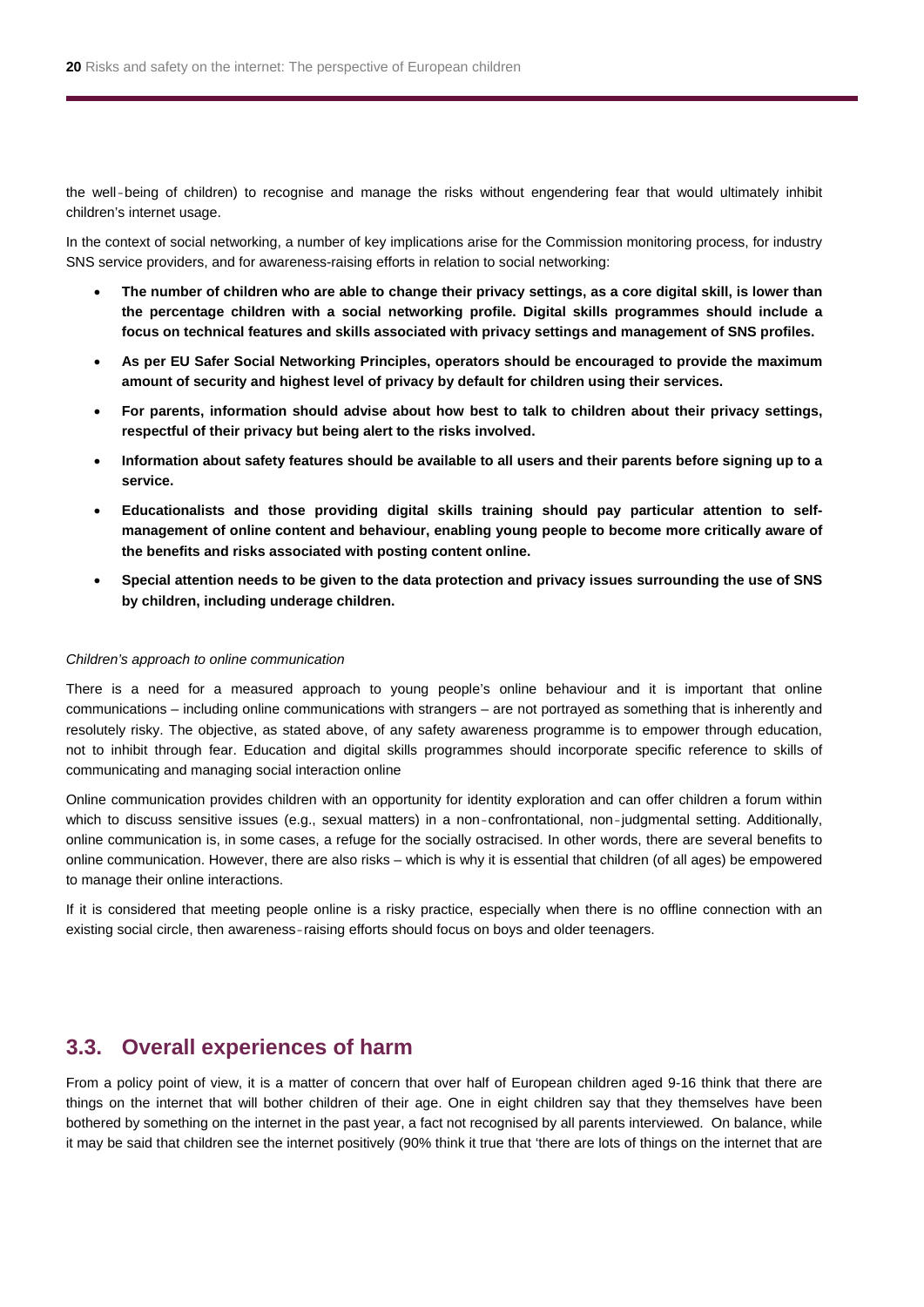

good for children of my age'), the overall perception of negative aspects of the internet requires attention from policy makers.

There is a responsibility, therefore, on regulators, policy makers, educationalists and industry stakeholders to emphasise and accentuate the positive aspects of the internet for children, ensuring age-appropriate positive content and that every effort is made to minimise downsides. The EU Safer Internet Programme initiative on the promotion of positive online content has already been mentioned in this regard along with responsibilities of industry content developers in both the public and private sector. National initiatives given the multi-lingual context of the internet across Europe are particularly important in this regard. Responses from children in several large language communities (France and Spain) were less than positive about the availability of quality online content suitable for their age. Locally produced content of relevance and accessible to children in their own language is an interest and concern of children and merits a strong response from regulatory and industry groups.

### **3.4. Seeing sexual images**

In the final report of EU Kids Online I, pornography was identified as the second most common risk affecting around four in ten teenagers in Europe.<sup>31</sup> The risks and the harm involved are viewed with some ambivalence across Europe, with strong prohibition in some cultures and relative equanimity in others. Media attention on internet pornography uneasily straddles between debates about large scale pornography industries on the internet,<sup>32</sup> sexualisation in popular culture generally<sup>33</sup> and fears of predatory behaviour, grooming and child abuse supported and enabled by internet technologies.<sup>34</sup>

Pornographic content is accessible to young people in a wide variety of contexts, offline and online, ranging from adult websites, peer to peer networks, virtual worlds, gaming communities, and via social networking and other social media platforms. From a regulatory point of view, the focus has been on fighting illegal content especially child abuse material online. The blurred boundaries and close proximity of illegal content to otherwise legal but potentially harmful content pose particular challenges for policy makers. Classifying illegal content and creating databases of illegal websites such as CIRCAMP in support of effective cross-national law enforcement activities is one important dimension of EU initiatives in this regard.<sup>35</sup> National and industry-level filtering is a further policy area arising from EU efforts to combat illegal content. A number of contributors to the Stakeholders' Forum cite filtering or blocking access to child abuse material online as an important policy discussion in their country, reflecting international debate on countering the transnational flow of illegal content (ACMA 2008).<sup>36</sup> With ISP-level filtering operative in some but not all countries, recent European Commission proposals for a Directive strengthening sanctions on illegal internet content will add urgency to this debate.

Existing co-regulatory provisions such as the INHOPE series of Hotlines across Europe provide another point of policy discussion. Defined as a first line of defence against illegal activity online, the network of hotlines responds to user reports of illegal content and provides a means of tackling and taking down such content within the jurisdiction of INHOPE partners. The visibility and effectiveness of such co-regulatory arrangements against the background of increasing amounts of pornographic content online and relying largely on citizen monitoring and reporting raises another point of discussion.

Specifically, in relation to young people's access to pornographic content, the use and effectiveness of browser filtering technology is a matter of ongoing debate. Benchmarking of filtering tools and services to assist parental control of children's internet use is one approach pursued under the Safer Internet Programme yet their effectiveness and/or appropriateness to contemporary democratic styles of parenting remains open to question.

*When, where and how children have seen sexual images online*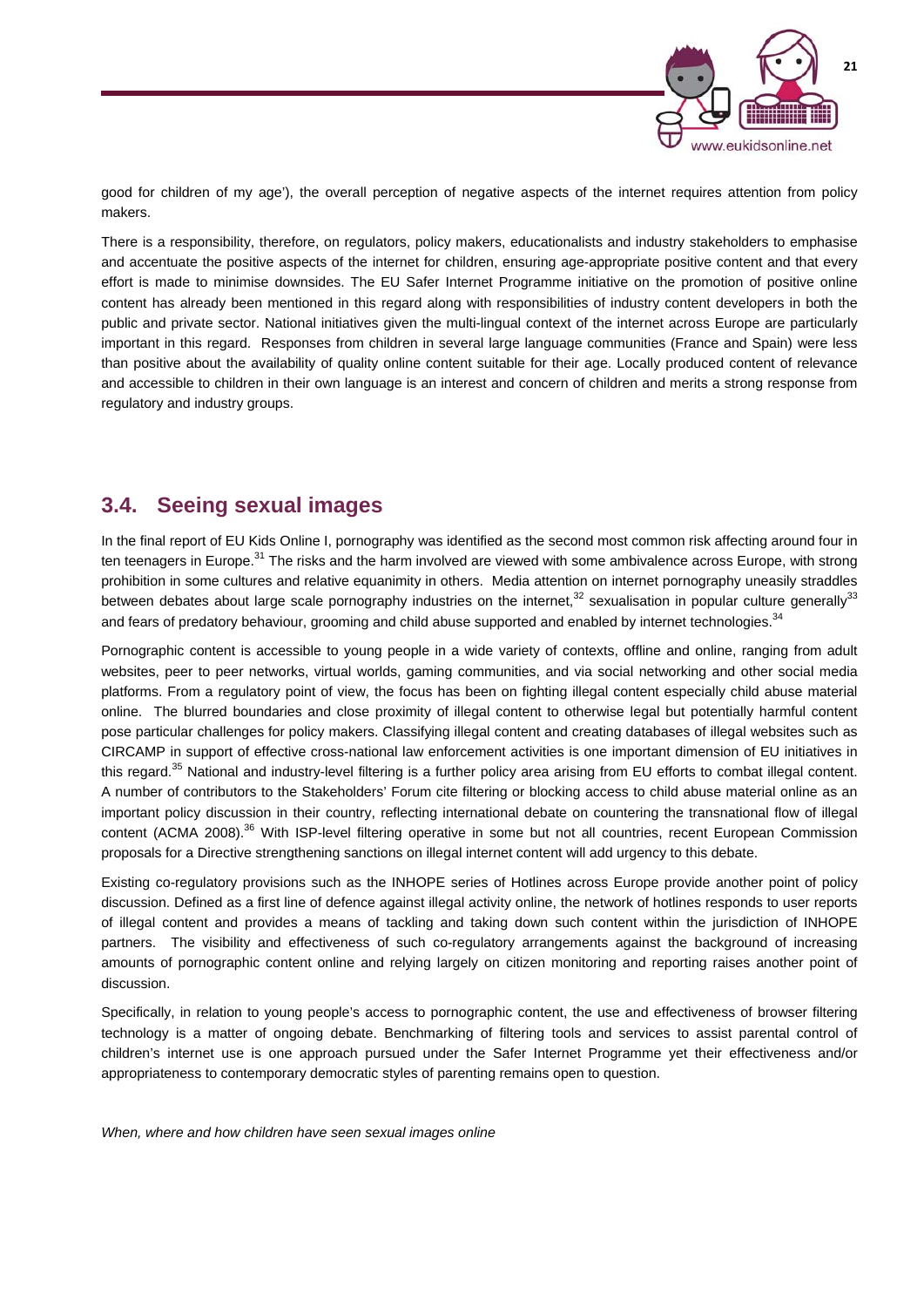The easy availability of pornography online causes much public debate and anxiety with respect to children's use of the internet. The finding that the internet is now the most common way for children to see sexual images (14%), marginally more than on television, films or videos (12%), may fuel further concern in this regard. However, the reported exposure is lower than found in other surveys. There is also wide regional variation. The fact that there is relatively little difference in levels of exposure between the Internet and other media also helps put this issue in perspective.

The only observable gender difference is that teenage boys are more likely than girls to see pornography on websites, suggesting that when it comes to teenage boys, there is at least some degree of deliberate exposure, at least for a minority (23%). The principal implication arising is that a measured approach is required to discussion of topic in the context of internet safety.

Much exposure to sexual images online appears to be accidental. Nearly half of children (46%) who have seen sexual images online have come across them accidentally, as pop up images. 32% have seen them on a video hosting site such as You Tube. The small proportion of all internet using children (3%) that has seen some form of extreme content or violent sex is of greater concern.

Some key implications include:

- **To avoid accidental exposure, safety awareness messages need to give greater emphasis to the filter and safety settings of browsers and websites (including search engines and video hosting sites), informing parents and children about how to block such content.**
- **Strategies of reporting such content and informing an adult should be reinforced whilst encouraging critical media literacy among children in general.**
- **Companies supplying internet services should ensure prominent that 'Report Abuse' facilities are prominently displayed responded to promptly.**

#### *Children's and parents' accounts of seeing sexual images online*

Overall, the considerable agreement between parents' and children's accounts suggests that the spam and filter controls work reasonably effectively to block accidental exposure.

For those children who have seen sexual images, there is a wide gap in parental awareness. 40% of parents were not aware and 26% said they did not know if their child had seen such images. It is noteworthy that parents were least aware of younger children and girls' exposure. A major implication arising in this context is:

- **Parental awareness of risks for all children needs to be strengthened, parents should be alert to the potential of online exposure to sexual images, regardless of age or gender.**
- **Awareness-raising should pay particular attention to parents of younger children, encouraging dialogue and careful monitoring of children's online experiences.**

#### *Perceived harm from seeing sexual images online and coping strategies*

While the overall numbers of children reporting being bothered by what they had seen is relatively small (4%), it merits attention from policy makers. Of those that had seen sexual images, 32% were bothered or upset by the experience. This is particularly the case for younger children and for girls, which combined with the fact that many parents were unaware of their child's upset, is a cause of concern - reinforcing the need for greater parental awareness and support for effective coping strategies.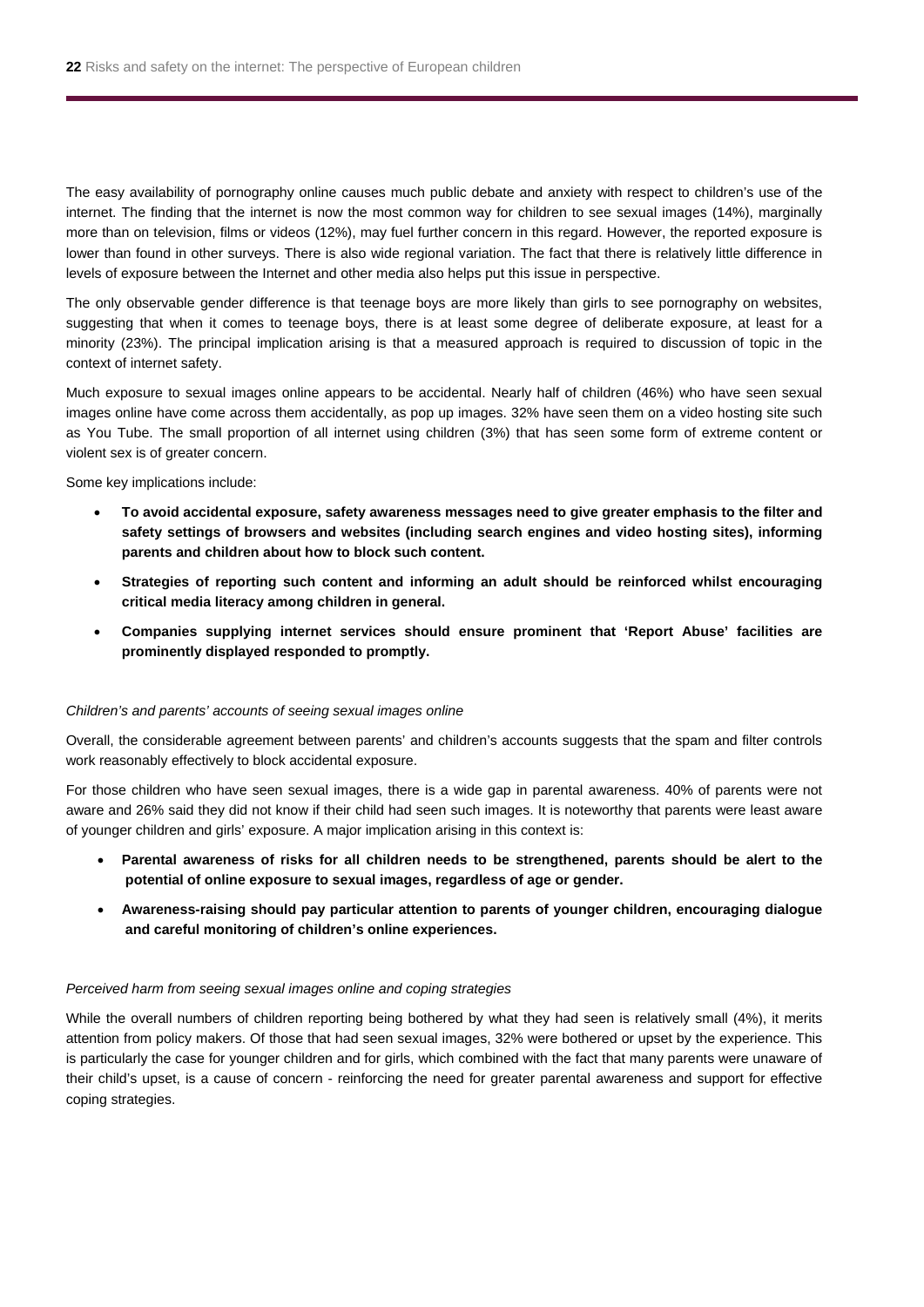

This is not to suggest that one should be alarmist or exaggerate the extent of such upset. There is wide regional and cultural variation in reports of being bothered. **Safety messages addressing issues of sexual images online should be measured in approach, avoiding implications of harm and seeking to empower parents and children.** 

Findings in relation to children's coping strategies suggest some significant room for policy intervention and support. About one quarter (26%) of those who had been bothered by sexual images online took what might be called a 'passive' approach, hoping the problem would go away; 22% took a more proactive approach, trying to fix the problem themselves.

Seeking social support was the most important form of coping. Over half (53%) of those children aged 9-16 who had been bothered by seeing sexual images online told someone about this the last time it happened. Commonly, that person was a friend (33%), but just a quarter (25%) confided in a parent.

This finding has obvious implications for policy and, given the potential embarrassment of discussing pornography with adults, suggests that peer-to-peer education and intervention programmes could be more effective. The fact that few children confided in a teacher (just 3% of those that had been bothered by seeing sexual images online) is surprising in light of the considerable responsibility placed on teachers for internet safety education. In this context, integration of peer learning programmes within school settings may be appropriate.

- **Educational authorities and Awareness Centres should develop peer-to-peer education and intervention programmes in appropriate settings including schools, youth centres etc.**
- **With regard to internet-specific coping strategies (blocking, reporting, filtering), there is a need to increase awareness of such mechanisms and to improve their accessibility and usability. Industry providers should make such features a cornerstone of their child protection policy.**
- **At a regulatory level, compliance with agreed codes of practice needs to be independently evaluated on an ongoing basis.**

### **3.5. Bullying**

### *How often and how children are bullied*

The Stakeholders' Forum anticipated that cyberbullying would in fact be the most prevalent risk for children and young people today. It was also identified by stakeholders as one of the most frequently discussed policy topics at a national level. Cyberbullying is a complex issue from a policy perspective. Definitional problems remain, including defining the parameters of cyberbullying, cyber harassment and cyberstalking. As investigated in the EU Kids Online survey, online bullying has its correlate in the offline world and is unlikely to be successfully tackled in an online context alone.<sup>37</sup> While further research is required to increase our understanding of what is involved in cyberbullying, it is acknowledged that children are not always simply victims but also perpetrators of bullying, requiring appropriate and sensitive policy responses.<sup>38</sup> Heightened media attention to the phenomenon has led to calls for legislative action particularly in the United States where cyberbullying has been identified as the "one serious online offense that has no penalty".<sup>39</sup> Yet, experts in the field recommend balanced, proactive, education-based initiatives.<sup>40</sup>

On Safer Internet Day 2009, the European Commission launched a campaign dealing with cyberbullying (*Keep Internet fun, keep control! Block bullying online!*) with an emphasis on empowering young people to deal with harassment and bullying behaviour online through reporting abuse to service providers.<sup>41</sup> The provision of easy to use and accessible report buttons or similar mechanisms is a key element in this. The independent assessment has shown, however, that while most SNS sites have a link for reporting, less than half responded to complaints submitted during the assessment period.<sup>42</sup>

Findings from EU Kids Online indicate that nearly one in five (19%) 9-16 year olds across Europe has experienced some form of bullying online or offline in the past 12 months. Most is in fact face to face (13%); 6% is on the internet; and 3% by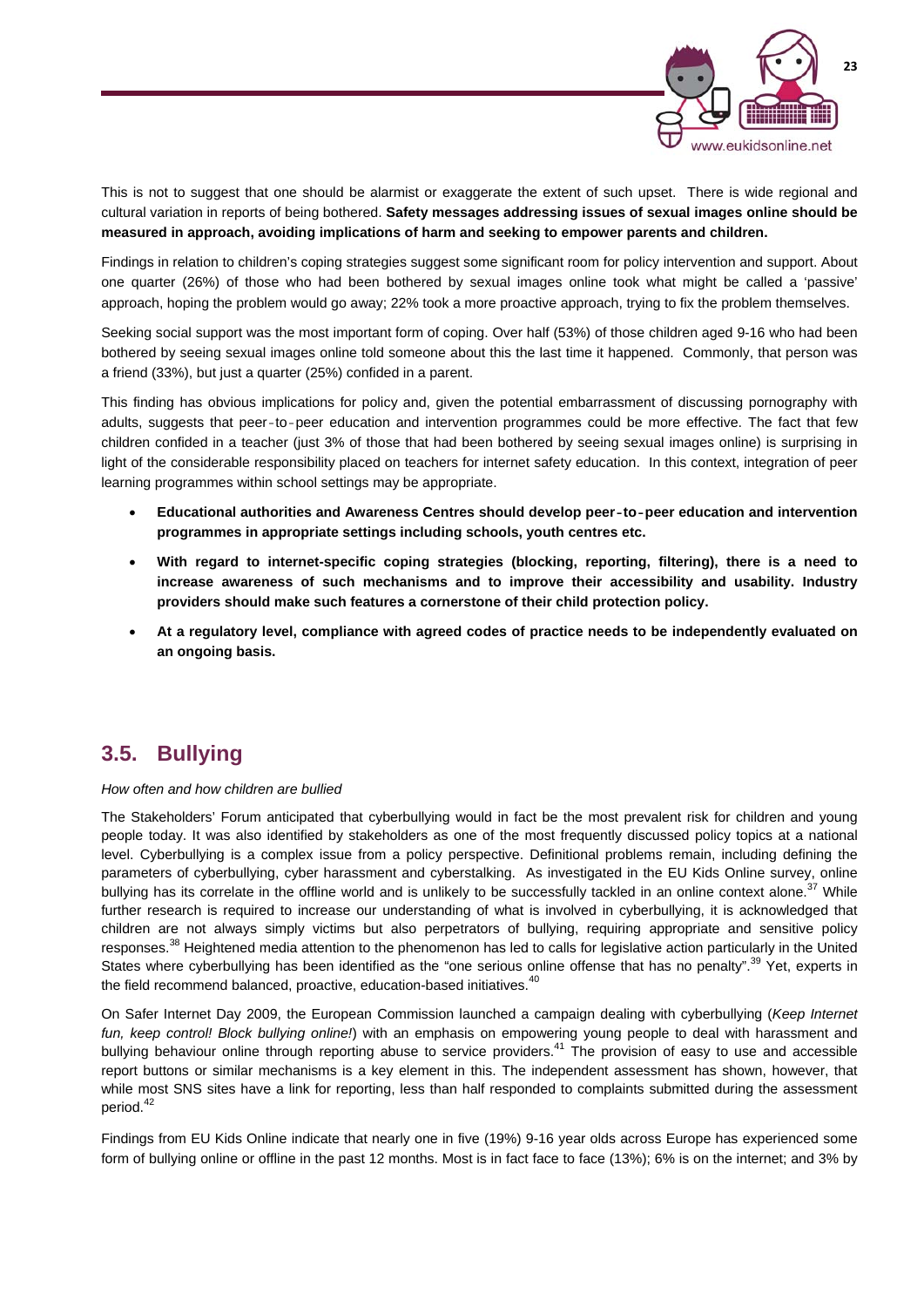mobile phone or text. The implication is that online bullying is a new form of a long-established problem in childhood rather than, simply, the consequence of a new technology. This is a message that also needs to be imparted to policymakers, parents and all those with a vested interest in the safety and welfare of children. The prevalence of online bullying or 'cyberbullying' is often overestimated. Educational programmes, therefore, should place it within a broader context of bullying more generally and avoid over-senationalising its online features.

There are some countries (Romania and Estonia) where reports of being bullied, online or offline are twice the European average and which require more urgent attention by policymakers.

Social networking sites (SNS) and instant messaging (IM) are the most common online platforms for bullying in which children are the targets of nasty or hurtful messages. As such, education and awareness-raising, both on the part of service providers and educationalists, should focus on SNS sites and IM. Given that 12% of children also report that they have bullied others, approaches to bullying must address the child as both victim and perpetrator.

- **Anti-bullying messages should avoid over-sensationalising or exaggerating the online dimension to bullying.**
- **Awareness-raising in countries where bullying is more prominent should prioritise this as one of the key risks of children online**
- **SNS and online communication safety information should specifically address issues of bullying within their acceptable use policies**

#### *Parental awareness*

Overall, there is a high level of agreement between children and their parents regarding online bullying. However, for those children who been bullied online, 71% of their parents were unaware or unsure whether this was the case. Therefore:

- **Increasing parental understanding of the risks of online bullying has to be a key focus for awarenessraising, particularly in those countries where it is especially high, e.g. Cyprus, Hungary, Italy, Greece and Romania.**
- **As with the risk of seeing sexual images online, particular attention needs to be given to younger internet users, calling attention to issues of bullying among peer groups.**

#### *Harm and coping strategies*

Of the 6% who have been bullied online, this is fairly upsetting or very upsetting for over half (54%), especially for girls and children from lower SES homes. Bullying is rarely trivial, in other words, and more vulnerable children need targeted supports to enable them to cope more effectively.

Children's approach to being bullied online is primarily to call on social support – mostly the child's friends as well as telling a parent. Less than a quarter had not told anyone. This is encouraging both from the point of view of parental awareness and for the success of peer mentoring processes, increasingly employed in many countries to tackle online and offline bullying. By contrast, the low proportion of children who told a teacher (7%) raises questions as to why the educational environment is not conducive to dialogue. It may, for instance, have something to do with the perpetrator of the online bullying behaviour attending the same school as the victim. Teachers may need to be more alert to children's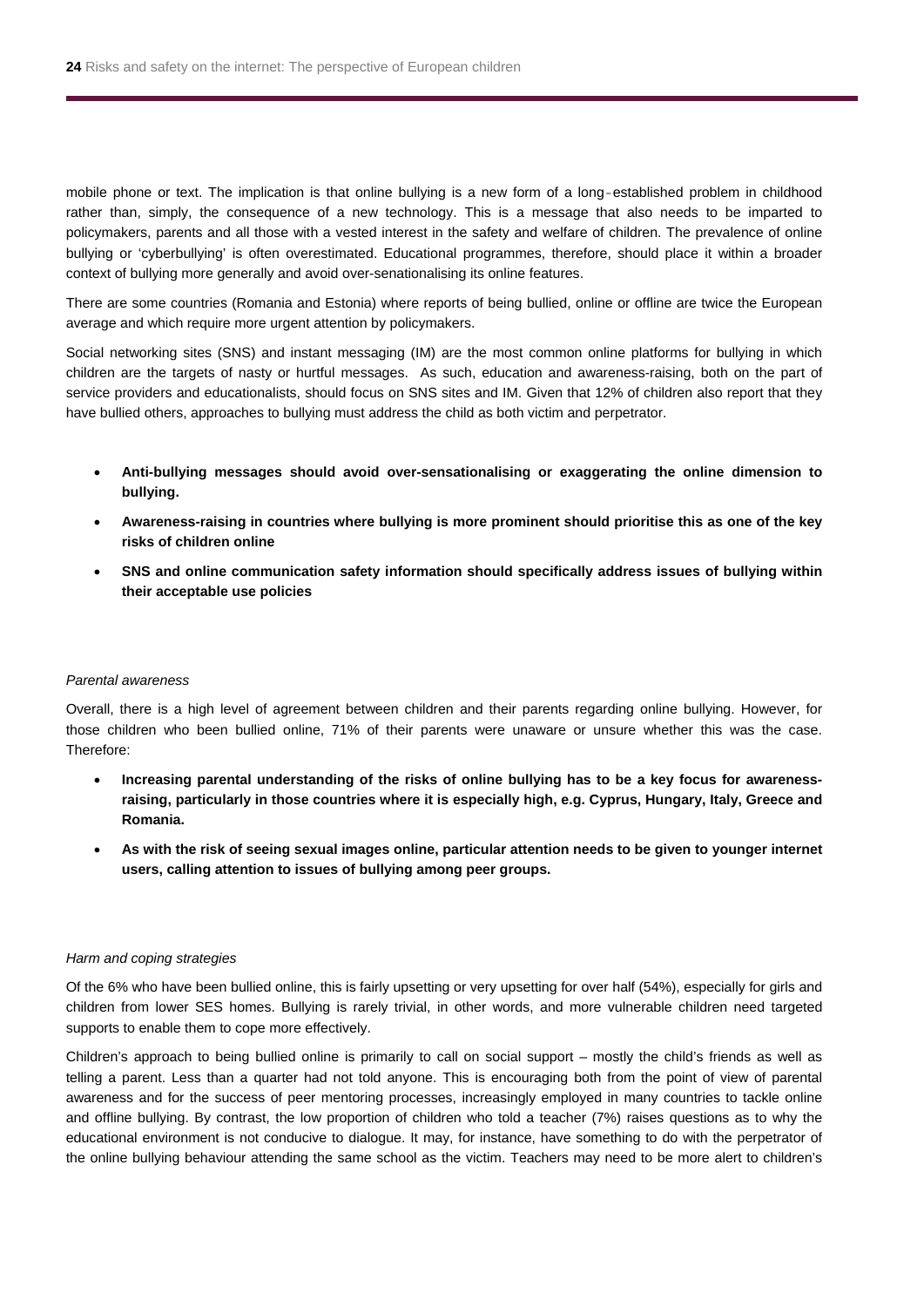

sensitivities in this regard and provide opportunities for victims to confide in a teacher when bullying is primarily schoolbased.

With regard to internet-specific responses, deleting the hurtful messages and blocking the person who sent the hurtful messages was also seen by children as effective, and efforts to encourage more children to do this would be beneficial. The small proportion that changed their filter settings (18%) or reported the problem online (9%) suggests that such technical features require greater promotion on the part of service providers as well as better training in digital skills programmes.

The following is a summary of implications for policy makers:

- **Internet safety awareness dealing with cyberbullying should include response and coping strategies targeted at children of different ages, enabling them to cope with situations that may arise in online communication and social networking.**
- **Awareness Centres and educational authorities should provide teachers with resources enabling them to be alert to, and be able to respond to, incidents of cyberbullying.**
- **Children should be given specific digital skills to deal with reporting abuse or bullying online.**
- **SNS and internet service providers should ensure that technical supports for reporting feature prominently within their services.**

### **3.6. Sending/receiving sexual messages**

Sending/receiving sexual messages or 'sexting' has attracted some notoriety as the latest in a series of risky practices engaged in by young people. It has been facilitated by online communication but may in certain cases become a special case of cyberbullying, online sexual harassment or even be deemed distribution of illegal content. The little available research to date has reported it as a common feature of everyday teenage online interaction, suggesting that about one third of young people send or post sexually suggestive messages.<sup>43</sup> While anecdotally it appears to be a practice that doesn't bother young people, for policy makers 'sexting' acts as a new legal frontier blurring illegal and irresponsible practice.<sup>44</sup> How the legal system should respond poses a challenge for legislators and policy makers. Existing industry provisions, for instance as adopted by the European mobile industry, need to be assessed in light of potential abuses and the need to provide additional support and guidance to children, and their parents.<sup>45</sup> For stakeholders in education and child protection important questions arise in terms of balancing issues of empowerment and judicial protection of children in this as in other areas of risk activity. While no consensus exists on appropriate responses to what is a complex phenomenon, the importance of representing youth voices and articulating youth experience is crucial.<sup>46</sup> Further issues arise for educators particularly in relation to levels of digital literacy regarding online images, in particular their reproducible and indestructible character.

### *How often children send or receive sexual messages online*

A complication of online communication, noted earlier, is that so called 'sexting' messages may be sent from peer to peer directly or they may be posted online (e.g. on a social networking site or message board) where others can see them. According to EU Kids Online findings, the percentage of those receiving such messages (15%) and the frequency with which it occurs remain low.

Receiving sexual messages in a pop up is the most common (5%) followed by instant messaging or on a social networking site (both 4%), with much less common occurrence in chatrooms or gaming sites. **As such, it is these platforms that should be the focus of education and awareness-raising.**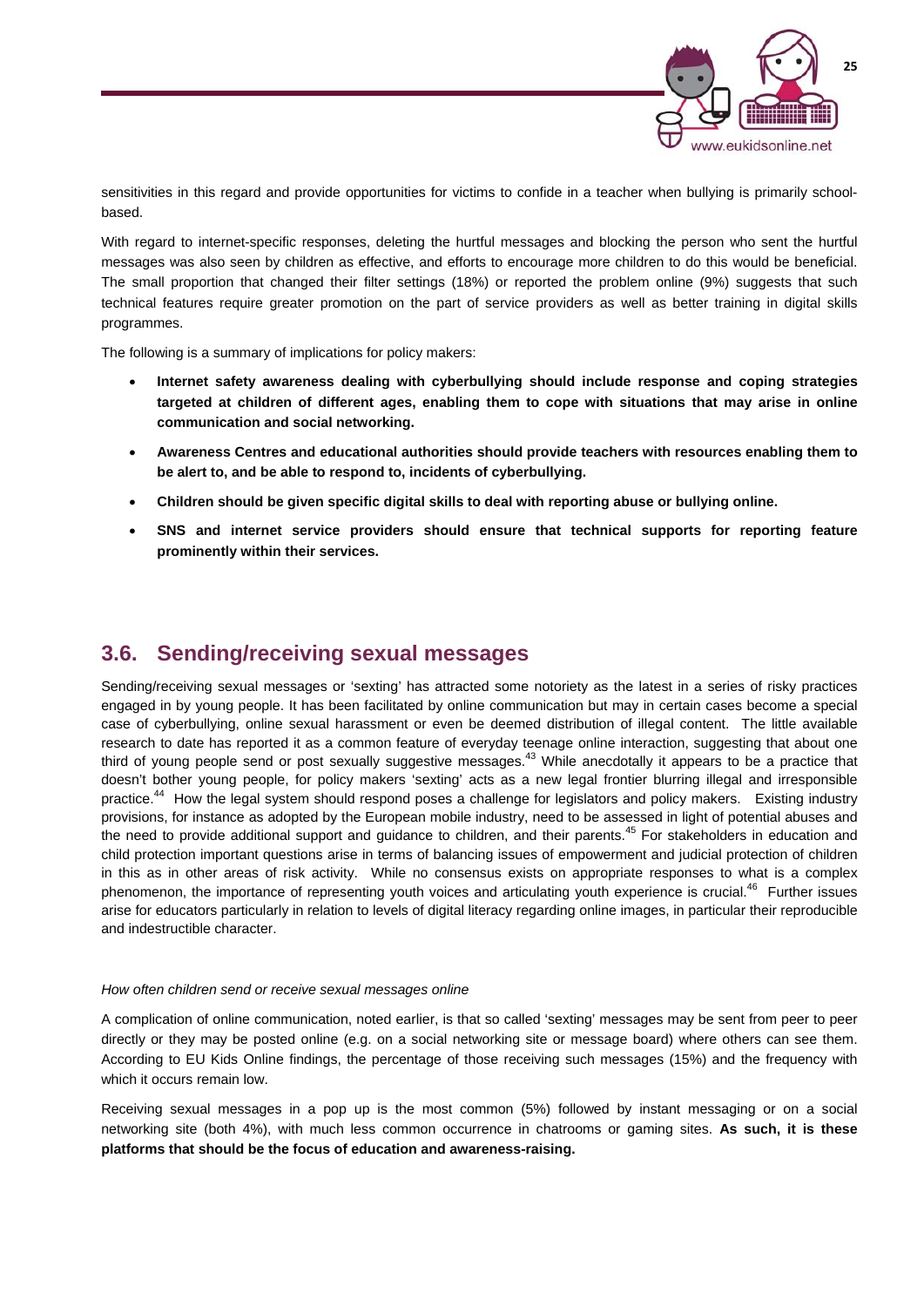#### *Parental awareness*

There is a considerable difference of agreement between children's and parents' accounts of sexual messaging. For children who had seen or been sent such messages, 52% of parents denied that this had occurred and a further 27% did not know. Gaps in understanding are particularly pronounced in some countries (e.g. Romania). Accordingly,

- **Awareness-raising for parents remains an important priority with a focus on alerting parents to the nature of the risks their children may encounter online and encouraging dialogue between parents and children in relation to young people's online activities.**
- **Nonetheless attention to sending/receiving sexual messages needs to be incorporated into educational programmes for both children and parents. School's programmes are particularly important in this regard as a trusted source of information.**

#### *Harm and coping strategies*

A quarter (25%) of the children who have received sexual messages were bothered by this. Girls, younger children and children from lower SES homes appear to be more affected and it is these groups who should be the main target of policy interventions. On the other hand, older teenagers appear to be relatively unconcerned about such messaging though an understanding of privacy and the harm, inadvertent or otherwise, that can be caused by sexual messaging remains a priority.

Seeking social support remains the most important coping strategy. Most children (60%) talked to someone about it, the most common person talked to being either a friend (37%) or a parent (29%). As with other risks, few children tell some of the other people who might be expected to support the child – teachers or other responsible adults. The implications of this are that parental and peer mediation strategies would appear to be most likely to be effective.

Only a minority of children seek a technical solution in dealing with upsetting sexual messaging – deleting the unwanted sexual messages and/or blocking the person who sent them being the most common. In most cases, the child said that this action helped the situation. Roughly a quarter (24%) try to reset their filter or contact settings and nearly all of these children say it helped to do this. Empowering children to be safe and responsible users of the internet means ensuring they have the requisite skills and ability to use the various technical solutions available to them in managing their online interaction and communication.

- **Parental and peer mediation strategies as the most likely to be effective should be supported and developed.**
- **Ensuring children have the necessary skills to enable them to block content and/or report abuse must be a priority for digital skills training.**
- **Internet safety for older children should foster an understanding of privacy and the harm, inadvertent or otherwise, that can be caused by sexual messaging.**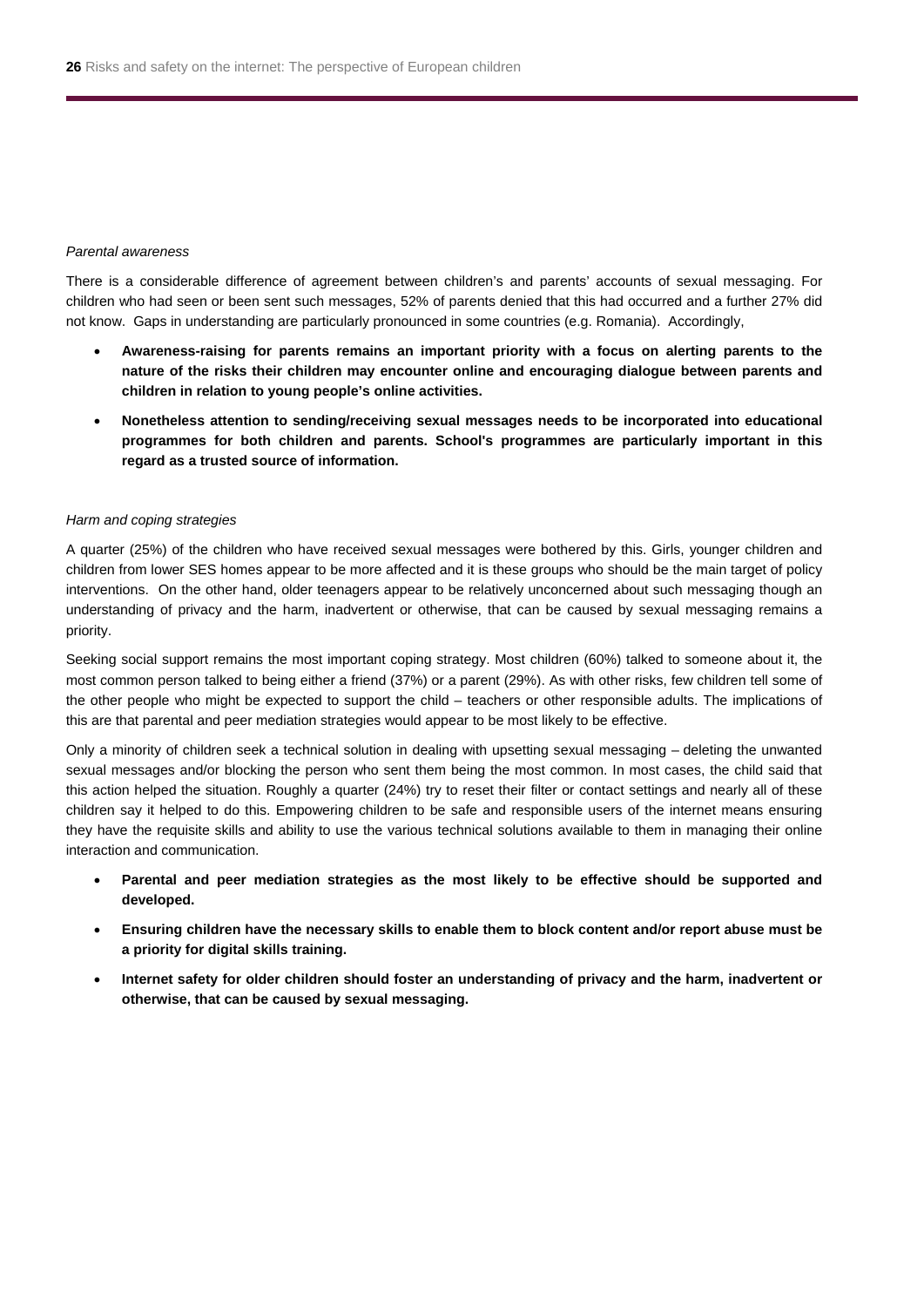

### **3.7. Meeting new people**

*Frequency of meeting online contacts offline* 

Contact risks involving children meeting someone new online and subsequently face to face have given rise to particular concerns for child safety following in the wake of thankfully rare occasions where children are a target of online predators or groomed for subsequent abuse.

Yet, findings from this survey show that more than a quarter of children had made contact with someone they did not previously know offline, and that for older children this is a much more common occurrence (46%). About one in ten go on to meet someone face to face that they first met on the internet, most but by no means all of who were within their social circle. Social networking sites (SNS) provide the platform most likely to facilitate such encounters.

### *Parental Awareness*

Parents in general underestimate the incidence of such meetings. In cases where a child admitted they had met someone face to face that they first met on the internet, most parents (61%) denied or did not know this had occurred. **From the point of view of child safety, this is a matter of concern, pointing again to the need to target awareness-raising at parents regarding potential risks and ensuring they have some understanding of the possible dangers involved.** 

### *Harm and coping strategies*

Further research is required to understand the precise nature and meaning of meeting online contacts offline as for many it is a harmless way of extending one's social circle. Yet the dangers posed, even if unlikely, are serious. 11% of children who had gone on to meet online contacts offline were bothered by the experience and significantly 31% of 9-10 year old children were bothered or upset by some aspect of it. **This suggests that despite the relatively low occurrence, contact risks should remain a priority in child safety strategies and that parents, teachers and other responsible adults should be alert to the risks involved.** 

### **3.8. Other risk factors**

There is increasing policy interest and concern about the expanding range of potentially harmful user-generated content on the internet, particularly through Web 2.0 platforms. Overall 21% of children (11-16) had seen some form of harmful content whether this was hate messages, or so-called pro-anorexia/bulimia sites, or sites promoting self-harm, suicide or drug-taking.

Children often report that personal data misuse is a matter of concern to them. In the survey, 9% of children experienced some form of data misuse such as having their password misused or personal information compromised.

Both of these topics require further research and detailed analysis and **should feature in awareness-raising strategies, as well as industry policies with respect to content monitoring and child protection strategies.** Industry should engage in committed partnerships with child healthcare specialists, facilitating information and professional help to children with special needs/reporting on critical risks (such as self-harm/suicide/pro-ana sites).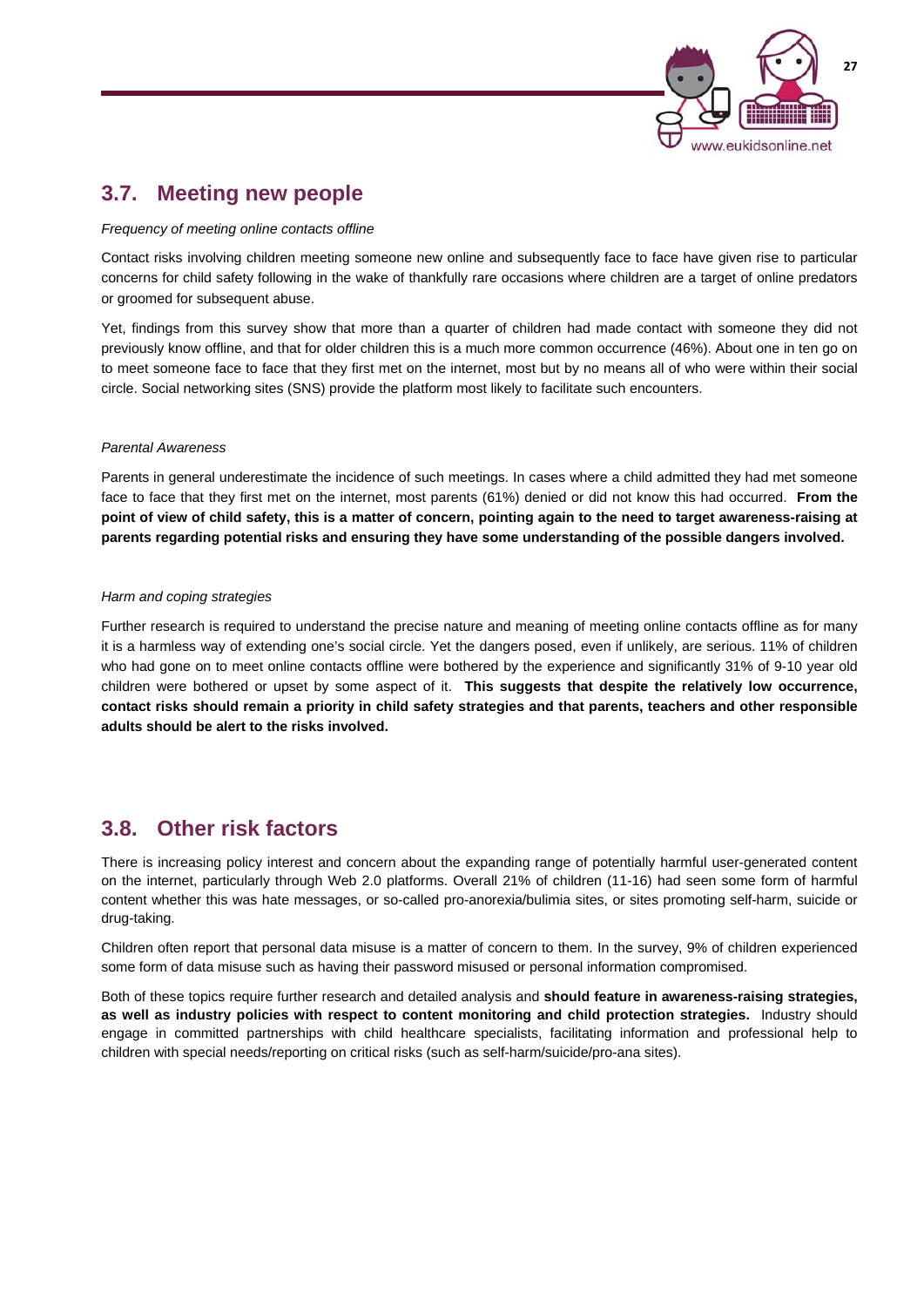### **3.9. Mediation**

EU Kids Online provides detailed data about the mediation of children's online activities via parents, peers and teachers. An important element of current strategy for promoting safer internet use is education and awareness-raising of parents, carers, teachers, etc. in support of effective mediation strategies. Eurobarometer (2008) as well as EU Kids Online provide data about the extent of parental involvement in the internet activities of their children, the nature of that mediation and any variation with age as well as an assessment of its effectiveness.

Some of the policy issues that arise concern the range and effectiveness of different parenting styles; $47$  gaps between child and adult perspectives on the value or effectiveness of parental mediation;<sup>48</sup> the balance between protection and empowerment and identification of approaches that do not impede young people's desire to interact freely online.<sup>49</sup>

In EU Kids Online I, schools were seen as the best placed to teach children the digital and critical literacy skills required to maximise opportunities and minimise risks.<sup>50</sup> In this survey, young people were asked if their teachers provided training, support or internet safety advice. There is some evidence that young people, boys in particular, prefer to receive their primary internet safety information from school rather than from their parents.<sup>51</sup> Yet the availability of such internet safety education in schools is uneven. According to Eurydice, internet safety issues are present in the school curriculum in the majority of European countries (in 24 of 30 countries surveyed), though in nearly half of these cases it was not part of the core curriculum.<sup>52</sup> In all cases there is strong co-operation between schools and INSAFE Awareness Centres. However, within the curriculum, there is wide variation in how internet safety is taught, ranging from technical ICT training to a more general horizontal theme across a number of subjects or across the whole curriculum. From the Eurydice survey, it is known that safe behaviour online features in all forms of internet safety education. But is this reflected in children and young people's responses and are there policy concerns that arise in relation to the take up or otherwise of schools' provision in this regard?

#### *Parental mediation strategies*

The importance of increased parental awareness of online risks and safety has been noted above. Significant gaps in parental knowledge of their children's online activities have been identified for those that have experienced risks. This unquestionably gives rise to concerns for child safety and for the effectiveness of the mediation that parents can provide. With regard to younger children, the need for a better understanding of the online world on the part of parents is all the more urgent.

At the same time, there are encouraging findings that confirm that the vast majority of parents do in fact actively mediate their children's internet use (87%). Parents are also a very important source of internet safety information (also 86%). **The pre-eminent role that they occupy in both instances confirms that parents are best positioned to act as the key support for safer internet use for children**. A similar propoportion of parents also set definite rules regarding internet use, in particular regarding giving out personal information online. In each case, active mediation is associated with younger children and becomes less prominent as the child gets older. Yet, as discussed above, it cannot be assumed that all parents have the necessary skills, knowledge or technical expertise to successfully mediate and support their children online.

Technical mediation, or the use of parental controls or filtering technologies, is much less prominent and despite the considerable policy attention such technologies have received, they are only used in less than one third of cases. This is much lower than the 59% of parents in the Eurobarometer survey of 2008 who declared that they were using filtering or monitoring software. **Clearly, there are implications for developers of parental controls in terms of their usefulness and accessibility. Further efforts need to be made to ensure that parental controls are effective and meet the needs of parents.**

The SIP-BENCH 2 benchmarking of parental control tools provides a valuable evaluative exercise in this regard. This Safer Internet Programme-funded project offers an independent expert assessment of products, tools and services that control access to inappropriate content online and produces a ranking list to assist the decision-making process.<sup>53</sup>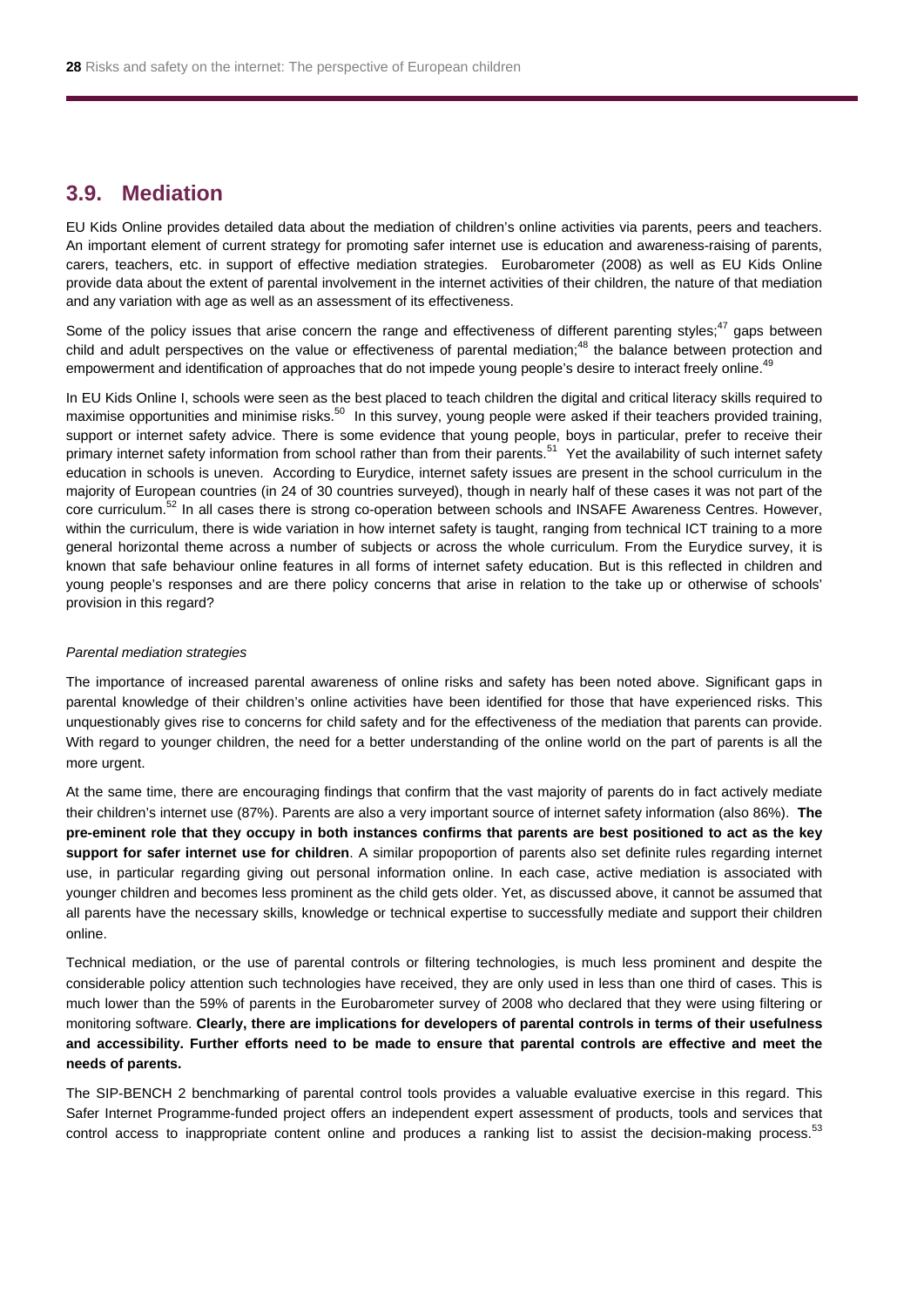

### **Industry as well as Awareness Centres can usefully disseminate such information and ensure that information for parents about available technologies and services is available in an accessible and user-friendly form.**

In relation to parents' preferred sources of information on internet safety, the child's school was identified as the most popular, followed by traditional media, other family and friends, ISPs and other online sources. **In order to support and develop the effectiveness of parental mediation, schools should strengthen home-school initiatives such as training programmes, workshops and information dissemination. Industry sources, in conjunction with Awareness Centres, should also develop resources aimed at parents providing up to date advice on the latest technologies, risks and safety advice.** 

### *Effectiveness of parental mediation*

Parental mediation is seen to be somewhat effective to the extent that over two thirds of children consider parental mediation helpful to some degree. Most children also agree that their parents are sufficiently knowledgeable about their internet activities to be of some assistance. Over half – and in particular younger children – say that parental mediation limits their activities. From the parents' perspective, most are confident in their ability to help their children with anything that bothers them on the internet. Most children are satisfied with the level of parental involvement in their online activities. Some would like more. Most children also appear to be attentive to their parents' efforts to mediate their internet use and do not ignore it, though there is wide national variation on this point.

**The fact that there is a substantial amount of parental mediation being practised in European families is a very positive finding and provides a sound basis for encouraging more and better forms of parental mediation.** There is also clearly an interest and demand for this. Over half of parents feel they should do more. Children in Romania, Portugal, Turkey and Cyprus would greatly like to see their parents more actively involved.

#### *Other forms of mediation*

Overall, as it stands, internet safety advice is given to children first by parents (63%), then teachers (58%), and then peers (44%). There are demographic and national variations in this profile but in each case there is room for further development.

Most teachers, though not as much as parents, have also engaged with children about matters of internet safety. Just over half of teachers talk to children about what they do on the internet and overall, four in five children report some mediation of their online activities from their teachers. Given the central role of schools in formal internet safety education, this is less than might be expected. One in five children do not receive any input from teachers about the internet. Considerable national variation is also evident and nearly half of the countries surveyed are below the European average for school based internet mediation.

Other research has shown that, while most European countries do include internet safety in the curriculum, for many it is not a core or central element.<sup>54</sup> **The implication of this finding is that a substantial number of children are missing out on an essential part of the education and as such internet safety should be prioritised as a core element of the curriculum across Europe.**

The potential of peer mediation as an effective strategy in relation to risks such as seeing sexual images or bullying, instances where children may find it difficult or embarrassing to talk to an adult, has already been noted. Peers, it was found, are more likely to provide practical help than give safety or ethical advice. Under half (44%) of children had received safety advice from friends and just 35% had said they provided such advice.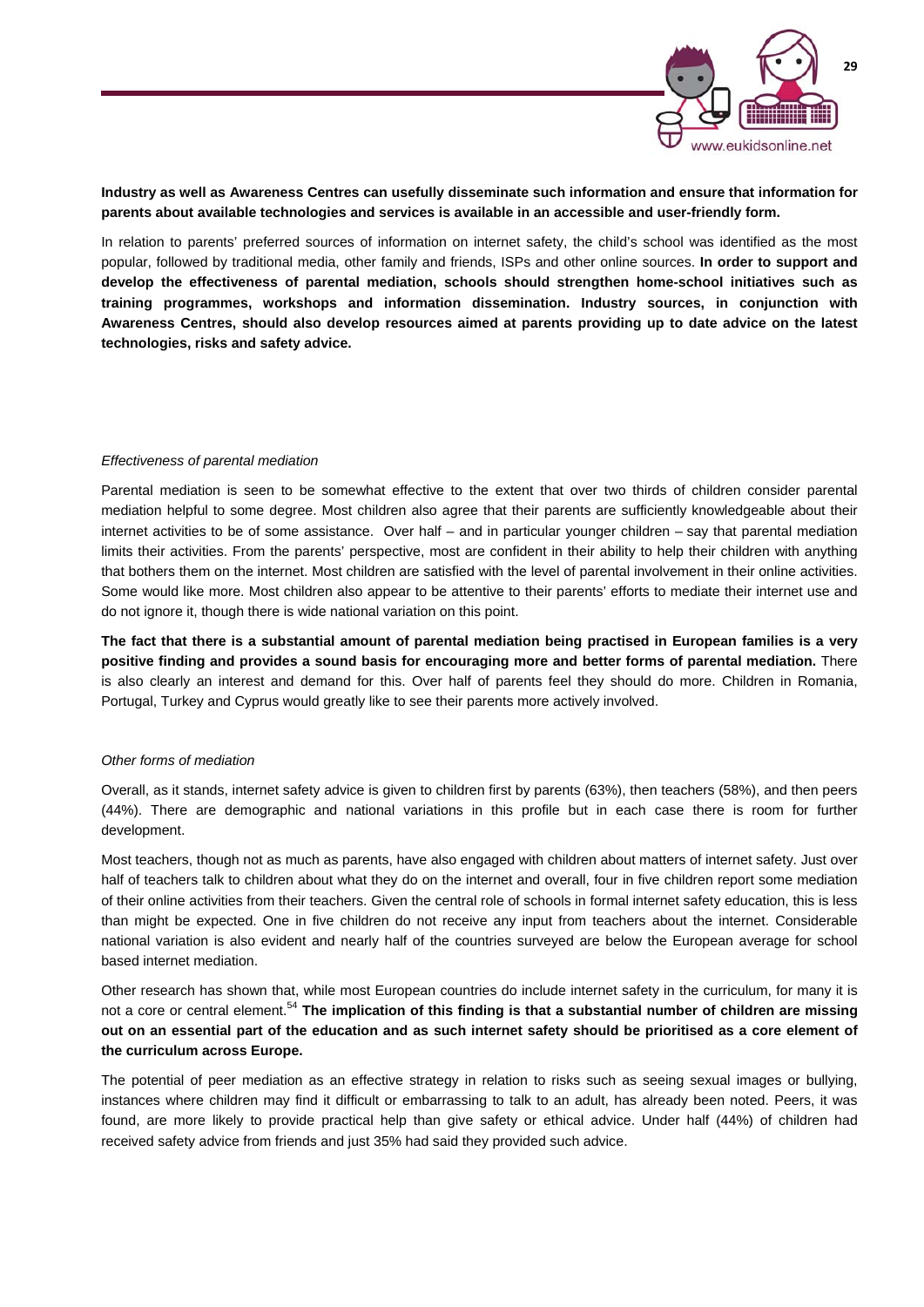Other sources of information regarding internet safety are much less in evidence: 15% of children have received internet safety advice via the traditional media and 15% from online sources, 4% from ISPs. Nearly four in ten overall did not receive advice from any of these sources. **Clearly, there is substantial room for industry to develop and prominently display authoritative internet safety resources.** While social forms of mediation remain the primary form in which internet safety education is received, the need for reliable and accessible online information resources is clear.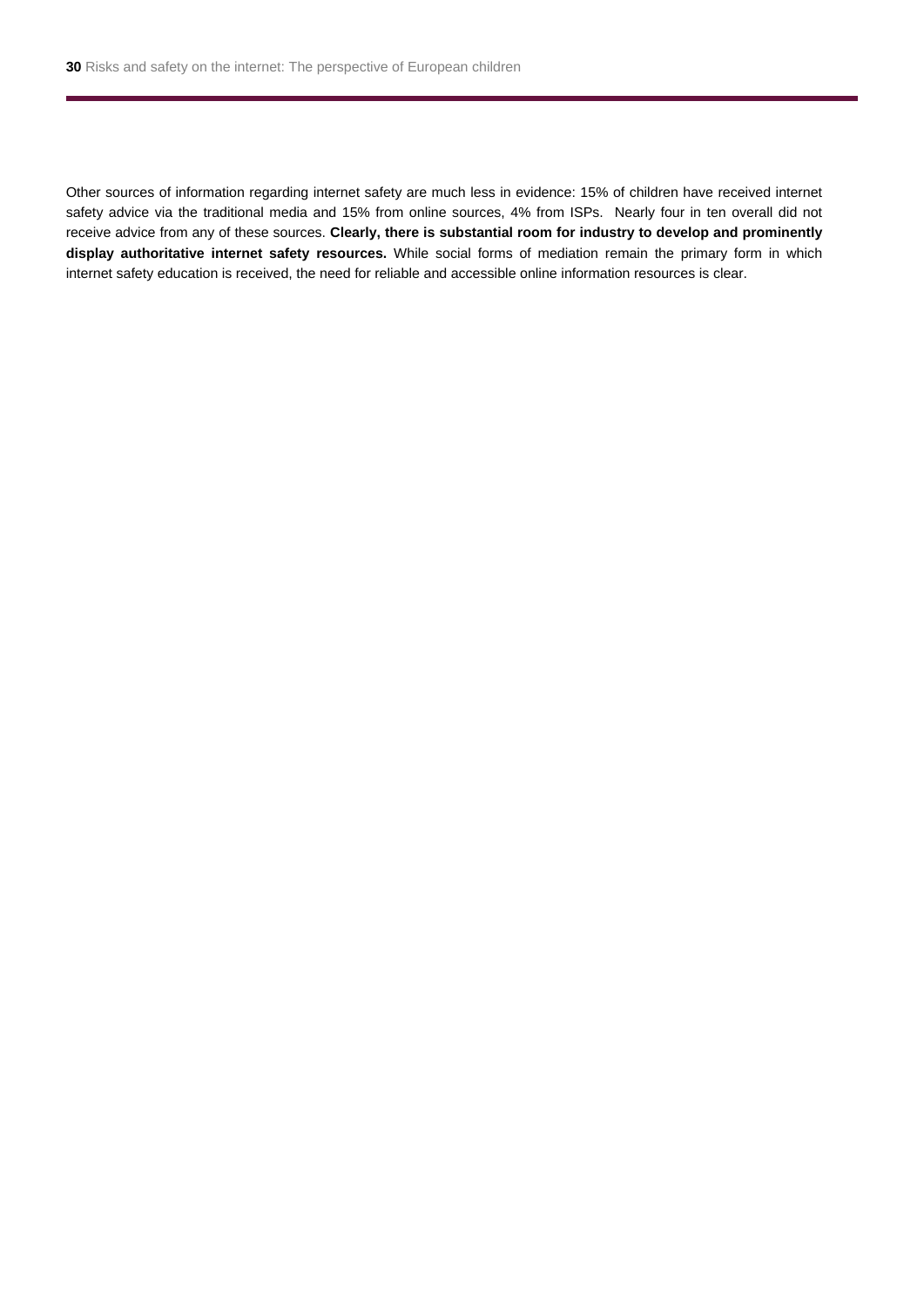

## **4. CONCLUSION**

A key objective of the EU Kids Online project is to strengthen the evidence base for policies regarding online safety in Europe. Its survey with nearly 25,000 children and their parents in 25 countries across Europe offers an unrivalled opportunity to gain greater knowledge of European children's and parents' experiences and practices regarding risky and safer use of the internet and online technologies, thereby informing the promotion of a safer online environment for children. Significantly, findings come directly from children themselves, allowing for the first time a fully comprehensive and comparative portrayal of young people's experiences in Europe. Work Package 7 of the project is concerned with drawing out the implications of the evidence base for policy making. In this report, we highlight significant issues arising from the findings of the survey, aligning them with existing initiatives where relevant in the distinct areas of risk and safety addressed.

The range of initiatives supported by the Safer Internet Programme – developing the knowledge base, raising public awareness, fighting against illegal content and tackling harmful conduct online, whilst promoting a safer online environment – provide some of the important reference points. Awareness Centres in the INSAFE network are a central instrument of such initiatives, disseminating internet safety information to multiple stakeholders and developing collaborative relationships at a national level with education and schools, with relevant legal and regulatory authorities and with various NGOs with interests in child protection and well-being. National governments play an important role in this, in particular, in leading curriculum policy and schools involvement. Industry at both national and European level likewise is a crucial partner in internet safety and a focal point of European policy has been to engage industry stakeholders in a cooperative process of voluntary regulation. Finally, children, young people and their parents are not just the target of awareness-raising but have active roles in promoting and supporting safer internet practices.

### **4.1. Main policy priorities**

In conclusion, the following are the top five policy priorities arising from the study:

### *1. Parental Awareness*

One important overall finding from the EU Kids Online survey concerns the lack of awareness that many parents have regarding risks children face online. 40% of parents, for instance, were unaware of their children's exposure to sexual images online; 56% did not know that their child had been bullied; 52% were unaware that their children had received sexual messages; and 61% had no knowledge of offline meetings their children had with online contacts. A significant challenge arises for policy makers however in addressing the gaps in understanding between parents and children about young people's experience online. At the same time, given that the household remains the most prominent location for internet use (87%), parents are best positioned to offer mediation and support for children online.

**Parental awareness of risks and safety online needs to be enhanced. The priority for awareness-raising for parents should be on alerting parents to the nature of the risks their children may encounter online whilst encouraging dialogue and greater understanding between parents and children in relation to young people's online activities. Parents need to be alerted to the risks involved while avoiding an alarmist or sensationalist approach. Increasing parental understanding of the risks has to be a key focus for awareness-raising, particularly in those countries where awareness of children's risk experience is lowest.**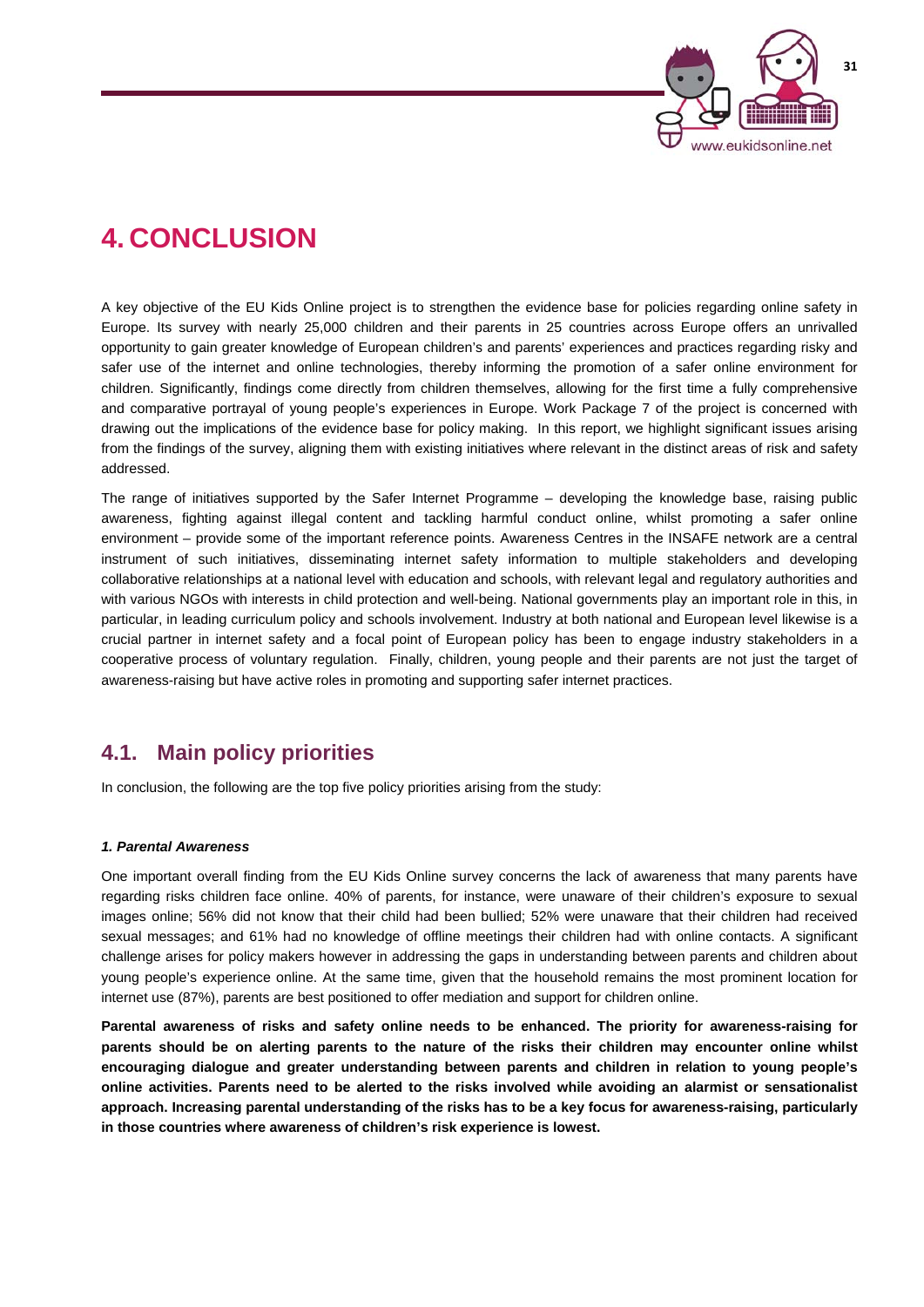At the same time, the role of parents in providing internet safety support is central, reinforced by the fact that the majority of internet use is at home and hence parents are the potential first point of contact when children experience difficulties online. **In order to assist them in this respect, emphasis should be given to the preeminent role parents occupy in supporting safer internet use for children.** 

Parents' preferred sources of information on internet safety are firstly the child's school, followed by traditional media, other family and friends, ISPs and other online sources. The fact that the use of industry tools (safety information, abuse buttons etc.) is low implies a lack of awareness and/or trust on the public's part. **Such awareness and trust is something that industry should seek to raise in order to improve take up of industry solutions by parents. Industry can also work closely with Awareness Centres to develop resources aimed at parents providing up to date advice on the latest technologies, risks and safety advice. Relevant stakeholders might also strengthen home-school initiatives such as training programmes, workshops and information dissemination.** 

#### *2. Focus on younger users*

Children are going online at ever younger ages. Across Europe, one third of the 9-10 year olds using the internet go online daily. The average age of first internet use in some Northern European countries is seven. Younger children also lack skills and confidence in areas of internet use that are especially important for safety. **Accordingly, there needs to be a new policy focus on promoting awareness-raising and support measures designed to suit the needs of much younger internet users.** This means that not just secondary schools where the traditional focus has been but **primary schools need to develop new ways of reaching younger children as users of the internet providing ageappropriate training and advice.** Online resources aimed at younger children, for instance, must not assume reading competence. Teacher training also needs to equip teachers, particularly within the primary sector where it is relatively new, with the skills to support younger children.

#### *3. Industry support for internet safety*

The essential role of industry is consistently emphasised in European internet safety policy and expressed through selfregulatory codes developed to promote good practice in safer internet safety use. Based on the findings of EU Kids Online, there are a number of areas in which such industry efforts should be improved. **In keeping with existing industry voluntary codes, internet service companies, especially social networking providers, should provide the maximum amount of security and highest level of privacy by default for children using their services.** Children are not always able to use existing technical features and the number of children, for instance, who are able to change their privacy settings is less than the number with a social networking profile. There is also little evidence of availability of online information regarding internet safety: only 15% of children have received such information from online sources, and just 4% from ISPs. Nearly four in ten overall did not receive advice from any of these sources. There is a clear need for reliable and accessible online information and **industry should ensure that authoritative internet safety resources are prominently displayed and accessible. Information about safety features, for instance, should be available to all users and their parents before signing up to a service. Parental controls as well as technical tools to support blocking, reporting, filtering should also be a cornerstone of industry child protection policy with a need to increase awareness of such mechanisms and to improve their accessibility and usability to aid better take up by parents and children.**

### *4. Digital citizenship*

Children and young people are increasingly going online independently of adult supervision. While the majority of internet use takes place at home (87%), 49% of young people go online in their own room. Moreover, 31% access the internet on a mobile phone and 24% on their own laptop. The widely promoted internet safety message of locating the PC used by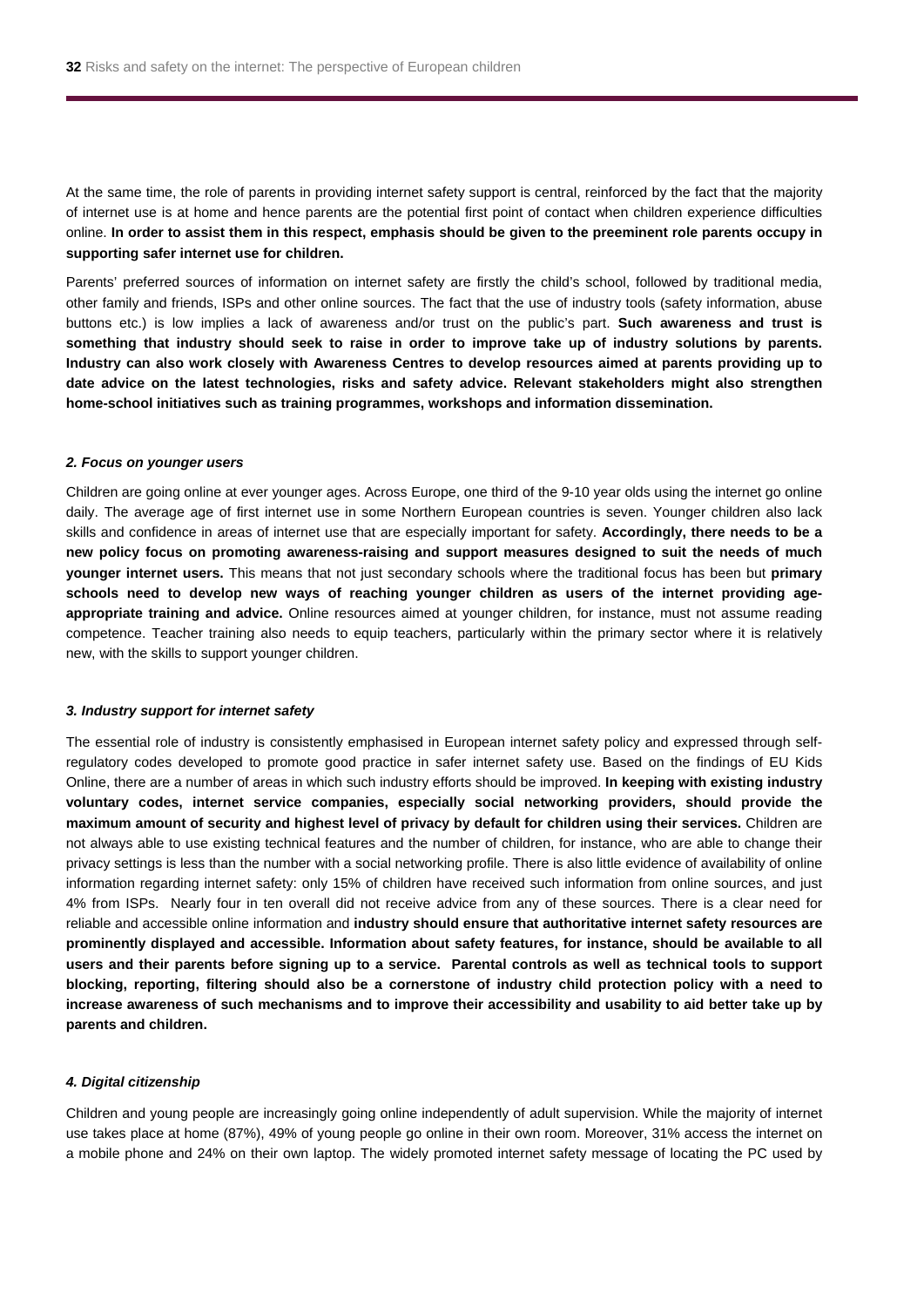

children in a public space within the home remains important but is being overtaken by alternative means of internet access which are less amenable to adult supervision. Given the increasing trend towards more privatised use of the internet, the increasing prominence of mobile access, as well the ever younger age of children's first internet use, awareness raisers are consequently urged to focus efforts on developing self-protection and self-responsibility among children. **It is important, therefore, to encourage children to be responsible for their own safety as much as possible rather than rely on restrictive or adult forms of mediation. The focus of internet safety messaging should be on empowerment rather than restriction of children's usage, emphasising responsible behaviour and digital citizenship. Similarly, the development of policy, child safety practices and positive online content should also focus on children as a competent, participatory group.** 

Digital citizenship can also be supported through a focus on developing children's digital skills. While most children have a basic level of internet skills, more creative aspects of online activity are actually not as common as some more enthusiastic visions of children's online expertise. Only 16% of children spend time in a virtual world, and just 11% have experience of writing a blog. **Digital skills training therefore should also focus attention on broadening the range of activities undertaken specifically, more creative aspects including content development, to ensure children avail of all the opportunities for learning and communicating online.** 

### *5. Positive Content*

Less than one half (44%) of 9-16 year olds are very satisfied with levels of online provision available to them. Younger children are the least satisfied with the perceived quality of online provision – only 34% of 9-10 year olds say there are lots of good things for children of their age to do online. Teenagers, by contrast, are the most satisfied, presumably because they share in wider public provision.

At the same time, over half of European children aged 9-16 think that there are things on the internet that will bother children of their age. One in eight children say that they themselves have been bothered by something on the internet in the past year, a fact not recognised by all parents interviewed. On balance, while it may be said that children see the internet positively (90% think it true that 'there are lots of things on the internet that are good for children of my age'), the overall perception of negative aspects of the internet requires attention from policy makers.

**There is a responsibility, therefore, on all policy actors to ensure greater availability of age-appropriate positive content for children**. National initiatives, given the multi-lingual context of the internet across Europe are particularly important in this regard. Responses from children in several large language communities (France and Spain) were less than positive about the availability of high quality online opportunities suitable for their age. Locally produced content of relevance and accessible to children in their own language is an interest and concern of children and merits a strong response from regulatory and industry groups.

### **4.2. Policy actions**

#### *Actions at regulatory and governmental level*

Findings of the EU Kids Online survey highlight areas of action appropriate at the highest European and governmental policy levels, including the Safer Internet Programme's policy priorities and objectives. At a general policy level, it is recommended that

 Cooperative arrangements with industry should be continued and strengthened to bring about more effective safer online practices, and to continue to monitor their implementation on an independent basis. Specifically,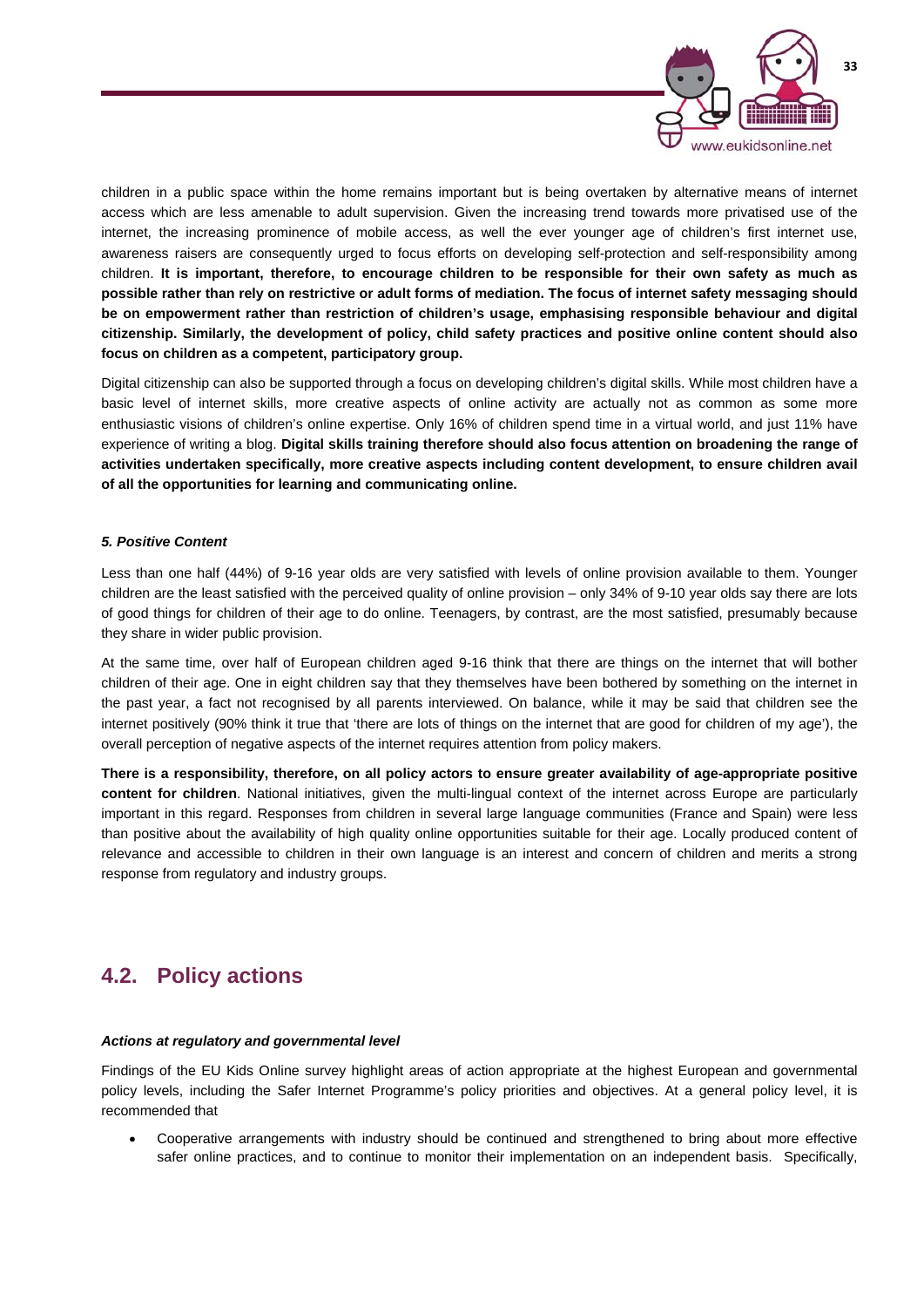based on the findings of the EU Kids Online survey, we identify opportunities for industry to develop greater positive content for younger children, greater support for implementing safety features in social networking sites used by children, as well as the role of industry in developing resources for digital safety education. At a policy level, evaluation of the effectiveness of self-regulatory approaches for industry needs to be maintained and implemented on an ongoing basis.

- Digital divides based on inequalities of access, usage and knowledge need to be further understood and addressed through policy action. Children from high SES homes enjoy a wider range of access to the internet, especially at home, in their bedroom, and via handheld or mobile devices. Children from lower SES homes are more likely to be bothered or upset by online sexual or pornographic content, as well as more upset by receiving nasty or hurtful messages online and by seeing or receiving sexual messages.
- A digital divide is more pronounced in Southern and Easter European countries where children are less likely to have the level of access enjoyed by children in other parts of Europe. Research has shown that parents' level of internet use is catching up with that of children in most European countries. However, children's use exceeds that of parents, conforming to the 'digital natives' model, in the Eastern European countries of Romania, Bulgaria, Poland, Lithuania and Turkey. As such, targeted initiatives need to be undertaken, particularly in those predominantly Eastern Europe countries where parental use of the internet lags significantly behind that of children.
- 21% of children have encountered websites containing potentially harmful user generated content such as sites containing hate messages, anorexic/bulimic sites, sites promoting self-harm or which discuss drug taking. Approximately 9% of children have experienced some form of personal data misuse. Little is known about the effects of such experiences. The policy experience of mental health practitioners and allied professionals may be valuable in this context. Industry should engage in committed partnerships with child healthcare specialists, facilitating information and professional help to children with special needs/reporting on critical risks (such as selfharm/suicide/pro-ana sites)

At the national level, governments are responsible for legislative and regulatory controls, especially in relation to illegal content but also in relation to issues of protection of minors, data protection, privacy, industry regulatory arrangements, educational policy and they are responsible for supporting internet safety initiatives at governmental level.

Many of the policy issues identified in this report as relevant at the European level apply also at national level.

- Governments and regulators, for instance, can encourage the development of positive online content through production funding programmes and incentive schemes.
- While the density of ICT regulation at national level varies across Europe, the available degree of oversight or control that national governments have in relation to internet safety should be utilised to ensure effective regulation and evaluation of industry compliance with agreed codes of practice.
- The need for more extensive digital skills training and internet safety education arises directly from findings in relation to skills gaps, particularly among younger children, where on average children say they have just three of the eight skills asked about. National governments should therefore ensure that digital skills and internet safety are prioritised within the national educational curriculum particularly in countries such as Turkey, Romania, Italy and Hungary where a skills deficit is particularly pronounced.

#### *Actions from industry*

Industry, including internet service providers (ISPs), content or software applications developers, representative industry associations, has a crucial role to play in facilitating and promoting online safety. As participants in coregulatory agreements and codes of practice, SNS providers, and mobile communications operators support internet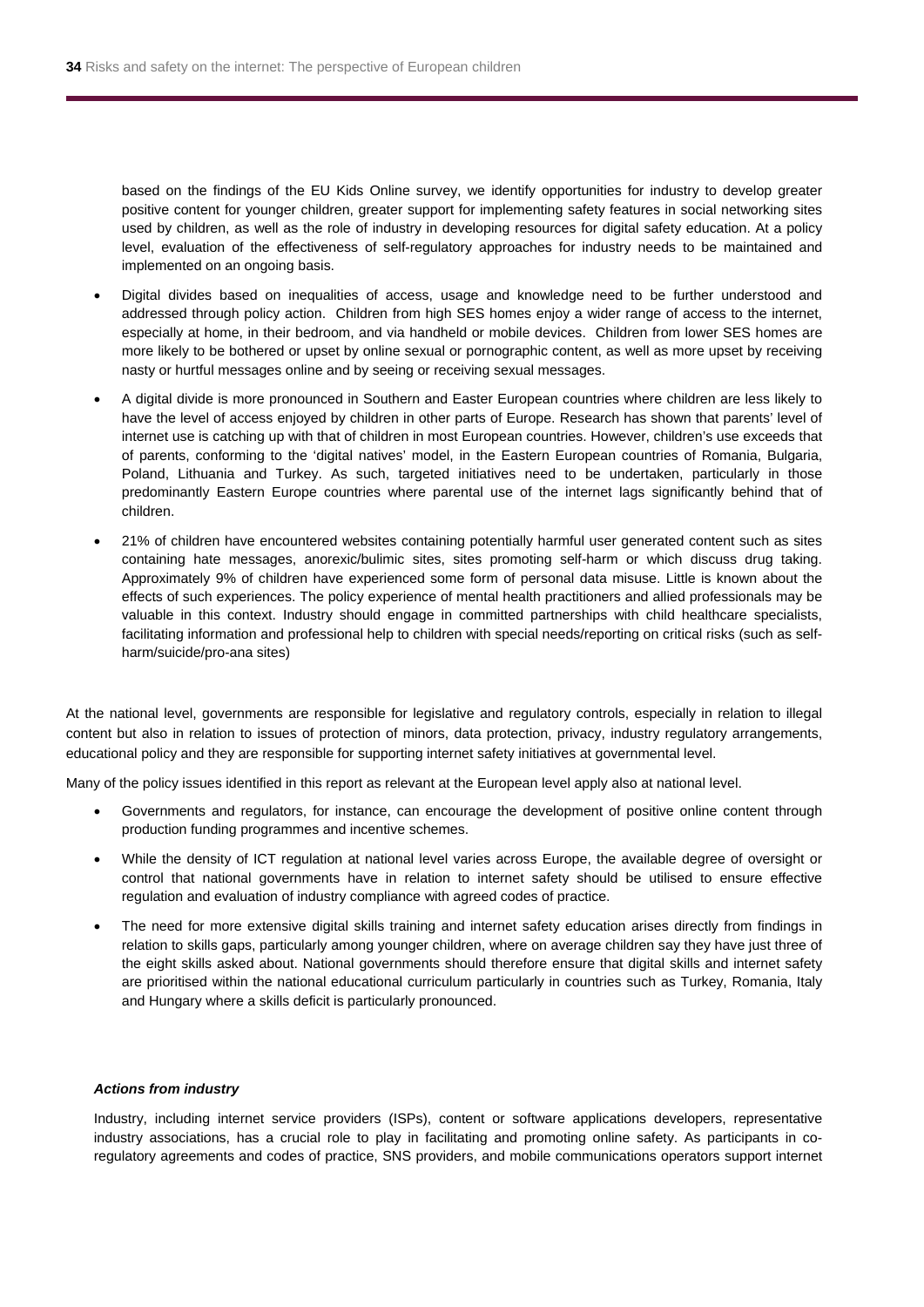

safety through information dissemination, through technical supports and child protection policies. Industry operators also provide and develop online content. Some of the specific actions identified as relevant to industry include:

- Industry service providers should provide prominent internet safety advice and user-friendly internet tools that encourage a self-governing approach.
- Online media companies including public and private sector companies should be encouraged to develop greater online content, especially for younger users.
- NGOs can similarly play a role in fostering partnerships with industry groups in developing dedicated content for younger children.
- As per EU Safer Social Networking Principles, operators should be encouraged to provide the maximum amount of security and highest level of privacy by default for children using their services.
- Special attention needs to be given to the data protection and privacy issues surrounding the large number of younger children, including underage children using SNS.
- Industry service providers should be encouraged to ensure prominent 'Report Abuse' facilities and to monitor content hosted.
- With regard to internet-specific coping strategies (blocking, reporting, filtering), there is a need to increase awareness of such mechanisms and to improve their accessibility and usability. Industry providers should make such features a cornerstone of their child protection policy.
- SNS and online communication safety information should specifically address issues of bullying within their acceptable use policies
- SNS and internet service providers should ensure that technical supports for reporting feature prominently within their services.
- Further efforts need to be made to ensure that parental controls are effective and meet the needs of parents.

### *Actions related to awareness-raising*

Many of the issues arising from findings in the EU Kids Online survey relate to awareness-raising activities, led in the main by the pan-European network of Awareness Centres supported by the Safer Internet Programme as well as NGOs involved in child safety and protection. Implications highlighted in this report refer variously to the form and content of internet safety messaging, priority target groups and areas of risk that require particular attention.

One overriding theme emerging from the discussion of implications of our findings in relation to children's usage and activities online is that empowerment rather than restriction should be the focus of internet safety messaging, emphasising responsible behaviour and digital citizenship. We have argued that Awareness Centres should:

- Focus efforts on developing self-protection and self-responsibility among children.
- Develop specific safety messages with regard to mobile devices and other platforms.
- Develop a special focus on younger children as internet users and tailor resources accordingly.

Taking into account some of the emerging trends regarding internet usage, we suggest that:

 Greater awareness of the potential dangers of excessive internet use should be incorporated into internet safety awareness-raising.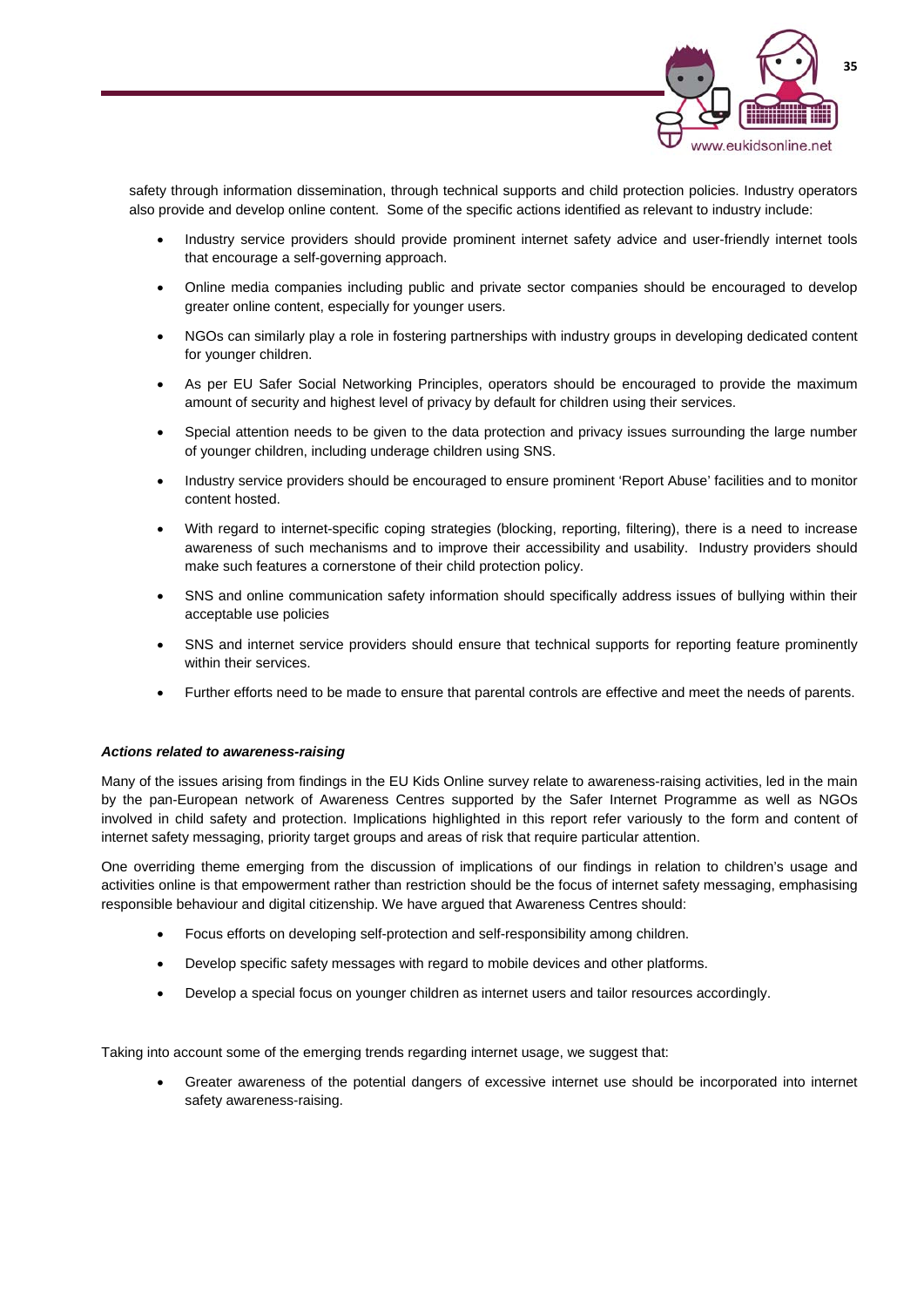Internet safety advice should also be available in the other public locations for internet access (internet café, public library etc.) used by young people and safety messages should be prominently displayed for internet users.

In relation to the content of internet safety messages and awareness-raising campaigns, specific issues that we have called attention to include:

- To avoid accidental exposure to unwanted or negative content online, safety awareness messages need to give greater emphasis to the filter and safety settings of browsers and websites (including search engines and video hosting sites), informing parents and children about how to block such content.
- Strategies for reporting upsetting content and informing an adult should be reinforced whilst encouraging critical media literacy among children in general.
- Safety messages addressing issues of sexual images online should be measured in approach, avoiding implications of harm and seeking to empower parents and children.
- As with the risk of seeing sexual images online, particular attention needs to be given to younger internet users, calling attention to issues of bullying among peer groups.
- Anti-bullying messages should avoid over-senationalising bullying as a specifically online phenomenon.
- Internet safety awareness dealing with cyberbullying should include responses and coping strategies targeted at children of different ages, enabling them to cope with situations that may arise in online communication and social networking.
- Specific guidance for parents of younger children should also be developed to enable them to support internet safety education at home.
- Peer mediation strategies should be supported and developed as effective means of supporting children's safety awareness and skills.

Finally, in relation to target audiences for internet safety messaging, a focus on parents and younger children has already been identified as a major priority. Awareness-raising in this context should pay particular attention to parents of younger children, encouraging dialogue and careful monitoring of children's online experiences.

In addition:

- Internet safety for older children should foster an understanding of privacy and the harm, inadvertent or otherwise, that can be caused by sexual messaging.
- Awareness Centres are well positioned to disseminate information about parental controls and ensure that information for parents about available technologies and services is available in an accessible and userfriendly form.
- Increasing parental understanding of the risks has to be a key focus for awareness-raising, particularly in those countries where parental awareness is especially low, e.g. Hungary, Greece and Romania.
- Awareness-raising in countries where bullying is more prominent should prioritise this as one of the key risks of children online.
- Awareness Centres should provide teachers with resources enabling them to be alert to and, be able to respond to, incidents of cyberbullying.
- Instant messaging and social networking sites are the most common platforms for encountering sexual messages online and, as such, education and awareness raising should focus on these.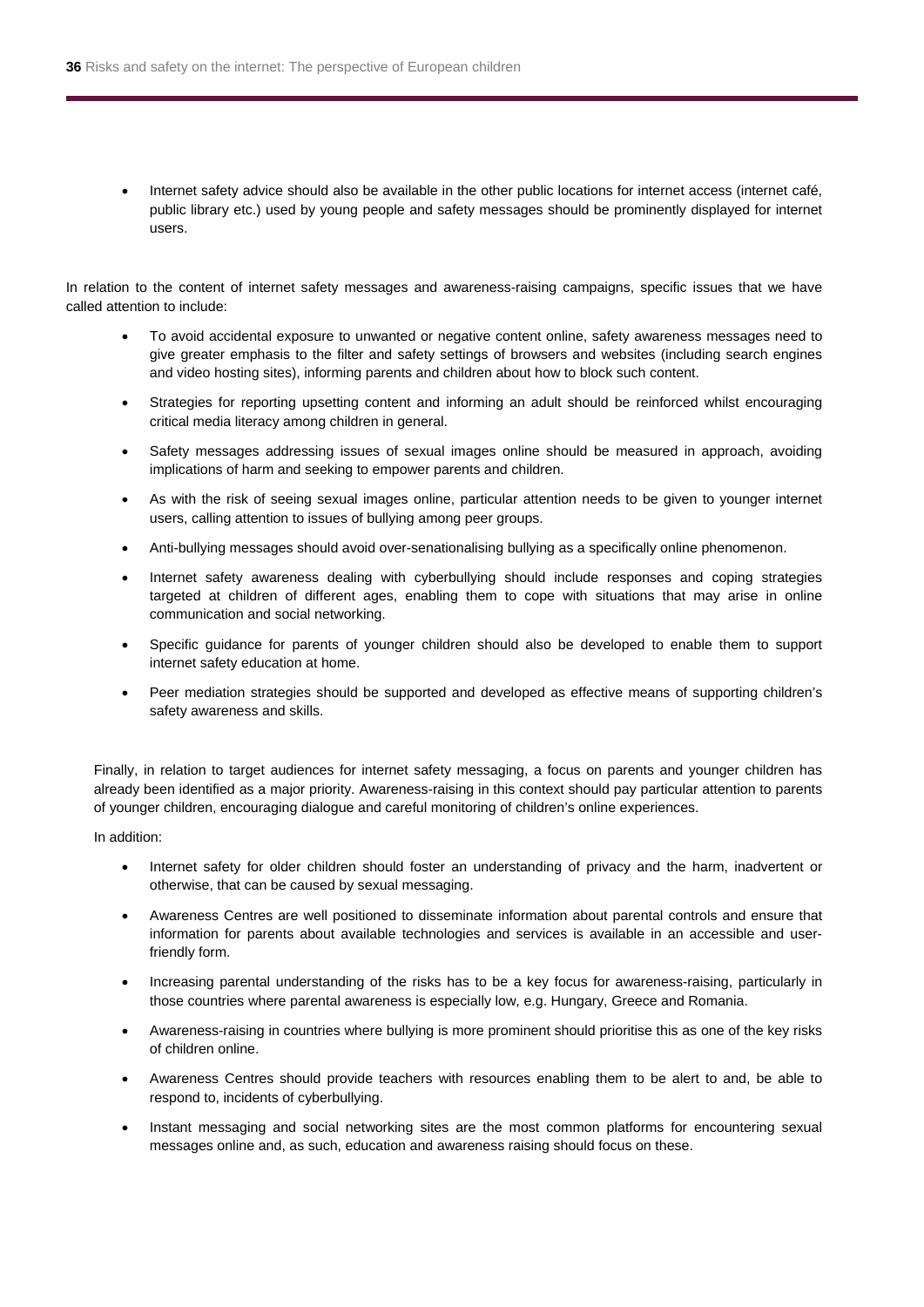

### *Education and schools*

Schools, identified by parents as the preferred source of information about internet safety, play a central role in the delivery of training in digital skills, safety advice as well as opportunities for peer learning. Schools and the wider educational community are uniquely placed to address all children on internet safety and need to be resourced to do so. The fact that school or college is the second most common location for going online (63%) also means that schools provide children with important access opportunities. In relation to awareness-raising and internet safety training, the following actions have been identified in light of the findings of our survey:

- The pivotal role of schools in supporting ICT education and internet safety needs to be formally recognised and supported. Teachers and other educators are charged with considerable responsibility for digital skills and e-safety education. It is the responsibility of the State and others with a vested interest in teaching children to become safe, responsible, creative and productive users of ICT to ensure that schools are adequately resourced to carry out this role.
- Schools should develop new ways of reaching younger children as users of the internet providing ageappropriate training and advice. Younger children should be a special focus for digital skills training. Although sizeable numbers of 9-10 year olds use the internet, they have little confidence that they know much about it.
- Teacher training needs to equip teachers, particularly within the primary sector where it is relatively new, with the skills to support younger children.
- Digital skills training for young people should continue to be emphasised and common standards should be implemented in training, safety features, and applications operation.
- Digital skills training should focus attention on broadening the range of activities undertaken specifically, more creative aspects including content development, to ensure children avail of all the opportunities for learning and communicating online.
- Digital skills programmes should include a focus on technical features and skills associated with privacy settings and management of SNS profiles.
- ICT training should pay particular attention to self-management of online content and behaviour enabling young people to become more critically aware of the benefits and risks associated with posting content online.
- Educational authorities and Awareness Centres should develop peer-to-peer education and intervention programmes in appropriate settings including schools, youth centres, etc.
- Nonetheless attention to sending/receiving sexual messages needs to be incorporated into educational programmes for both children and parents. Schools' programmes are particularly important in this regard as a trusted source of information.
- Ensuring children have the necessary skills to enable them to block content and/or report abuse must be a priority for digital skills training.
- In order to support and develop the effectiveness of parental mediation, schools should strengthen homeschool initiatives such as training programmes, workshops and information dissemination. Industry sources, in conjunction with Safer Internet Centres, should also develop resources aimed at parents providing up to date advice on the latest technologies, risks and safety advice.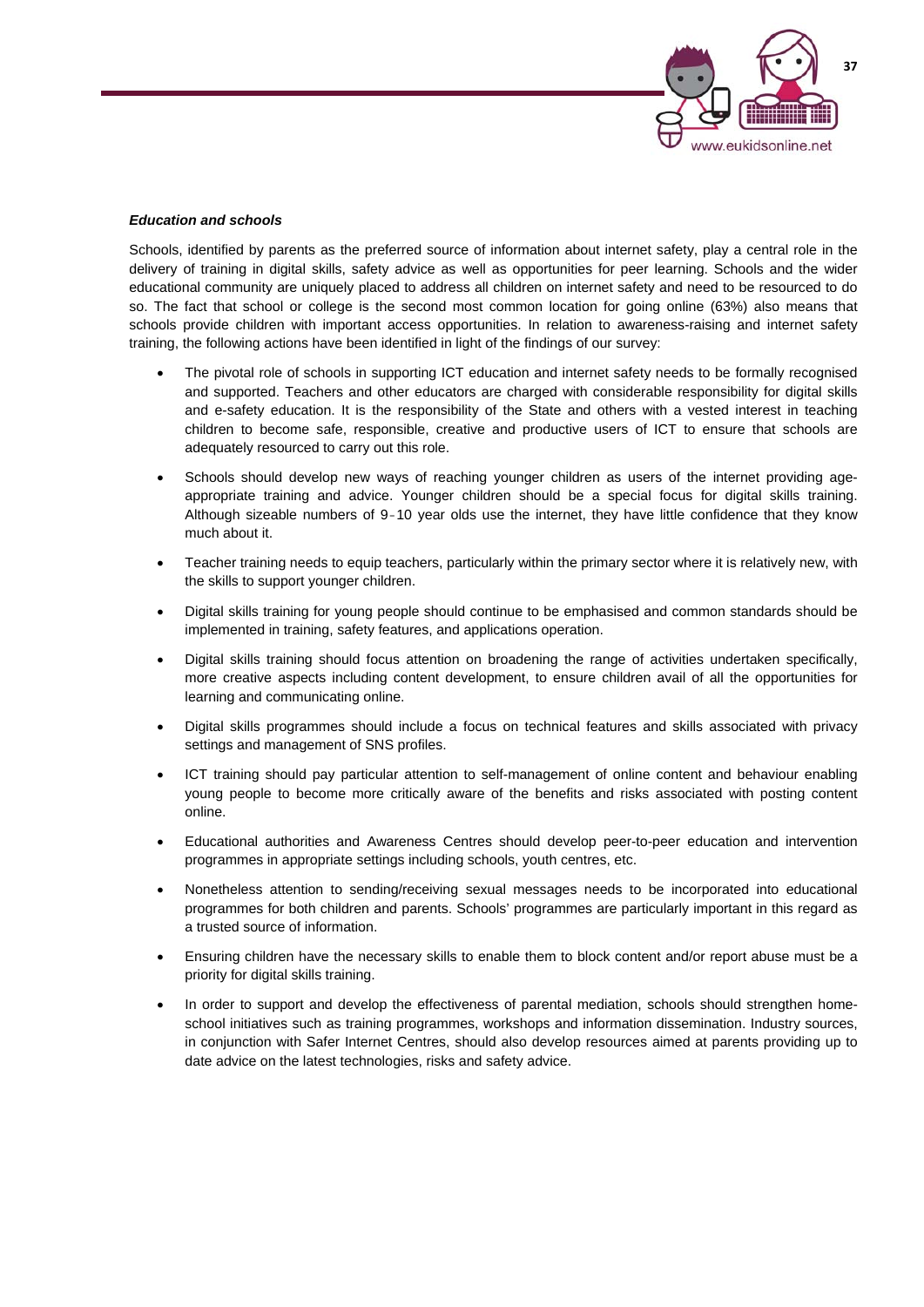#### *Advice for Parents*

Finally, the role of parents in promoting internet safety, especially for younger children, has received particular emphasis in this report and, therefore, is particularly important. We have argued that the central role of parents in internet safety awareness needs to be highlighted in awareness raising and that appropriate support and guidance is provided to parents to assist them in carrying out this role. One of the main challenges arising from the gaps in understanding that many parents have of their children's experience online is to target awareness raising directly at parents themselves, alerting them to the risks involved while avoiding an alarmist or sensationalist approach. Therefore:

- The priority for awareness-raising for parents should be on alerting them to the nature of the risks their children may encounter online whilst encouraging dialogue and greater understanding between parents and children in relation to young people's online activities.
- Parental awareness of risks for all children needs to be strengthened, so that parents are alert to the potential of online exposure to sexual images, regardless of age or gender.

Specific advice to parents includes:

- Parents should be encouraged to discuss the topic of excessive internet use with their children and to agree limits of screen time and internet use at home.
- Children should be taught self-management skills regarding their use of the internet.
- Guidance for parents is needed in how best to talk to children about their privacy settings, respectful of their privacy while being alert to the risks involved.
- While contact risks are a relatively low occurrence, they should remain a priority in child safety strategies and parents should be alert to the dangers involved.
- Parents should provide encouragement to let their children experience positive content online and the importance of developing digital skills through participation.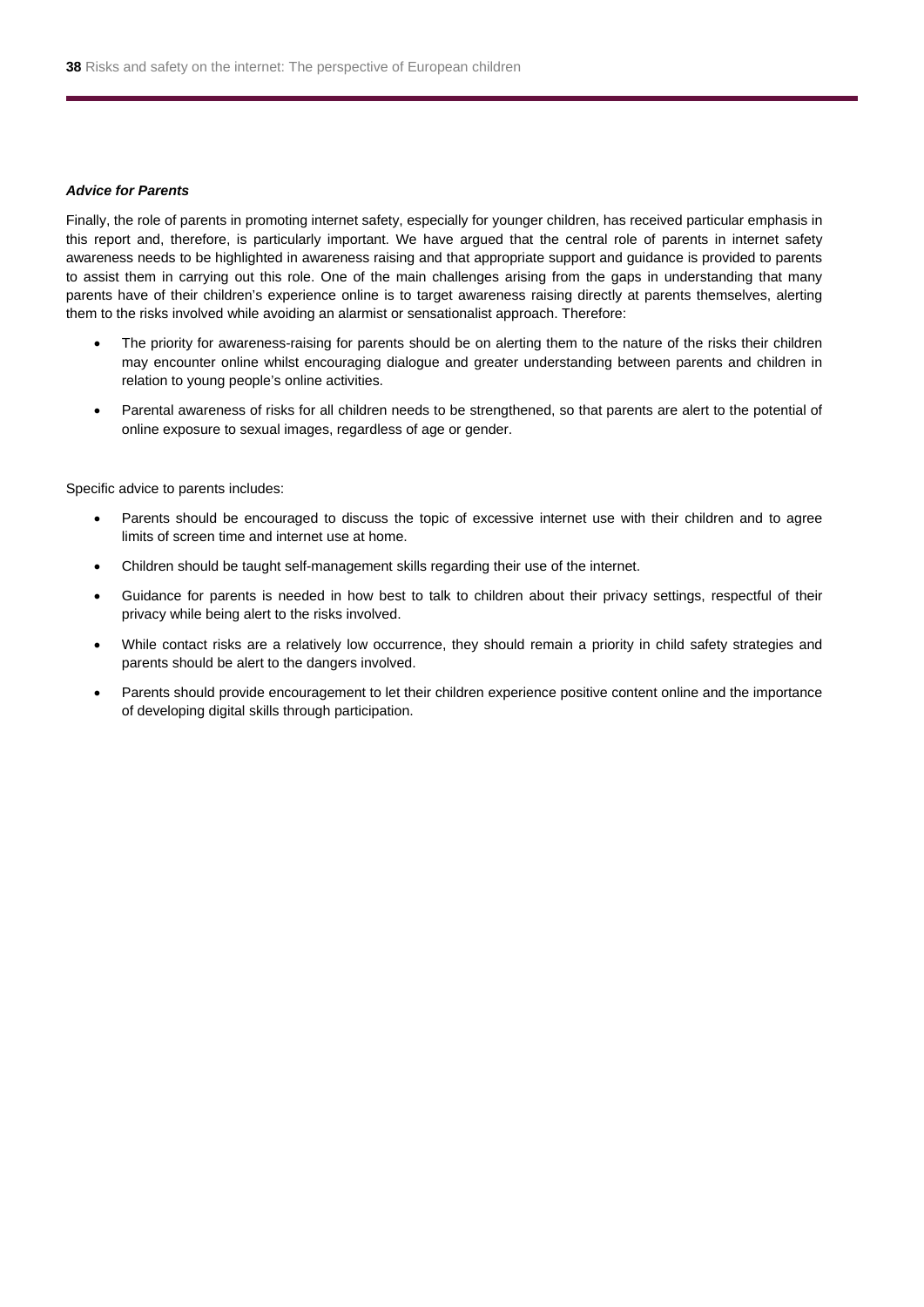

## **NOTES**

 $\overline{a}$ 

<sup>3</sup> See: http://ec.europa.eu/information\_society/activities/sip/index\_en.htm

<sup>4</sup> *A Digital Agenda for Europe* (2010). Brussels: European Commission. At: http://ec.europa.eu/information\_society/digitalagenda/index\_en.htm

<sup>5</sup> *Key Competencies for Lifelong Learning.* At: http://europa.eu/legislation\_summaries/education\_training\_youth/lifelong\_learning/c11090\_en.htm

<sup>6</sup> *Media Literacy.* At: http://ec.europa.eu/culture/media/literacy/index\_en.htm

<sup>7</sup> *Safer Internet Programme 2009-13.* At:

http://ec.europa.eu/information\_society/activities/sip/policy/programme/current\_prog/index\_en.htm

<sup>8</sup> Council of Ministers of the European Union (2009) Prague declaration A new European approach for safer Internet for children. Brussels, European Union. At: http://www.epractice.eu/files/Prague%20Declaration%20- %20%27A%20new%20European%20approach%20for%20safer%20Internet%20for%20children%27.pdf

<sup>9</sup> European Commission (2010) Proposal for a DIRECTIVE OF THE EUROPEAN PARLIAMENT AND OF THE COUNCIL on combating the sexual abuse, sexual exploitation of children and child pornography, repealing Framework Decision 2004/68/JHA. Brussels.

10 Livingstone, S, and Haddon, L (2009) *EU Kids Online: Final report*. LSE, London: EU Kids Online. (EC Safer Internet Plus Programme Deliverable D6.5).

<sup>11</sup> See: http://www.saferinternet.org

<sup>12</sup> Eurydice (2009) *Education on Online Safety in Schools in Europe*. Brussels, Education, Audiovisual and Culture Executive Agency.

<sup>13</sup> European Framework for safer mobile use by younger teenagers and children. At: http://ec.europa.eu/information\_society/activities/sip/self\_reg/phones/index\_en.htm

<sup>14</sup> See GSMA (2010) Third implementation review of the European Framework for Safer Mobile Use by Younger Teenagers and Children. Brussels, GSMA Europe. Available at: http://www.gsmeurope.org/documents/GSMA\_Exec\_Summary\_P011.pdf

<sup>15</sup> *Safer social networking: the choice of self-regulation.* At: http://ec.europa.eu/information\_society/activities/social\_networking/eu\_action/selfreg/index\_en.htm

<sup>16</sup> Staksrud, E. and B. Lobe (2010) *Evaluation of the Implementation of the Safer Social Networking Principles for the EU*. Part I: General Report. Luxembourg, Commission Safer Internet Programme.

<sup>17</sup> INHOPE. At: https://www.inhope.org/en/about/about.html

18 Livingstone, S., Haddon, L., Görzig, A., Ólafsson, K. (2010). *Risks and safety on the internet: The perspective of European children*. *Initial Findings.* LSE, London: EU Kids Online. Presented at the *Safer Internet Forum,* October 21-22, 2010. See: http://ec.europa.eu/information\_society/activities/sip/events/forum/index\_en.htm

<sup>19</sup> http://ec.europa.eu/information\_society/events/ict\_riga\_2006/doc/declaration\_riga.pdf

<sup>20</sup> http://ec.europa.eu/information\_society/digital-agenda/index\_en.htm

<sup>21</sup> Cf. Recommendation of the European Parliament and of the Council of 18 December 2006 on key competences for lifelong learning.

<sup>1</sup> Livingstone, S., Haddon, L., Görzig, A., Ólafsson, K. (2010). *Risks and safety on the internet: The perspective of European children*. *Initial Findings.* LSE, London: EU Kids Online.

 $2$  Jorge, A. Cardoso, D., Ponte, C. and Haddon, L. (2010) Stakeholder's Forum General Report. LSE, London: EU Kids Online. At: http://www2.lse.ac.uk/media@lse/research/EUKidsOnline/EUKidsII%20%282009-11%29/EU%20Kids%20Online%20II%20Reports.aspx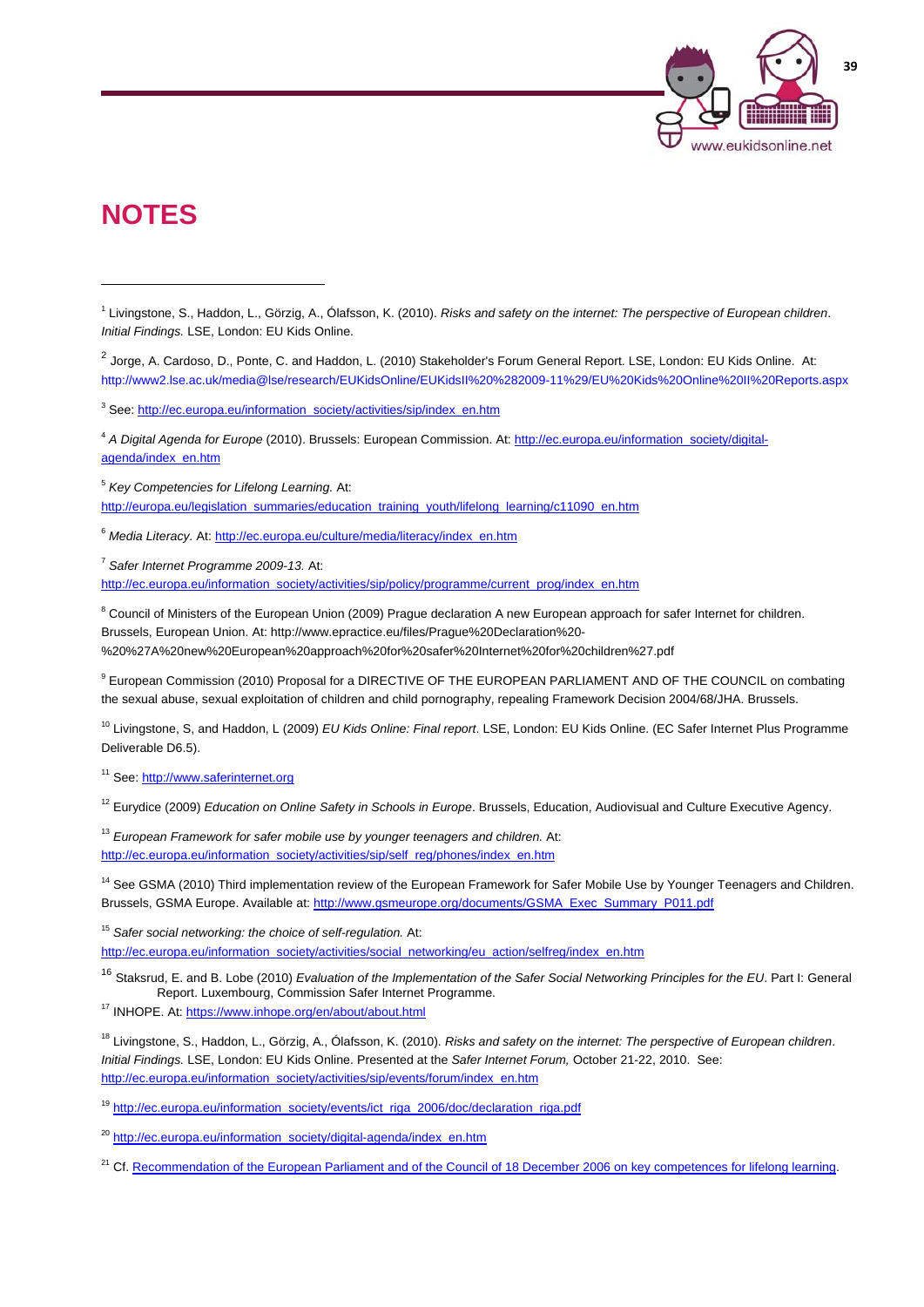<sup>22</sup> European Framework for safer mobile use by younger teenagers and children. At: http://ec.europa.eu/information\_society/activities/sip/self\_reg/phones/index\_en.htm

<sup>23</sup> Morrison, C. M. and H. Gore (2010) "The Relationship between Excessive Internet Use and Depression: A Questionnaire-Based Study of 1,319 Young People and Adults." *Psychopathology* 43(2): 121-126.

<sup>24</sup> Smahel, D., L. Blinka, et al. (2008) "Playing MMORPGs: Connections between Addiction and Identifying with a Character." *CyberPsychology & Behavior* 11(6): 715-718.

25 Chou, C., L. Condron, et al. (2005) "A Review of the Research on Internet Addiction." *Educational Psychology Review* 17(4): 363-388.

26 Pooja, S. T., Z. Chuan, et al. (2010) "Preschoolers' Total Daily Screen Time at Home and by Type of Child Care." *The Journal of pediatrics*.

<sup>27</sup> *European Award for Best Children's Online Content.* At: http://ec.europa.eu/information\_society/activities/sip/events/competition/index\_en.htm

28 Lidia de Reese, Luigi Petito, et al. (2010) *Producing and providing online content for children and young people: An inventory.* Luxembourg, European Commission, Safer Internet Programme.

<sup>29</sup> *Safer social networking: the choice of self-regulation.* At: http://ec.europa.eu/information\_society/activities/social\_networking/eu\_action/selfreg/index\_en.htm

30 Staksrud, E. and B. Lobe (2010) *Evaluation of the Implementation of the Safer Social Networking Principles for the EU*. Part I: General Report. Luxembourg, Commission Safer Internet Programme.

<sup>31</sup> Livingstone, S. and L. Haddon (2009) EU Kids Online: Final report. (EC Safer Internet plus Programme Deliverable D6.5). London, EU Kids Online.

32 Jacobs, K. (2004) "Pornography in small places and other spaces." *Cultural Studies* 18(1).

<sup>33</sup> Linda Papadopoulos (2010) Sexualisation of Young People Review. London,

34 McLaughlin, S. (2009) "Online Sexual Grooming of Children and the Law " *Communications Law: Journal of Computer Media and Telecommunications Law* 14(1): 1-8.

<sup>35</sup> CIRCAMP. At: www.circamp.eu

l

<sup>36</sup> ACMA (2008) Developments in internet filtering and other measures for promoting online safety. Second annual report to the Minister for Broadband, Communications and the Digital Economy. Canberra, Australian Communications and Media Authority.

<sup>37</sup> Erdur-Baker, Ö. r. (2010) "Cyberbullying and its correlation to traditional bullying, gender and frequent and risky usage of internetmediated communication tools." *New Media & Society* 12(1): 109-125.

38 Vandebosch, H. and K. Van Cleemput (2009) "Cyberbullying among youngsters: profiles of bullies and victims." *New Media & Society* 11(8): 1349-1371.

39 Szoka, B. and A. Thierer (2009) "Cyberbullying Legislation: Why Education is Preferable to Regulation." *Progress on Point* 16(12).

40 Hinduja, S. and J. W. Patchin (2009) *Bullying beyond the schoolyard : preventing and responding to cyberbullying*. Thousand Oaks, Calif. ; London, Corwin Press.

<sup>41</sup> *European information campaign: Keep Internet fun, keep control! Block bullying online!* At:

http://ec.europa.eu/information\_society/activities/sip/events/day/si\_day\_previous/si\_day\_2009/index\_en.htm

42 Staksrud, E. and B. Lobe *op.cit.*